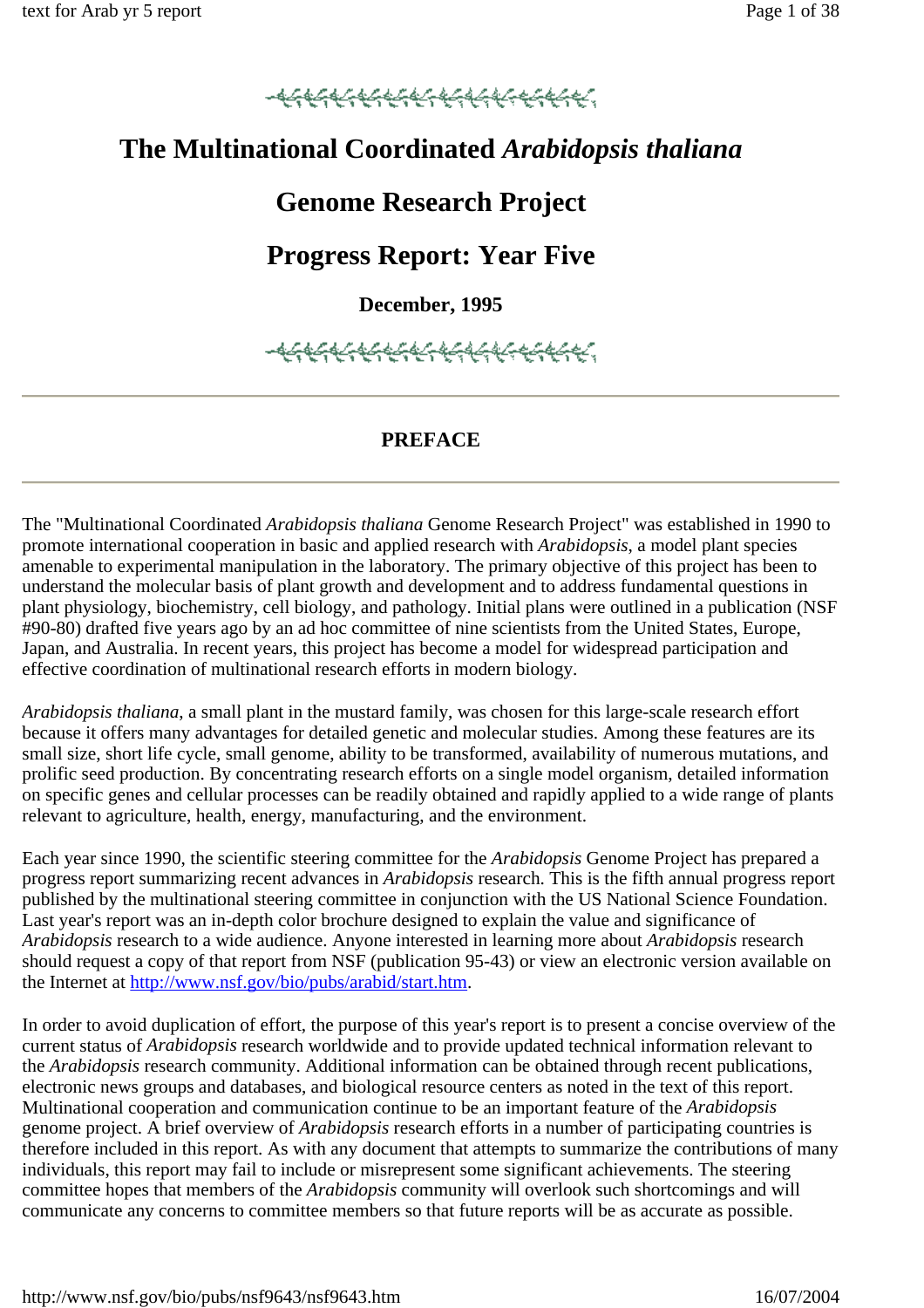We thank members of the *Arabidopsis* community, especially those listed here, for their contributions to this report: R. Amasino, M. Anderson, F. Ausubel, P. Benfey, M. Bevan, B. Buchanan, M. Cherry, J. Chory, J. Dangl, K. Davis, C. Dean, X.-W. Deng, J. Ecker, M. Estelle, D. Flanders, S. Kay, M. Koornneef, D. Kristofferson, B. Lemieux, E. Meyerowitz, F. Migliaccio, H.G. Nam, T. Newman, D. Preuss, J. Putterill, N. Raikhel, R. Schmidt, R. Scholl, D. Smyth, C. Somerville, N. Terryn, and D. Weigel.The Multinational Science Steering Committee

## **EXECUTIVE SUMMARY**

Remarkable progress has been made over the past five years towards meeting the objectives initially outlined in "A Long-Range Plan for the Multinational Coordinated *Arabidopsis thaliana* Genome Research Project". In just the past year, significant advances continued to be made in understanding the structure and function of the *Arabidopsis* genome, identifying and characterizing informative mutations, addressing a wide range of fundamental questions in plant biology, expanding biological resource materials, enhancing existing databases and communications networks, and applying knowledge gained through research with *Arabidopsis* to other organisms. Examples of these advances are highlighted in this progress report. As evidenced in the summary table below, *Arabidopsis* research continues to expand at a rate considered improbable just 10 years ago. This effort has truly been international in nature. Over 35 countries are presently involved in studies with *Arabidopsis*, and a large number of collaborative research networks have been established worldwide.

#### **Current Status of** *Arabidopsis* **Research**

Many of the short-term goals for Arabidopsis research outlined in last year's progress report have been completed. These include:

• The announcement of competitive grant programs to support large-scale genomic sequencing projects in the United States and the European Union.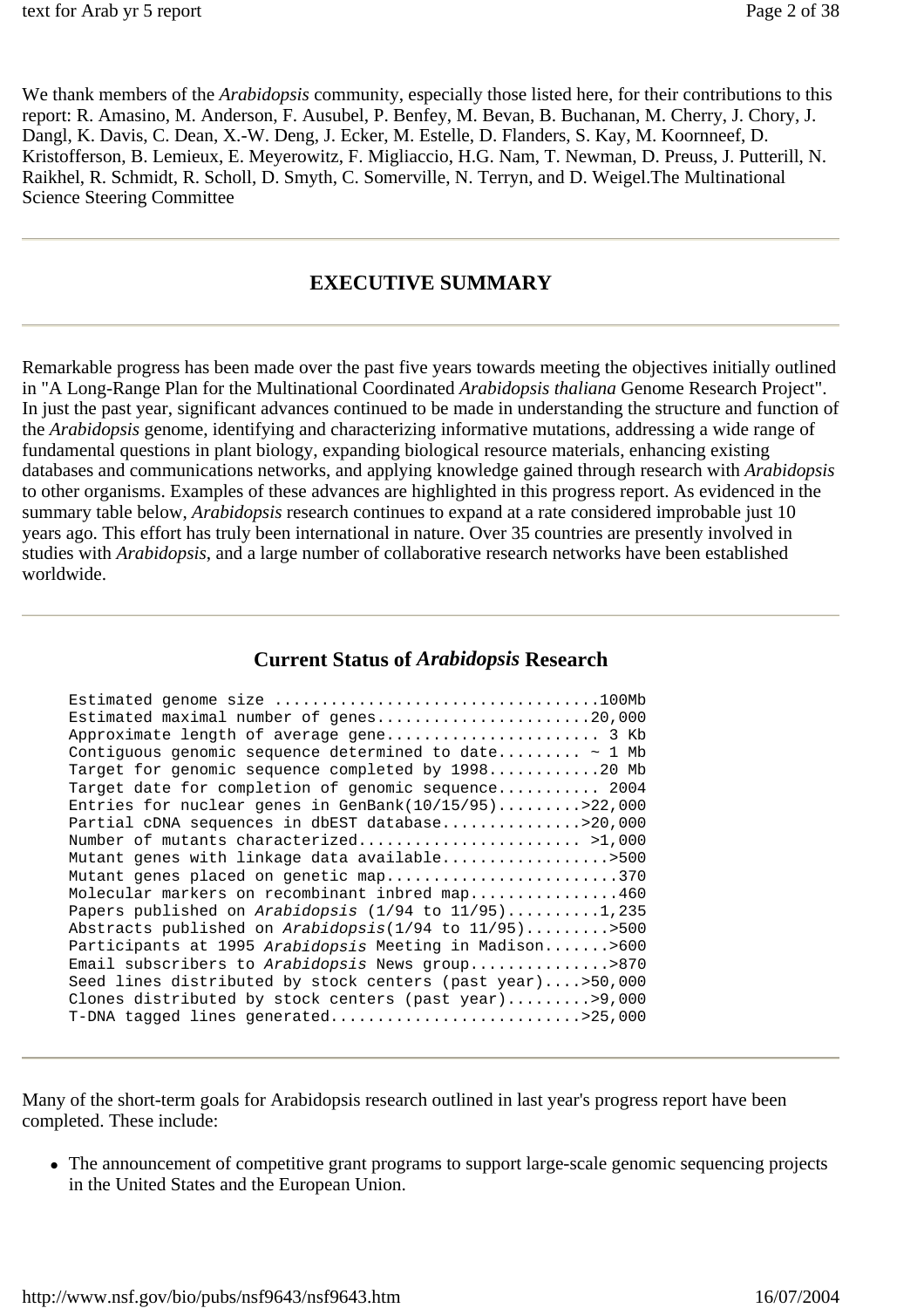- The addition of more than 5,000 new Expressed Sequence Tags (ESTs) to existing databases.
- The determination of map locations for more than 300 EST clones.
- Continued research on the structure and function of large numbers of cloned genes involved in almost every aspect of plant growth and development.
- Progress towards the development of technologies needed for large-scale genomic sequencing and the establishment of a new generation of Arabidopsis databases.

Recent advances in basic research made with Arabidopsis by researchers world-wide are presented in some detail in this report. Selected references to original research papers, reviews, and meeting reports are included to help the reader obtain additional information on the current status of Arabidopsis research. Recent scientific advances include:

- Isolation and characterization of genes involved in fundamental biological processes such as:
	- $\circ$  Flowering, embryogenesis, and vegetative development
	- { Plant responses to light, hormones, and pathogen attack
	- { Plant responses to abiotic environmental stresses
	- { Plant biochemistry, cell biology, and circadian rhythms
- Publication of a detailed physical map of chromosome 4 by Renata Schmidt, Caroline Dean, and colleagues at the John Innes Centre, Norwich, UK.
- Successful utilization of heterologous (maize) transposons for tagging linked genes, isolating regulatory sequences, and producing chromosomal rearrangements.
- Demonstration that the ETR1 protein of Arabidopsis is an ethylene receptor, the first unequivocal demonstration of hormone receptor function in any plant.
- Successful transfer of genes regulating flower development in Arabidopsis to plants relevant to agriculture and forestry, a major breakthrough that was accompanied by considerable media attention.
- Rapid growth of information on Arabidopsis available through the World Wide Web.

In addition to presenting an overview of scientific progress, technological advances, and community activities, this report contains detailed appendices with information on:

- Email addresses, WWW sites, and selected publications where additional information on Arabidopsis research can be obtained.
- The number of publications on Arabidopsis ( $1/94$  to  $11/95$ ) arranged by journal.
- A list of 500 mutant genes for which recombination data have been obtained, along with a companion list of reference laboratories and email addresses.
- An updated classical map of 370 mutant genes of Arabidopsis and a recombinant inbred map that contains 460 molecular markers.
- The physical map of chromosome 4 published by Renata Schmidt and colleagues.

# **Goals for the Future**

The major goal for 1996 is to begin the next phase of the multinational effort to sequence the entire nuclear genome of *Arabidopsis*. This involves the establishment and initial funding of a limited number of collaborative research groups that are qualified and equipped to generate large-scale genomic sequence for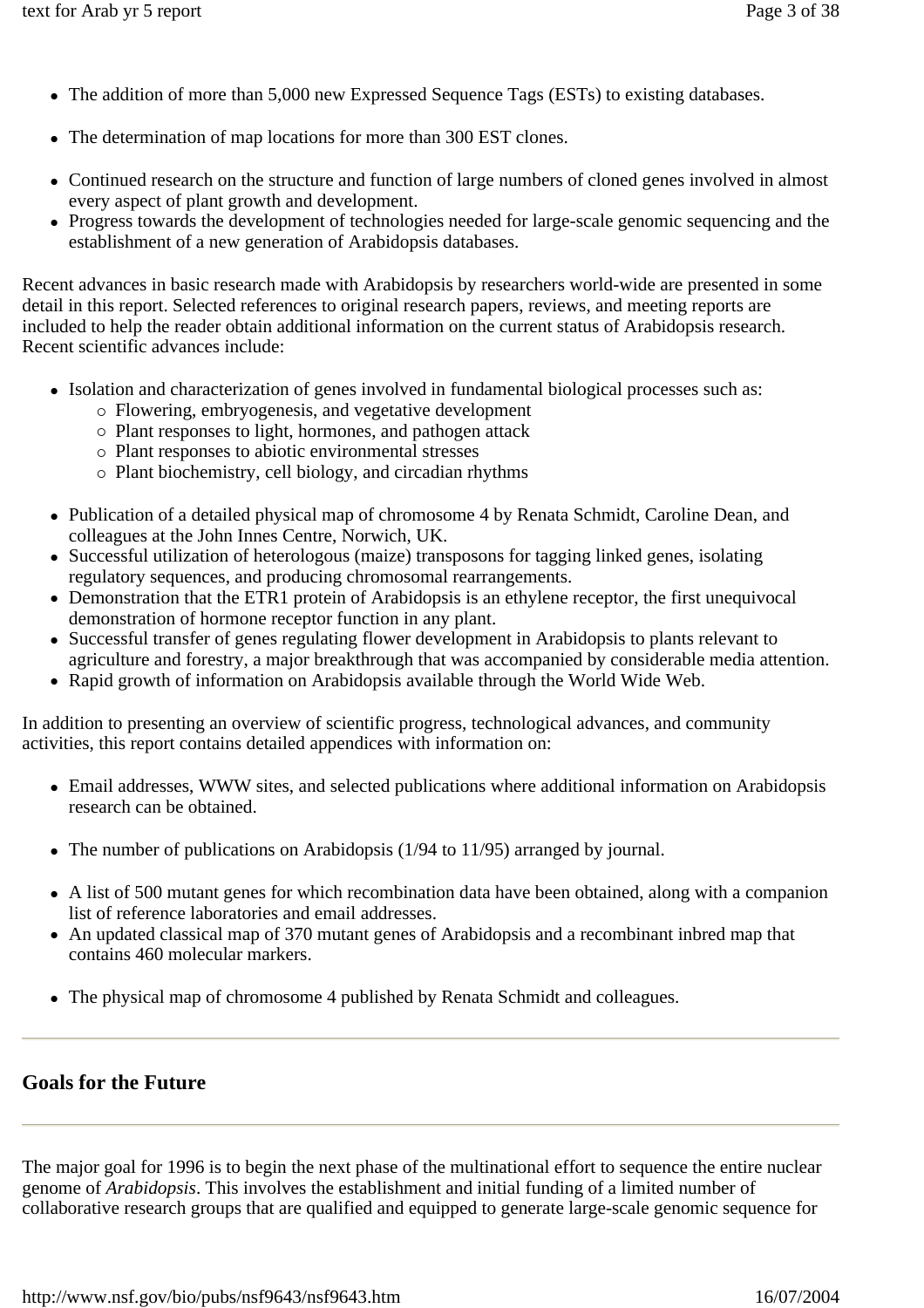immediate use by the *Arabidopsis* community. Additional goals for the coming year include:

- Expansion and integration of physical, molecular, and genetic maps of *Arabidopsis*.
- Continued advances in the isolation and characterization of informative mutants and essential genes.
- Development of technologies that can readily test the functional significance of genomic sequences identified during the course of this project.
- Continued support for the stock centers and associated databases that provide a vital service to the *Arabidopsis* community.
- Increased application of the information and resources gained through basic research with *Arabidopsis* to fundamental questions in plant biology.

# **DEVELOPMENT OF COMMUNITY RESOURCES**

Significant advances continue to be reported in the isolation and characterization of informative mutants, the construction of genetic and physical maps, the sequencing of selected genomic regions and large numbers of cDNAs, the maintenance of biological resource centers, the development of informatics and communication networks, and the sharing of research information at workshops and conferences. Examples of recent progress in these areas of common interest to the *Arabidopsis* community are presented here.

#### **Identification and Mapping of Mutations**

One of the original goals of the *Arabidopsis* Genome Project was to saturate for mutations using both chemical and insertional mutagenesis. Significant advances have been made in this area since the initial plan was outlined in 1990. The continued identification of mutants with novel phenotypes indicates that saturation is still far from complete, but the frequent discovery of allelism between mutants isolated in different laboratories suggests that many of the target genes have already been identified. It has therefore become essential to map the locations of mutant genes and perform allelism tests with known mutants that map to the same chromosomal region before publishing descriptions of recently-identified mutants. In order to facilitate this process, a list of 500 mutant genes of *Arabidopsis* for which recombination data have been obtained is presented in Appendix 3 of this report. Regular updates of this list will be made available through the World Wide Web. At least 500 additional mutants have been isolated and characterized to some extent but not yet assigned to a linkage group. One goal for the coming year will be to continue mapping these mutations in order to establish a more comprehensive list of genes identified by mutation. The current genetic map of *Arabidopsis* includes over 370 genes identified by mutation. A text version of this map is presented in Appendix 4. The following table illustrates the current status of "classical" mapping efforts in *Arabidopsis.*  Examples of recent advances made with some of these mutants are presented elsewhere in this report.

#### **Overview of Linkage Information for Genes Identified by Mutation**

| Chromosome | Genes Assigned<br>Genes on Map |               | Total |  |
|------------|--------------------------------|---------------|-------|--|
|            |                                | to Chromosome |       |  |
|            | 102                            | 29            | 131   |  |
|            | 50                             | 1 Q           | 69    |  |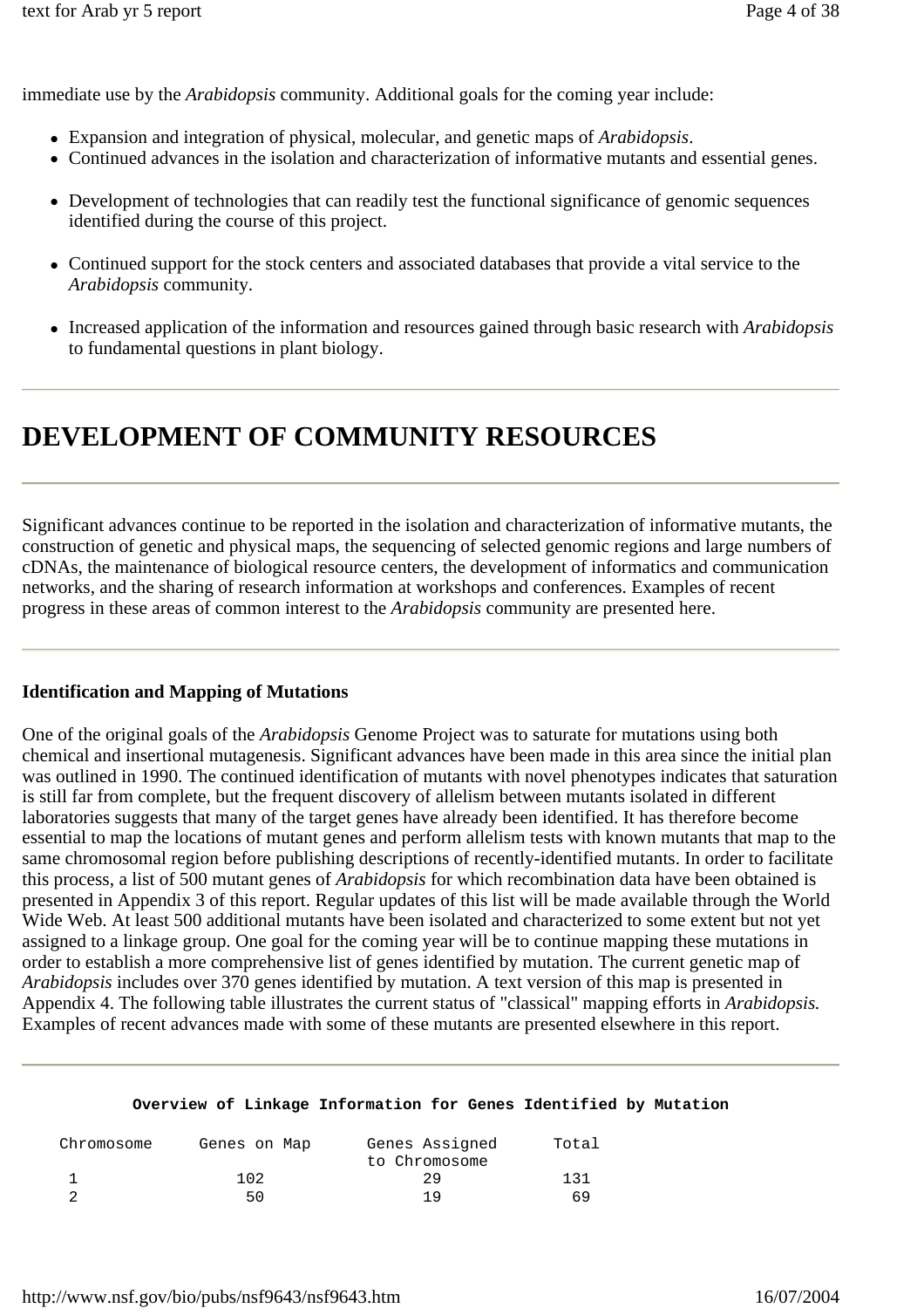| 3     | 63  | 25  | 88  |
|-------|-----|-----|-----|
| 4     | 66  | 20  | 86  |
| 5     | 92  | 34  | 126 |
| Total | 373 | 127 | 500 |
|       |     |     |     |

The molecular cloning of more than 30 genes identified by mutation was reported at the *Arabidopsis* Meeting in June. Among these are AUX1, AXR4/RGL1, CER2, CER3, CER4, CRC, EMB30/GNOM, ERA1, ERS, FAH1, FCA, GAI, HLS1, KN, PRL, RCN1, SCR, SEX1, SPY, SUS2, TFL1, TIR1, TT12, UFO, and ZWI. The production and analysis of large populations of T-DNA insertional mutants continued over the past year. These efforts should play an important role in gene isolation for several years to come. The current focus of the French effort headed by Michel Caboche and George Pelletier (INRA, Versailles) is to make T3 seeds of more than 10,000 T-DNA lines available for distribution through the Nottingham Stock Centre. Advances were also reported in the efficient isolation and mapping of T-DNA insert junctions by Robert Whittier (Tsukuba, Japan) and in the recovery of T-DNA insertions in known genes by Richard Meagher (University of Georgia) and Ken Feldmann (University of Arizona).

Transposon tagging continued to emerge as a powerful tool for gene identification in *Arabidopsis*. Although the first reports of tagging *Arabidopsis* genes with maize transposons were presented several years ago, a number of significant advances were reported over the past year. The value of large-scale experiments involving gene and promoter trapping was clearly demonstrated, the first example of targeted tagging with a linked transposon was reported, the utility of the En/Spm system for gene tagging in *Arabidopsis* was documented, the nature and movement of retrotransposons was examined in more detail, and the Cre-lox system was incorporated into a Ds-based system for studies of insertional mutagenesis and chromosomal rearrangements in *Arabidopsis*. Additional information on recent advances in gene mapping, trapping, and tagging can be obtained from the following representative publications.

Aarts MGM, Corzaan P, Stiekema WJ, Pereira A (1995) A 2-element enhancer-inhibitor transposon system in *Arabidopsis* thaliana. Mol. Gen. Genet. 247: 555-564.

Altmann T, Felix G, Jessop A, Kauschman A, Uwer U, Penacortes H, Willmitzer L (1995) Ac/Ds transposon mutagenesis in *Arabidopsis* thaliana: Mutant spectrum and frequency of Ds insertion mutants. Mol. Gen. Genet. 247: 646-652.

Franzmann LH, Yoon ES, Meinke DW (1995) Saturating the genetic map of *Arabidopsis* thaliana with embryonic mutations. Plant J. 7: 341-350.

James DW, Lim E, Keller J, Plooy I, Ralston E, Dooner HK (1995) Directed tagging of the *Arabidopsis* FATTY ACID ELONGATION-1 (FAE1) gene with the maize transposon activator. Plant Cell 7: 309-319.

Liu G-Y, Mitsukawa N, Oosumi T, Whittier RF (1995) Efficient isolation and mapping of *Arabidopsis* thaliana T-DNA insert junctions by thermal asymmetric interlaced PCR. Plant J. 8: 457-463.

Lucas H, Feuerbach F, Kunert K, Grandbastien MA, Caboche M (1995) RNA-mediated transposition of the tobacco retrotransposon TNT1 in *Arabidopsis* thaliana. EMBO J 14: 2364-2373.

McKinney EC, Ali N, Traut A, Feldmann KA, Belostotsky DA, McDowell JM, Meagher RB (1995) Sequence-based identification of T-DNA insertion mutations in *Arabidopsis*: actin mutants act2-1 and act4-1. Plant J. 8: 613-622.

Osborne BI, Wirtz U, Baker B (1995) A system for insertional mutagenesis and chromosomal rearrangement using the Ds transposon and Cre-lox. Plant J. 7: 687-701.

Smith DL, Fedoroff NV (1995) A gene expressed in lateral and adventitious root primordia of *Arabidopsis*.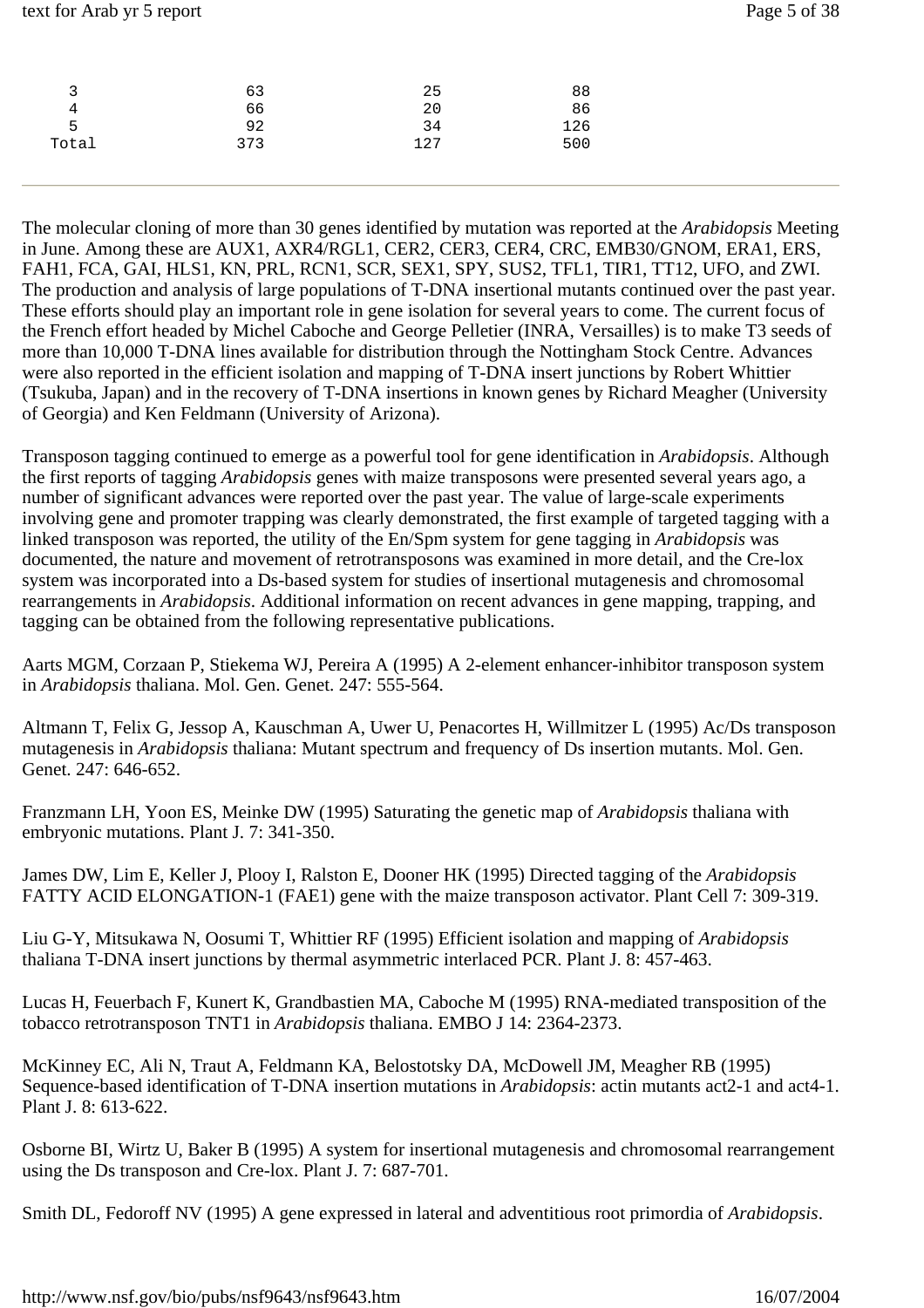Plant Cell 7: 735-745.

Springer PS, McCombie WR, Sundaresan V, Martienssen RA (1995) Gene trap tagging of PROLIFERA, an essential MCM2-3-5 like gene in *Arabidopsis*. Science 268: 877-880.

Sundaresan V, Springer P, Volpe T, Haward S, Jones JDG, Dean C, Ma H, Martienssen R (1995) Patterns of gene action in plant development revealed by enhancer trap and gene trap transposable elements. Genes Dev. 9: 1797-1810.

# **Physical Mapping and Genome Analysis**

Several major advances in physical mapping and genome analysis were reported over the past year. Perhaps the most dramatic was the publication of a nearly complete physical map of chromosome 4 by Renata Schmidt, Caroline Dean, and colleagues at the John Innes Centre (UK). A copy of this map is presented in Appendix 7. Molecular characterization of the *Arabidopsis* genome also continued to benefit from a number of related efforts, including the addition of new molecular markers to the recombinant inbred map (Appendix 6), continued analysis of the large-insert YAC library developed through a collaborative effort in France, and development of a P1 genomic library by Robert Whittier in Japan and a BAC library by Rod Wing in the United States. The current status of the YAC contig map is as follows: chromosome 1 (42 contigs, 65% coverage), chromosome 2 (4 contigs, 80% coverage), chromosome 3 (42 contigs, 60% coverage), chromosome 4 (4 contigs, over 90% coverage), and chromosome 5 (35 contigs, 85% coverage). Many laboratories have contributed to this effort, including those of Joe Ecker (University of Pennsylvania), Howard Goodman (Massachusetts General Hospital), and Caroline Dean (John Innes Centre). The current status of genome analysis in *Arabidopsis* has recently been reviewed by Goodman, Ecker, and Dean.

The European Union Genome Sequencing Project is presently in its final year. Progress was initially slow as participants learned new methods and trained their teams, but production is now increasing at a steady rate. To date over 850 Kb of genomic sequence has been deposited in databases, and the eight laboratories working on the *FCA* region on chromosome 4 have accumulated over 650 Kb of sequence. There are still several gaps in the sequence, but it is anticipated that a 1 Mb contiguous region will be completed by February, 1996. Over 1.2 Mb of contiguous cosmids have been distributed to participating laboratories, and by the end of 1996 it is hoped that the sequence of this region will extend to 1.8 Mb. This genomic region is rich in putative genes, with an average density of one gene in every 5.5 Kb, about the same as in *C. elegans*. Putative genes are identified with some certainty by genefinder programs. The XGRAIL program has been remarkably effective in predicting complex exonintron junctions. Of the 180 putative genes identified, only 4% had been previously sequenced, 20% have no known homologs, and 75% are similar to genes previously identified in other organisms. Of this latter group, half are similar to other plant genes and half represent genes not previously identified in plants. EST matches (rice and *Arabidopsis*) were found for 25% of the putative genes, and 35% of these EST matches were multiple hits, presumably to highly expressed genes. A systematic analysis of cognate cDNAs over some of the *FCA* region is being carried out to assess the efficacy of the genefinder programs and to provide more information for future programs. Putative genes identified to date include those coding for dehydrogenases, membrane transport proteins, terpene alkaloid biosynthetic enzymes, steroid binding proteins, and viral attachment membrane proteins. The goal of this initial project is to identify 400 novel genes. A proposal is currently being prepared to sequence the rest of chromosome 4 (about 3.5 Mb of the top arm and the remaining 11.5 Mb of the bottom arm) over the next three years. A small network of experienced sequencers, each with a relatively high capacity, has been assembled for this project. Genomic sequencing of large chromosomal regions is set to begin in the United States as well, following an interagency (DOE/NSF/USDA) request for proposals to establish a limited number of sequencing centers for the *Arabidopsis* Genome Project. The combined target output for these centers is 10 Mb of genomic sequence within 3 years. The long-term goal is to complete the entire genome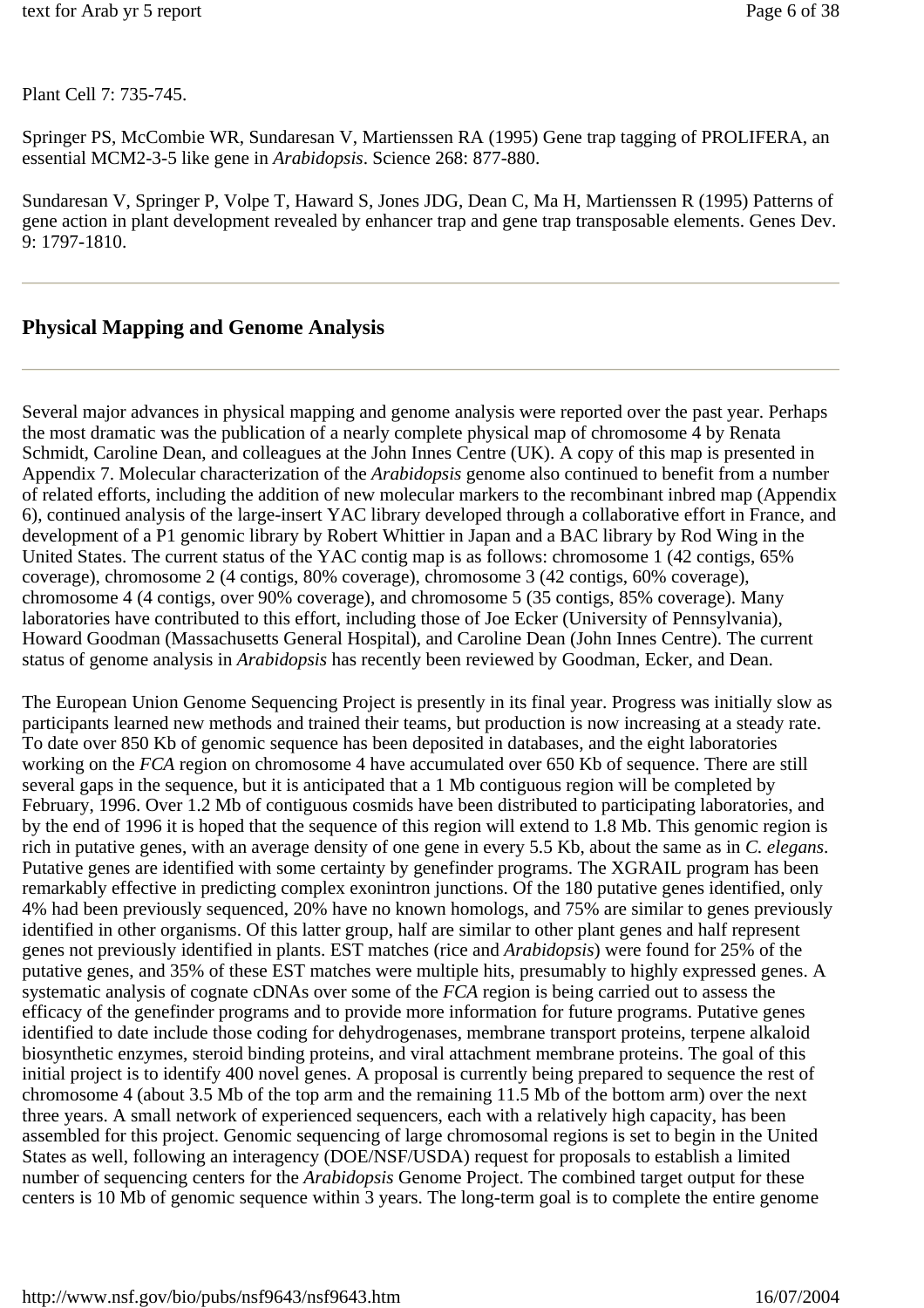over the next 8 years. The application deadline for the initial phase is January, 1996, with large-scale sequencing scheduled to begin later in the year. Details are presented in NSF publication 95-159. Many laboratories have already contributed a considerable amount of sequence information for specific genes. A recent version of GenBank (release 91.0, 10/15/95) includes 22,356 entries on nuclear genes of *Arabidopsis* totaling more than 10.6 Mb of DNA. Although some of this sequence is clearly redundant, only four organisms have more sequence information in the database: humans, the nematode, yeast, and mice. Additional information on recent genome studies in *Arabidopsis* can be obtained from the following representative publications.

Goodman HM, Ecker JR, Dean C (1995) The genome of *Arabidopsis thaliana*. Proc. Natl. Acad. Sci. USA 93: 10831-10835.

Liu Y-G, Mitsukawa N, Vazquez-Tello A, Whittier RF (1995) Generation of a high-quality P1 library of *Arabidopsis* suitable for chromosome walking. Plant J. 7: 351-358.

Schmidt R, West J, Love K, Lenehan Z, Lister C, Thompson H, Bouchez D, Dean C (1995) Physical map and organization of *Arabidopsis thaliana* chromosome 4. Science 270: 480-483.

Zhang H-B, Zhao X, Ding X, Paterson AH, Wing RA (1995) Preparation of megabase-size DNA from plant nuclei. Plant J. 7: 175-184.

**cDNA Sequencing Projects:** The goal of the cDNA sequencing program is to identify the estimated 20,000 expressed genes in *Arabidopsis*. Two major groups have contributed to this effort, one located at Michigan State University, headed by Thomas Newman and funded by NSF and DOE, and the other a consortium of laboratories in France supported initially by the French government and continued within the framework of the ESSA (European Scientists Sequencing *Arabidopsis*) project funded by the European Commission. Combined, these two groups have identified approximately 14,000 non-redundant expressed sequence tags (ESTs) and deposited over 22,400 ESTs in the dbEST database maintained by the National Center for Biotechnology Information (NCBI). This suggests that over 70% of the expressed genes in *Arabidopsis* have already been identified. BLASTX, BLASTA and FASTA analyses indicate probable function or identity for approximately 40% of the unique sequences. The MSU project has averaged almost 1,000 EST submissions per month for deposition to NCBI over the past year, including presumed redundant sequences. Emphasis in the French program has recently been placed on obtaining sequences from less abundant cDNAs and sequencing both 5' and 3' ends of non-redundant clones. Continued progress was also reported in the laboratory of Marc Van Montagu in Belgium towards the establishment of a protein database of *Arabidopsis*  that may provide complementary information on patterns of gene expression.

**cDNA Libraries:** Nine French laboratories located throughout the country have collaborated on sequencing clones from ten different lambdaZAP libraries from developing siliques, flower buds, etiolated seedlings, cell suspension cultures at different stages, cultured leaf strips, green shoots, flowering tips, dry seeds, and cell suspensions inoculated with the bacterial pathogen, *Xanthomonas campestris* pv *campestris*. The MSU project has utilized the Lambda PRL2 cDNA library derived from equal quantities of four pools of mRNA from etiolated seedlings, roots grown in culture, rosette leaves, and reproductive structures. The vector is BRL's lambda ZipLox. Subtraction libraries derived from the lambda PRL2 library are now being used to obtain rare cDNAs. Additional libraries from pollen and ethylene-treated seedlings are under construction.

**Informatics:** Sequences generated by the French program are sent to a central database in Toulouse for analysis, where redundancies are identified using FASTA, transferred to the EMBL/*Arabidopsis* databank in Martinsried, Germany, where payment is made for unique sequences, and later submitted to NCBI dbEST (accessible via a WWW site at http://www.ncbi.nlm.nih.gov/dbEST/index.html). The Plant Molecular Informatics Center at the University of Minnesota handles the analysis and distribution of MSU sequence data. This informatics group also provides a WWW site (http://www.cbc.med.umn.edu) for key word and motif searching and a considerable amount of information on desired clones. This data set includes ESTs from both the French and MSU programs, along with sequences from rice, maize, loblolly pine and *Brassica*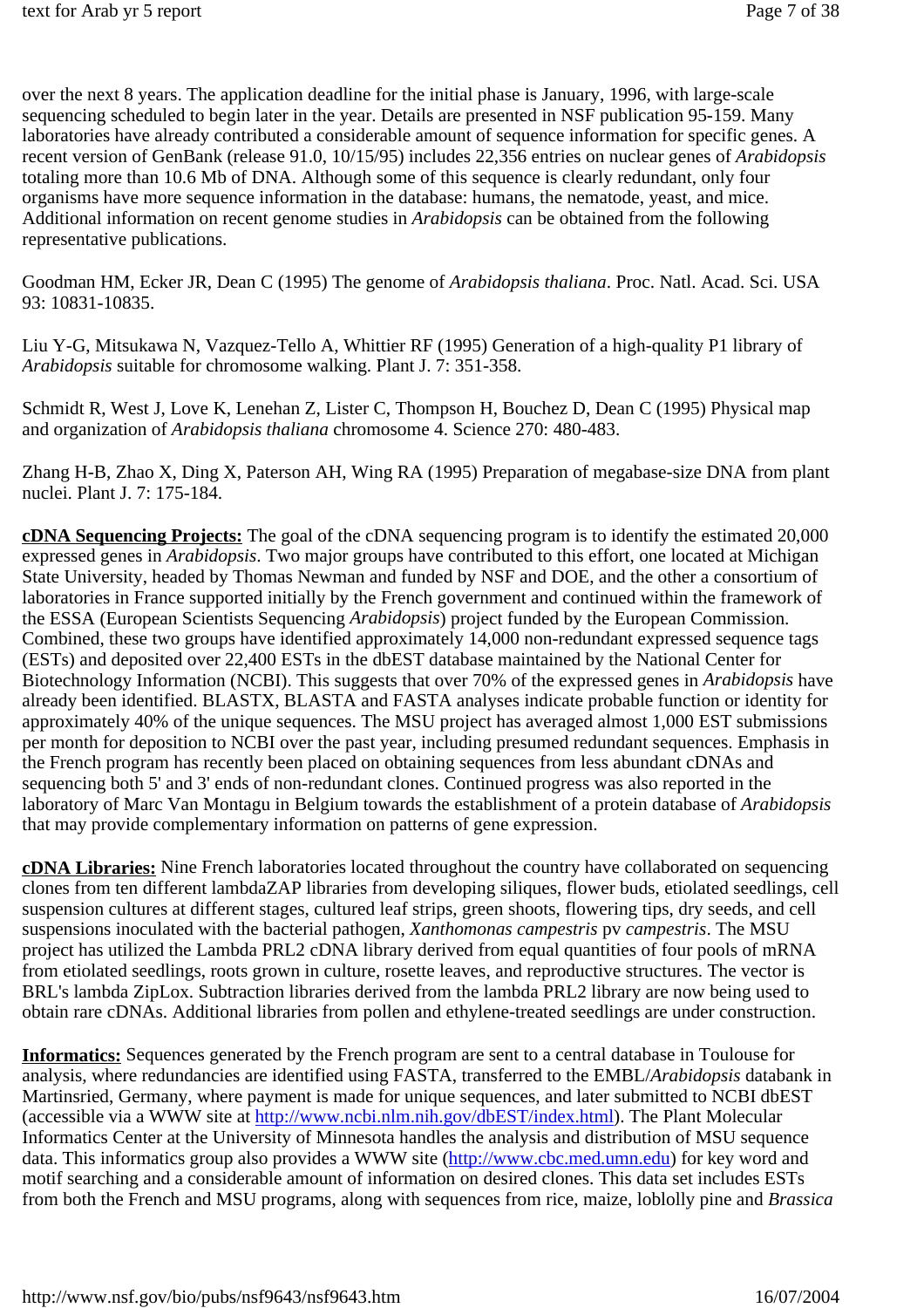*napus*. At present, over 32,000 plant ESTs are available on the server. A plant DNA database query system with tutorial is also provided for additional access to sequence information.

**Distribution of cDNA clones:** ESTs from both the MSU and French projects are distributed by the ABRC at Ohio State University. Excluding batch requests from groups involved in genome mapping efforts, over 3,600 clones from the MSU project were requested through September, 1995. The present rate of requests is approximately 200 clones per month for the MSU and French groups combined. The following table indicates the approximate distribution of sequences to NCBI. Publications listed below contain additional details.

| SUBMITTED EST SEQUENCES | MSU   | French | Total |  |
|-------------------------|-------|--------|-------|--|
| Unique Sequences        | 9000  | 5200   | 14200 |  |
| $5'/3'$ of Same Clone   | 200   | 2000   | 2200  |  |
| Total Submitted to NCBI | 17200 | 5200   | 22400 |  |

Cooke R et al. (1996) Further progress towards a catalogue of all *Arabidopsis* genes: analysis of a set of 5000 non-redundant ESTs. Plant J. 9: 101-124.

Newman T et al. (1994) Genes galore: a summary of the methods for accessing the results of large scale partial sequencing of anonymous *Arabidopsis* thaliana cDNA clones. Plant Physiol. 106: 1241-1255.

# **Biological Resource Centers**

The Nottingham Arabidopsis Stock Centre (NASC) at the University of Nottingham (UK) and the Arabidopsis Biological Resource Center (ABRC) at Ohio State University (USA) continue to serve the needs of *Arabidopsis* researchers worldwide. Over 50,000 samples of seeds, 8,000 individual clones, and many sets of hybridization filters from large-insert genomic libraries were shipped by these centers in the past year alone. In addition, significant numbers of seed and DNA stocks were added to existing collections. Among the ABRC seed stocks acquired during the past year were many unique mutant lines. Approximately 100 of these are included in the 1995 catalog and another 70 should be available soon. Other recent additions include 1,600 new TDNA tagged lines, 100 transposon tagged lines, a number of promoter trap lines, and 200 recombinant inbred lines. In addition to the extensive Redei collection, most of the 300 ecotypes and 100 form mutants of the Kranz (AIS) collection are now available. Notable donations to NASC in the last year include 1,000 promoter trap lines from the Dutch Company MOGEN and 1,400 T-DNA lines from George Pelletier at INRA Versailles. All of these materials will be made available early next year. Efforts are also underway to transfer to NASC many additional T-DNA lines generated by the joint French effort.

Several valuable libraries have been added to the DNA collections at ABRC over the past year. The Center now holds a P1 library, a bacterial artificial chromosome (BAC) library, and five YAC libraries in addition to a number of cDNA, cosmid, and genomic libraries. These materials are vital resources for cloning and physical genome efforts in *Arabidopsis*. Distribution of these libraries to researchers has been streamlined by sending blotted filters for initial screening before individual clones are supplied. This should facilitate efforts of many investigators to isolate genes through map-based cloning. The collection of cloned genes available through ABRC has surpassed 100 and is expanding at a rapid pace, as are collections of RFLP stocks. Several thousand new ESTs have been received from Michigan State University, increasing the number of clones from this project to 15,000. In addition, ABRC maintains 3,000 ESTs generated by the French project. Many of the essential genes in *Arabidopsis* should be represented in this combined collection.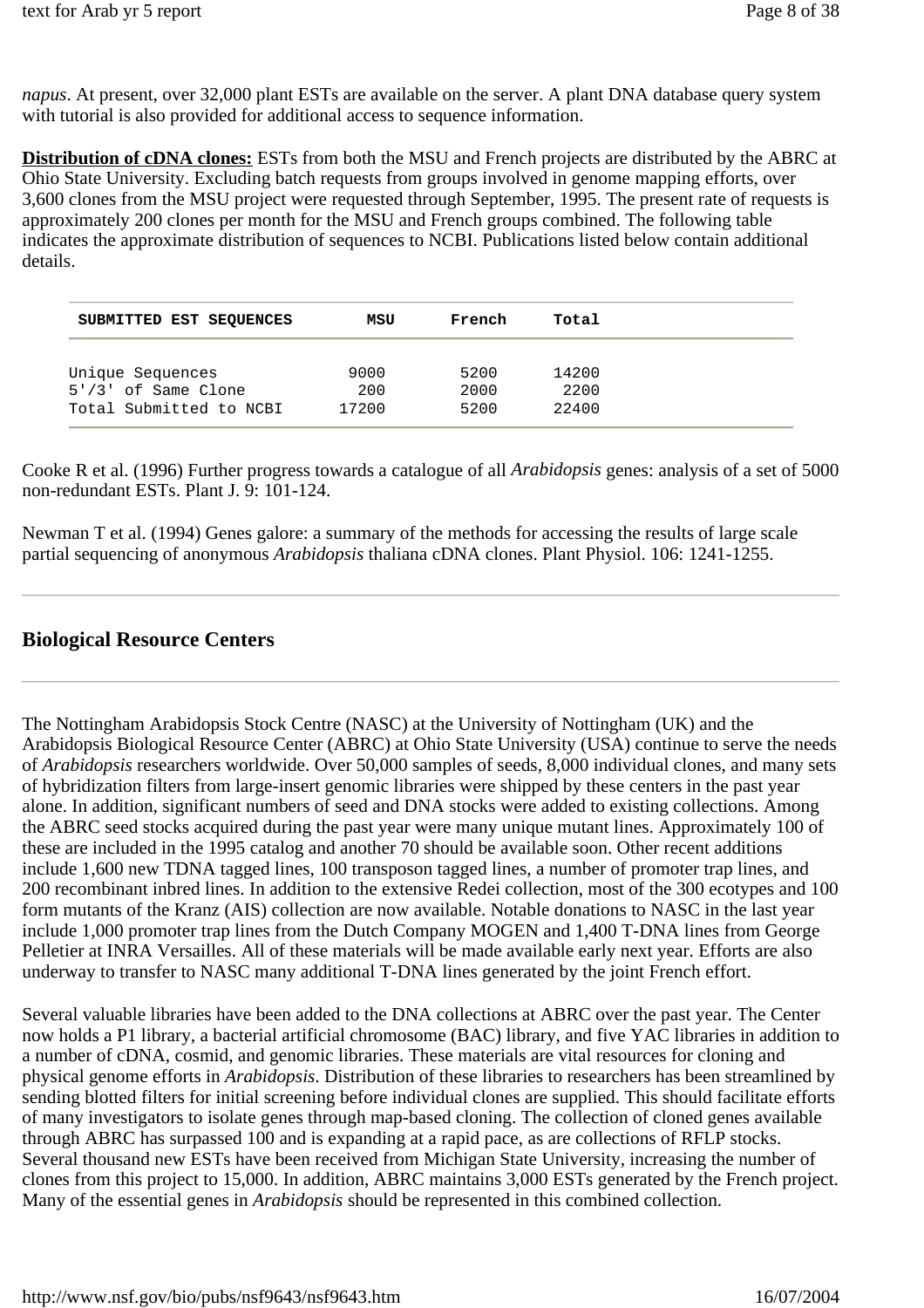To simplify stock ordering, the AIMS web server has been developed in cooperation with Sakti Pramanik and Jin Kim of Michigan State University to serve both ABRC and NASC. This system, which operates from the Web address, http://www.cbc.med.umn.edu, is now utilized for most ABRC orders. The server also has full searching capability for stock and genetic information. Stock images are fully accessible from the Web server and are linked directly to the associated stocks. NASC stock information continues to be developed through its on-line catalogue (URL=http://nasc.nott.ac.uk). A major addition has been the incorporation of 600 color images of stocks. Orders can be placed online, directly from within the catalogue. NASC information is also carried in AAtDB, the AAtDB research companion, and AIMS.

#### **Contacts for Orders and Information:**

| Randy Scholl, Director                                                               |  |  |
|--------------------------------------------------------------------------------------|--|--|
| Arabidopsis Biological Resource Center                                               |  |  |
| Mail: Ohio State University, 1735 Neil Avenue, Columbus, OH 43210, USA.              |  |  |
| Telephone: 6142929371                                                                |  |  |
| FAX: 6142920603                                                                      |  |  |
| Email: Arabidopsis+@osu.edu                                                          |  |  |
| WWW: http://www.cbc.med.umn.edu                                                      |  |  |
|                                                                                      |  |  |
|                                                                                      |  |  |
| Mary Anderson, Director                                                              |  |  |
| Nottingham Arabidopsis Stock Centre                                                  |  |  |
| Mail: Department of Life Sciences, University of Nottingham, Nottingham, NG7 2RD, UK |  |  |
| Telephone: +44-115-979-1216                                                          |  |  |
| FAX: +44-115-951-3251                                                                |  |  |
| Email: Arabidopsis@nottingham.ac.uk                                                  |  |  |

# **Informatics and Communication**

*Arabidopsis* **Information Management System (AIMS)**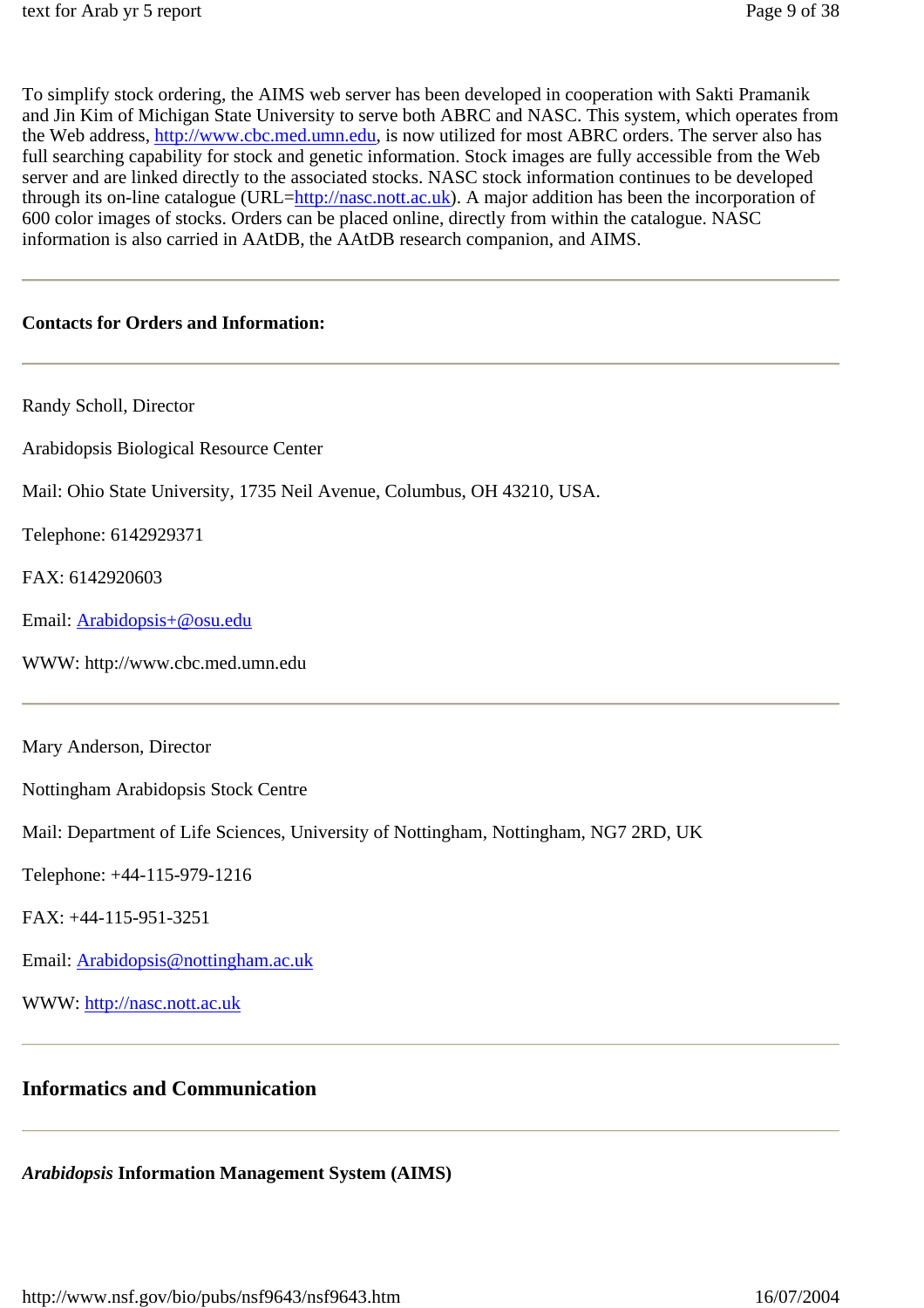This database was developed by Sakti Pramanik and associates to provide information for the *Arabidopsis* community and to facilitate ordering from stock centers. ABRC personnel at Ohio State University maintain the AIMS database. The fullfeature version of AIMS was introduced in 1993 and a WWW server was recently added at: . Development of this Web interface has allowed the entire database to be readily accessed. Most orders to ABRC are placed through this system. Many remote sites access AIMS daily, with each conducting an average of 10 database transactions. Data currently stored in AIMS include:

- Information on ABRC and NASC seed stocks, including color pictures of most plant phenotypes.
- Information on *Arabidopsis* clones, ESTs, RFLP and RAPD stocks, and YAC libraries.
- Images of gel band patterns for all RFLP stocks, along with molecular weight standards, and many comparative hybridization results.
- Sequence homology search results for all ESTs, along with full graphical display of sequences and sequence homology, including dynamic links to GenBank, dbEST and the *Arabidopsis thaliana* sequence analysis database.
- Approximately 4,000 references on *Arabidopsis*, including rapid updates of recent publications and all *Arabidopsis* Information Service articles.
- Contact information for 2.700 individuals on the ABRC mailing list.

The AIMS XWindow server can also be used to compare genetic maps and display contig data. Images of stocks are fully accessible from the Web server. The intent is to utilize these images to portray important features of each stock. Images for a selected group of stocks can be compared on the same Web page. For additional information, contact Sakti Pramanik or Randy Scholl at (aimsmanager@aims.msu.edu). General questions may be directed to the ABRC staff at the addresses given in the Biological Resource Centers section of this report.

*Arabidopsis thaliana* **Database (AAtDB/AtDB)** This database was developed several years ago to provide the *Arabidopsis* community with a wide range of information in graphic, tabular, and text formats. The most recent release included information on:

- A variety of genetic markers (RFLP, RAPD, classical) and maps (RI, integrated, classical), along with primary recombination data.
- Stock information and phenotypic descriptions of mutants.
- Large numbers of *Arabidopsis* DNA sequences from GenBank, including recent sequence comparisons.
- Contact information for *Arabidopsis* researchers and bibliographic information from Agricola and Medline
- Scanned images of RFLP autoradiograms, photographs of mutant plants, and restriction enzyme digests of RFLP probes

The database was recently moved from Massachusetts General Hospital, where it was maintained by John Morris and Howard Goodman, to Stanford University, where it will be curated and upgraded into the next generation of *Arabidopsis* databases (AtDB) by David Flanders and Mike Cherry. The database is now accessible through the WWW at: http://genome-www.stanford.edu. The Stanford project will extend AAtDB and make information readily available through the WWW. Enhancements include direct access to the *Arabidopsis* database, DNA and protein sequence searches via BLAST and FASTA, and a variety of cross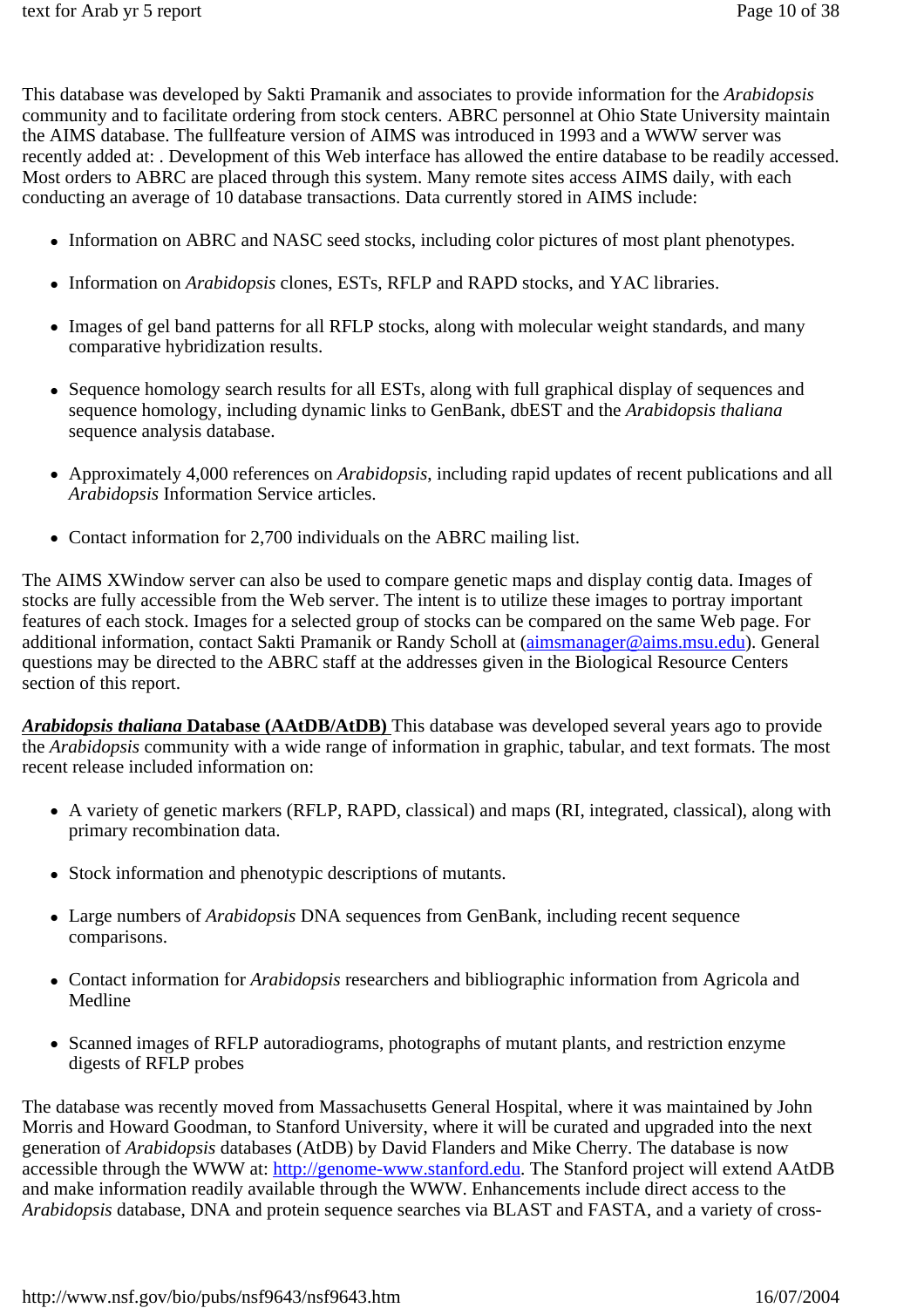links with WWW resources worldwide. The long-term goal of the AtDB project is a new environment designed for the WWW to provide effective access to all relevant genomic and reference information. For additional information, contact Mike Cherry (cherry@genome.stanford.edu) or David Flanders (flanders@genome.stanford.edu). Phone: +1-415-725-3062; FAX: +1-415-723-7016.

# **BIOSCI/BIONET Networks**

The BIOSCI *Arabidopsis* Genome Electronic Conference was established several years ago as part of the BIOSCI/BIONET network. The *Arabidopsis* group has emerged as a model for widespread information exchange worldwide. Access was originally made through USENET or email. This has recently expanded to include WWW access through: http://www.bio.net. By selecting the "Access the BIOSCI/BIONET Newsgroups" hyperlink, individuals can utilize the USENET network without requiring a local news server. Subscriptions from Europe, Africa, and Central Asia can still be addressed via email to:biosci@daresbury.ac.uk; those from the Americas and the Pacific Rim should be addressed to biosci@net.bio.net. Messages to the newsgroup should be addressed to: arabidopsis@net.bio.net. Difficulties with the system should be reported to Dave Kristofferson (BIOSCI/BIONET Manager) at: bioscihelp@net.bio.net. Currently there are more than 640 email subscribers on the US mailing list and 230 on the UK list, plus an unknown number of readers on USENET. The addition of WWW links should increase even further the number of individuals with quick access to this important medium for information exchange.

## **Weeds World and Other Internet Resources**

A considerable amount of information on *Arabidopsis* can now be obtained through the World Wide Web. Several examples of relevant servers and home pages are presented in Appendix 1. An electronic *Arabidopsis* newsletter (Weeds World) was also initiated last year to facilitate distribution of information and published reports on *Arabidopsis*. The first several issues have included meeting reports, research papers, and technological advances. Access is through: http://nasc.nott.ac.uk:8300 (Nottingham) or http://weeds.mgh.harvard.edu/ww/home.html (Boston).

## **Meetings and Workshops**

It has become impractical to summarize every meeting and workshop that included a discussion of *Arabidopsis* research because the number of such meetings continues to expand. Most of the recent national and international meetings on plant molecular biology, biochemistry, physiology, development, pathology, and cell biology included presentations on research with *Arabidopsis*. A number of regional meetings and workshops also dealt with *Arabidopsis* techniques. Two notable examples are highlighted in this report: The Sixth International Conference on *Arabidopsis* Research; and The Cold Spring Harbor Course on *Arabidopsis* Molecular Genetics.

#### *Arabidopsis* **Meeting at Madison**

The Sixth International Conference on *Arabidopsis* Research was held June 7-11, 1995 at the Memorial Union on the campus of the University of Wisconsin at Madison. There were 640 registered participants from over 15 different countries, including Australia, Belgium, Canada, Denmark, Finland, France, Germany, Japan, the Netherlands, New Zealand, Korea, Spain, Sweden, Switzerland, Taiwan, the United Kingdom, and the United States. Two thirds of the participants (440/640) presented talks or posters. Abstracts were printed in a book that was distributed to all participants. The meeting included sessions on embryogenesis, seed development, root and shoot development, flowering, environmental effects on development, cell biology, biochemical genetics, growth regulators, and response to pathogens and environmental stress. In keeping with past meetings, all sessions were consecutive rather than concurrent. A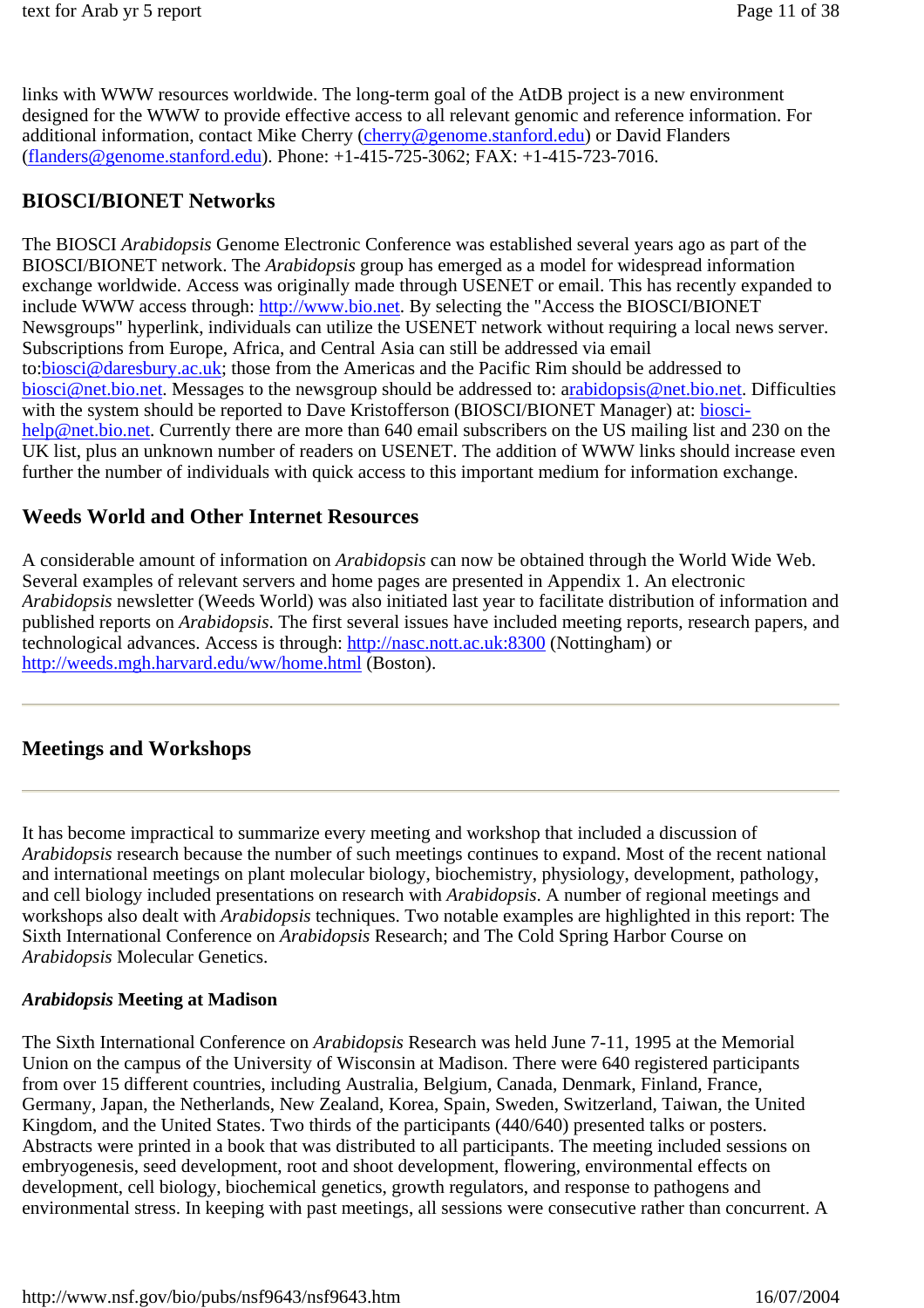number of workshops on specialized topics also attracted wide participation. Information on scientific advances presented at this meeting can be obtained from detailed reports published in The Plant Cell (Volume 7, pp 1737-1748, 1995) and Weeds World (Electronic *Arabidopsis* Journal available through WWW). Dates and locations for future *Arabidopsis* meetings were also established:

1996 Meeting: June 23-27, 1996

University of East Anglia, Norwich, United Kingdom

Contact: Caroline Dean (Arabidopsis@bbsrc.ac.uk)

1997 Meeting: June 26-30, 1997

University of Wisconsin, Madison, USA

Contact: Rick Amasino (amasino@biochem.wisc.edu)

#### **Cold Spring Harbor Course**

The Cold Spring Harbor Course on *Arabidopsis* Molecular Genetics was held July 3-23, 1995 and attracted 16 students from six different countries. The demand for this course was reflected in the large number (approximately 40) of applications received. Student participants included graduate students, postdoctoral fellows, faculty, and government/industry employees. The course was supported by a NSF award. Organizers were XingWang Deng (Yale University), Robert Last (Boyce Thompson Institute), and Daphne Preuss (University of Chicago). The course provided an intensive overview of topics in plant growth and development, focusing on molecular genetic approaches to understanding plant biology. The course included detailed lectures, extensive laboratory experiments, and informal discussions.

Instructors provided an overview of their discipline and specific details on their own work. Discussion topics included plant anatomy; plant development (including flowers, roots, meristems, embryos, and epidermis); perception of light and photomorphogenesis; responses to pathogens and to DNA damage; synthesis and function of hormones and secondary metabolites; nitrogen assimilation; unique aspects of plant cell biology (including the cytoskeleton, cell wall, and chloroplasts); the importance of transposons and *Agrobacterium* for manipulating plant genomes, and current approaches to genome analysis. Instructors included: J. Bender, A. Britt, C. Chapple, J. Chory, X.W. Deng, G. Drews, J. Ecker, S.Y. He, R. Last, A. Lloyd, H. Ma, R. Martienssen, J. Medford, T. MitchellOlds, D. Preuss, P. Quail, J. Schiefelbein, R. Scholl, B. Staskawicz, D. Stern, V. Sundaresan, I. Sussex, T. Voelker, V. Walbot, and P. Zambryski.

The laboratory sessions provided an introduction to important techniques currently used in *Arabidopsis* research. These included studies of *Arabidopsis* development, mutant analysis, in situ detection of RNA, histochemical staining and immunolabeling of proteins, transformation with *Agrobacterium*, transient gene expression, expression of plant proteins in microorganisms, detection and analysis of plant pathogens, genetic and physical mapping, and gene cloning.

# **OVERVIEW OF SCIENTIFIC ADVANCES**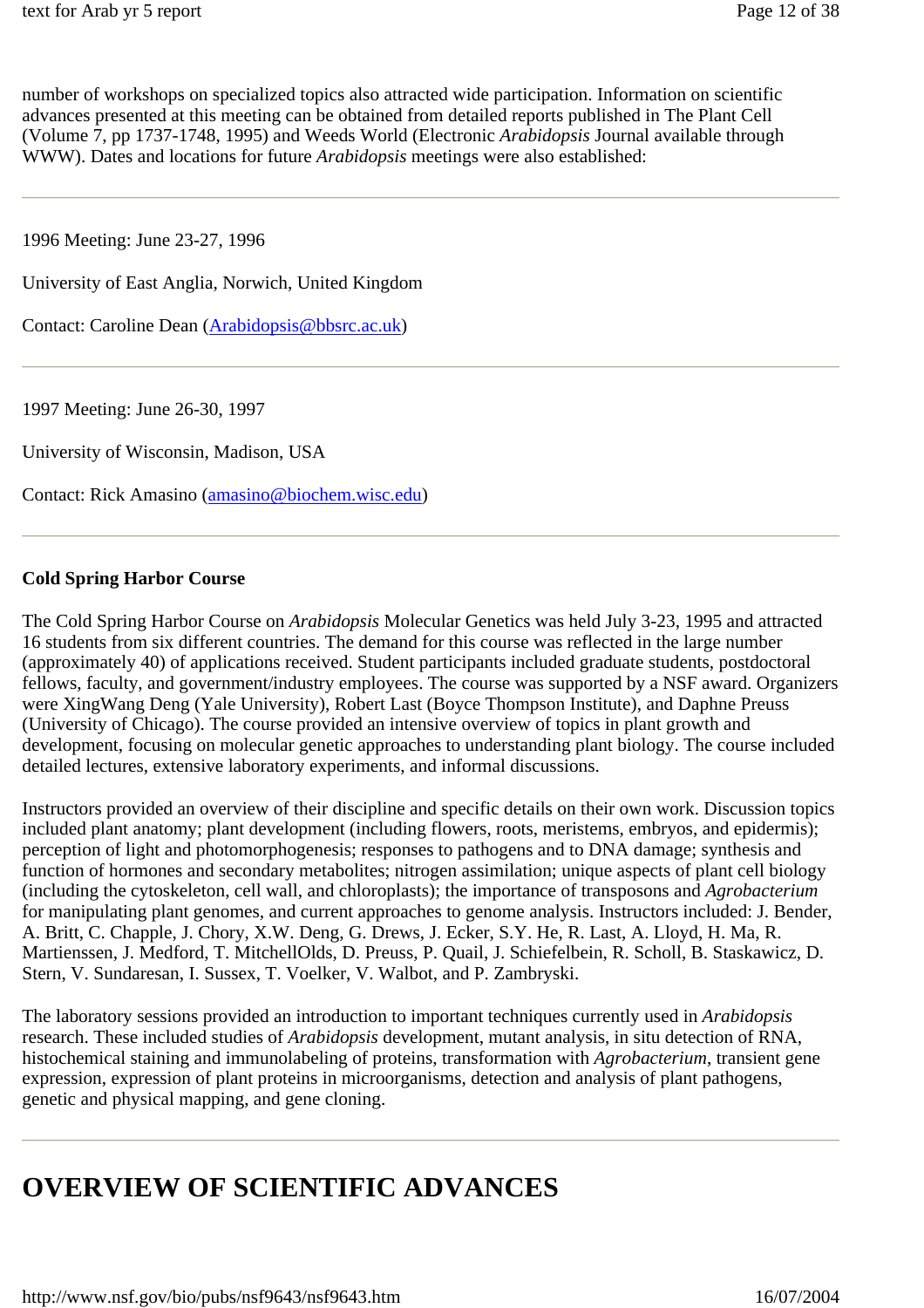In addition to the expanding resources described above, dramatic progress continued to be made in characterizing specific genes and establishing a solid foundation of basic knowledge in plant biology. Some of these advances are highlighted in this section of the report, along with selected references for additional information. The Steering Committee asks members of the community to realize that it was impractical to describe every significant achievement here, and that selected examples were chosen to illustrate the breadth of modern research with *Arabidopsis*.

#### **Flower Development**

The study of flower development is continuing to provide new, and often surprising results. Last year's highlight was the finding that either of two *Arabidopsis* genes, *LEAFY* and *APETALA1*, is sufficient to turn shoots into flowers. It had been known for a while that these genes are required for the proper formation of flowers, as plants without functional copies of *LEAFY* and *APETALA1* produce extra shoots in place of flowers. Both genes had been cloned several years ago, and found to be expressed only in flowers, but not in vegetative structures, consistent with a specific function of these genes in flower development. However, it was still unclear what the potential of each gene alone was. To answer this question, two groups generated transgenic *Arabidopsis* plants in which either *LEAFY* or *APETALA1* was constitutively expressed (Mandel and Yanofsky, 1995; Weigel and Nilsson, 1995).

The results were dramatic: lateral shoots in transgenic plants are converted into solitary flowers. Furthermore, the main shoot is eventually also consumed in the formation of a terminal flower. The flowers look normal and are fertile, demonstrating that either gene can switch on all other genes required for normal flower development. An important consequence of the shoot-to-flower conversion is that the transgenic plants flower earlier than normal plants. Encouraged by these results, Weigel and Nilsson (1995) went on to test the effects of the *LEAFY* gene in other plants, among them aspen. This tree is of considerable economic importance in Europe, where it is a major source for pulp, and the same is true for the closely related cottonwood in the US. Aspen trees normally flower only after one or two decades. In contrast, transgenic aspens that constitutively express *LEAFY* flower within a few months. This observation illustrates how results obtained with *Arabidopsis* are often applicable to very different species. One immediate practical application of this research is that flowering time and thus generation time can be reduced, which should prove useful to breeders.

Significant progress had also been made in understanding upstream acting genes that regulate when *LEAFY* and *APETALA1* are switched on during the life cycle. *Arabidopsis* plants flower much faster under conditions of long days and short nights than under conditions of short days and long nights. A key element in the signal transduction pathway regulated by day length is the *CONSTANS* gene, which is required for early flowering under long days. This gene has now been isolated and found to be expressed at high levels in long days, but only very low levels in short days (Putterill et al., 1995). Experiments with transgenic plants already show that *CONSTANS* levels are indeed causally related to flowering time. Plants with increased levels of *CONSTANS* gene product (from multiple copies of the wild-type gene) flower earlier than normal plants. Thus, manipulation of the *CONSTANS* gene should provide yet another way to alter flowering time.Finally, the cloning of the *SUPERMAN* (*FLO10*) gene has been an important step forward in understanding how plant cells communicate with each other (Sakai et al., 1995). The gene had previously been identified through mutations that cause additional stamens to be produced at the expense of carpels. Originally, it was thought that this was related to defects in repressing the transcription of the homeotic genes that promote stamen development. However, it turns out that *SUPERMAN* functions downstream of the homeotic genes, and has two related functions. It limits proliferation of the cells where it is expressed, and at the same time it prevents a negative signal that tells neighboring cells to stop dividing. Thus, when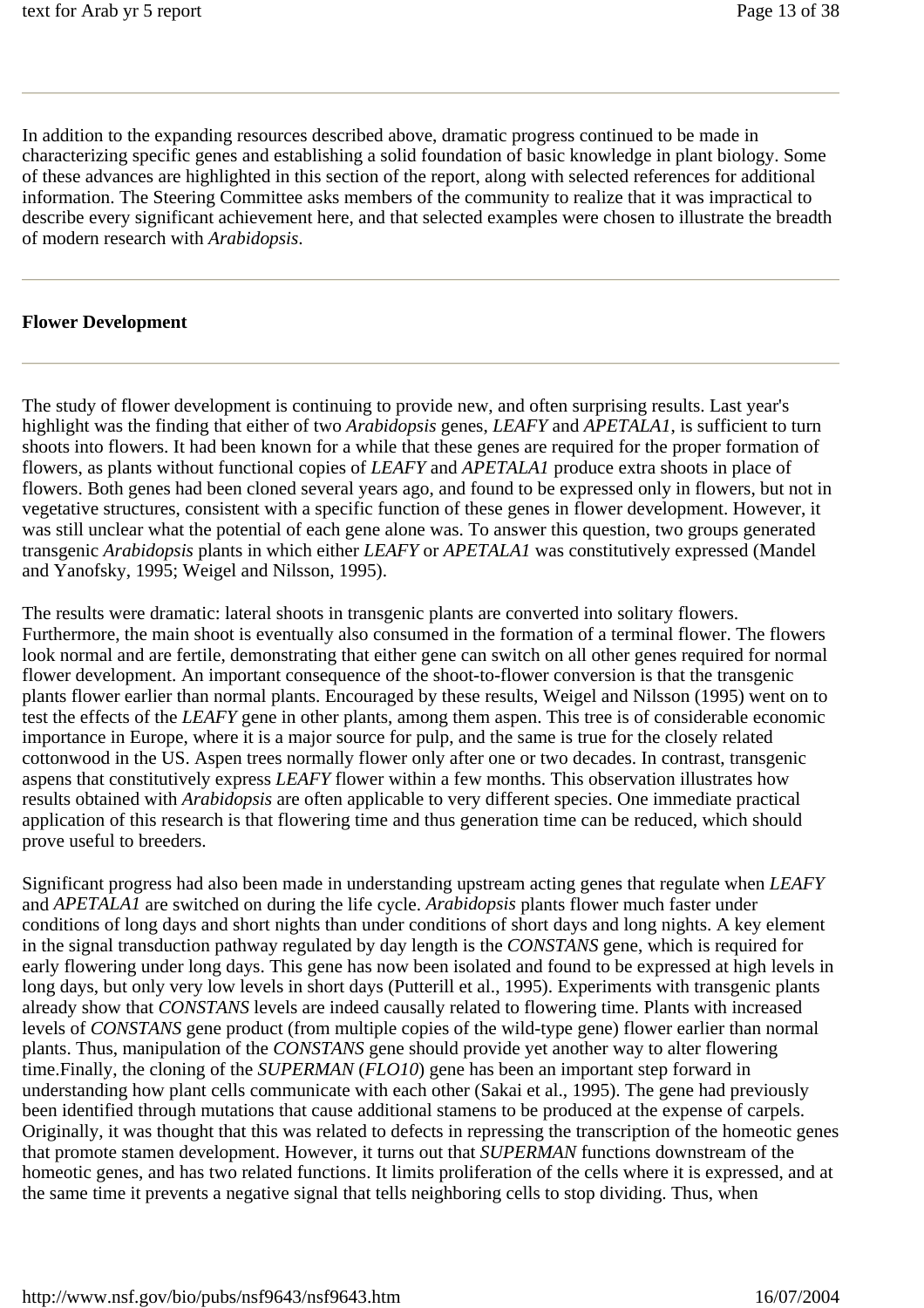*SUPERMAN* is inactive, the stamen precursors proliferate too much and at the same time repress proliferation of the adjacent carpel precursors. The next step will be to elucidate the molecular nature of the signal that is negatively regulated by *SUPERMAN*.

Mandel MA, Yanofsky MF (1995) A gene triggering flower development in *Arabidopsis*. Nature *377*: 522- 524.

Putterill J, Robson F, Lee K, Simon R, Coupland G (1995) The *CONSTANS* gene of *Arabidopsis* promotes flowering and encodes a protein showing similarities to zinc finger transcription factors. Cell *80*: 847-857.

Sakai H, Medrano LJ, Meyerowitz EM (1995) Role of *SUPERMAN* in maintaining *Arabidopsis* floral whorl boundaries. Nature 378: 199-203.

Weigel D, Nilsson O (1995) A developmental switch sufficient for flower initiation in diverse plants. Nature *377*: 495-500.

#### **Embryo Development**

Many laboratories have contributed to the study of embryogenesis in *Arabidopsis* (see Goldberg et al., 1995; Jurgens, 1995; Meinke, 1995). Significant advances were reported this past year in our understanding of the origin of root and shoot apical meristems and the chromosomal locations and molecular functions of genes expressed during embryo development. Mutants defective in embryogenesis continued to play an important role in uncovering interesting genes. In a striking example of how research with *Arabidopsis* and maize can be combined to solve a complex puzzle, the recessive *shootmeristemless* mutant of *Arabidopsis*, which fails to form a shoot apex during embryogenesis, was shown to be defective in a homolog of the *Knotted* gene of maize, which encodes a homeodomain protein that causes inappropriate cell divisions when ectopically expressed in leaves (Long et al., 1996). Research with *Arabidopsis* in this case provided a missing piece to the puzzle because only dominant gain-of-function *Knotted* mutants had been described in maize, and consequently the normal function of this gene throughout development was uncertain. *STM* provides the best example to date of a cloned gene in *Arabidopsis* that plays a direct role in the establishment of an important compartment or pattern in the developing embryo. MADS-box genes were shown to be expressed during embryogenesis as well (Heck et al., 1995; Rounsley et al., 1995) but their function at this stage remains to be determined. The origin of root patterns during embryogenesis was also explored in some detail as described elsewhere in this report.

Significant progress continued to be reported in the mapping and molecular characterization of embryodefective mutants. Recombination data with visible markers have been obtained for more than 180 *emb* mutants, and 125 different genes have been placed on the genetic map (Franzmann et al., 1995; Appendix 5). If current estimates of 500 target *EMB* genes are correct, then at least 25% of all genes that mutate to give an embryo-defective phenotype have been mapped. The normal functions of some of these genes are gradually being identified. Published reports include *EMB30/GNOM* (Shevell et al., 1994), which encodes a protein with restricted regions of similarity to the Sec7 protein of yeast and may therefore be associated with intracellular transport, and FUS6 (Castle and Meinke, 1994), which encodes a protein with similarity to human proteins involved in G-protein mediated signal transduction pathways (Chamovitz and Deng, 1995). In addition, several laboratories reported on molecular characterization of mutants disrupted in embryogenesis at the *Arabidopsis* Conference in Madison. Wolfgang Lukowitz and Gerd Jurgens (University of Tubingen) reported that the *knolle* mutant, which appears to be defective in radial patterning during embryogenesis, is disrupted in a gene that encodes a protein with similarity to syntaxins, vesicle docking proteins that may play an important role in cytokinesis in plants. Another mutant (*fass/tonneau/emb40*) with normal patterning but abnormal cell and body shape was recently shown to lack a preprophase band and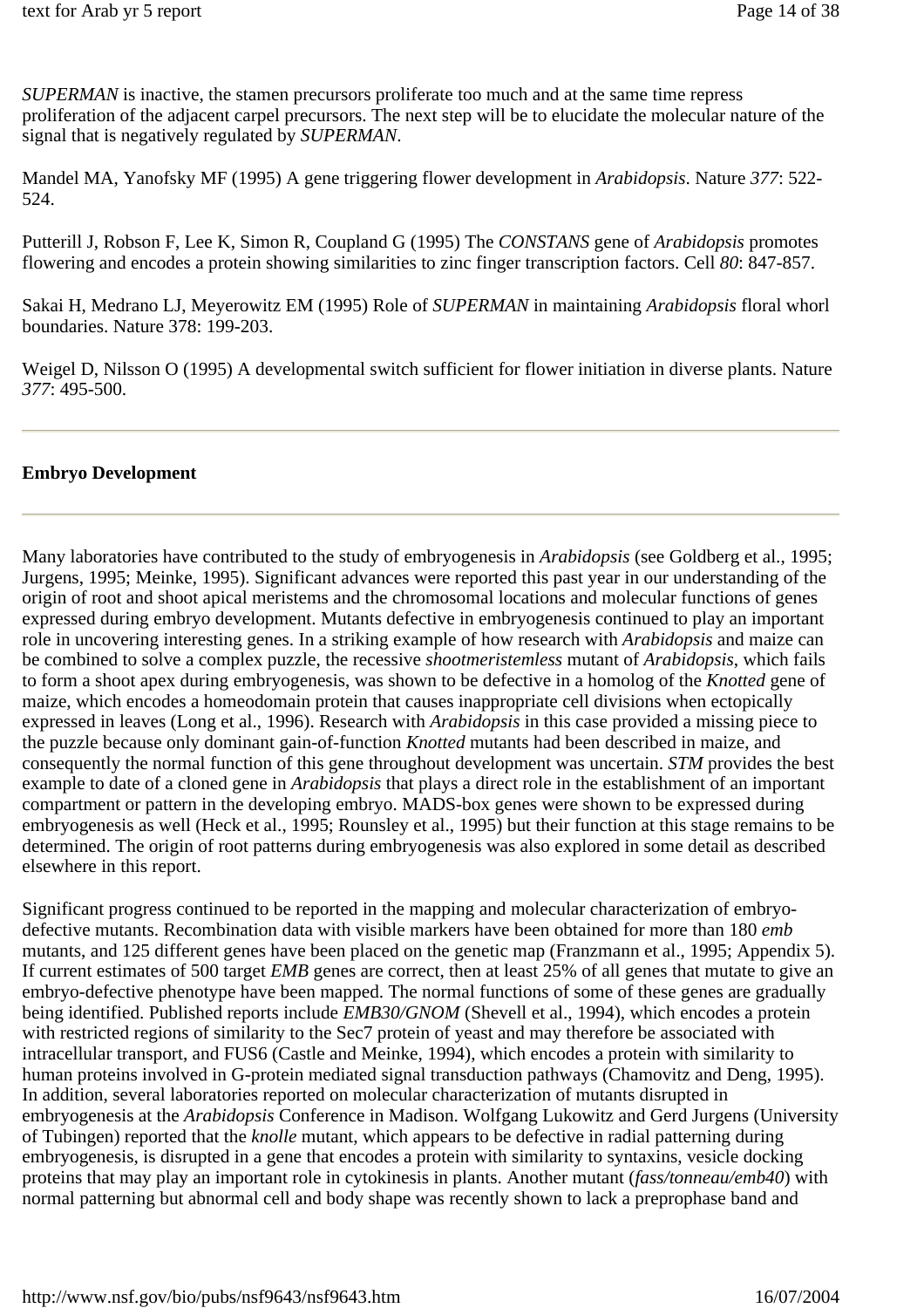exhibit relatively normal differentiation despite cytoskeletal defects (Traas et al., 1995). Ryuji Tsugeki and Nina Fedoroff (Carnegie Institute, Baltimore; Pennsylvania State University) reported that another embryodefective mutant contained a Ds insertion in a gene that encoded a ribosomal protein similar to the nuclearencoded S16 protein localized in mitochondria of *Neurospora*. One impressive aspect of this work was the speed at which sequence information could be obtained from Ds insertion lines using direct sequencing of TAIL-PCR products. Ursala Uwer and Lothar Willmitzer (Berlin, Germany) described an embryo-defective mutant that appeared to be disrupted in a gene with similarity to a bacterial glycyl tRNAsynthetase. Brian Schwartz and David Meinke (Oklahoma State University) reported that an abnormal suspensor mutant (*sus2*) contains a T-DNA insertion in a large gene with a high degree of sequence similarity to the PRP8 gene of yeast, which functions in RNA splicing. Mutants defective in this splicing factor have not previously been described in any multicellular eukaryote. Genes with important and diverse functions in growth and development are therefore being identified at an expanding rate. Among the many mutants described at Madison, one of the most intriguing phenotypes was that of the fertilization-independent endosperm/seed mutants reported by Abed Chaudhury (CSIRO, Australia) and John Harada for Robert Fischer (University of California), in which seed enlargement and a limited amount of endosperm development occurs in the absence of fertilization. Further analysis of these mutants may provide valuable insights into the regulation of early stages of embryo and endosperm development. A report from Sacco De Vries (Wageningen, the Netherlands) also offered hope that an efficient system of somatic embryogenesis in *Arabidopsis* may soon be established.

Castle LA, Meinke DW (1994) A *FUSCA* gene of *Arabidopsis* encodes a novel protein essential for plant development. Plant Cell 6: 25-41.

Chamovitz DA, Deng X-W (1995) The novel components of the *Arabidopsis* light signaling pathway may define a group of general developmental regulators shared by both animal and plant kingdoms. Cell 82: 353- 354.

Franzmann LH, Yoon ES, Meinke DW (1995) Saturating the genetic map of *Arabidopsis thaliana* with embryonic mutations. Plant J. 7: 341-350

Goldberg RB, de Paiva G, Yadegari R (1994) Plant embryogenesis: zygote to seed. Science 266: 605-614.

Heck GR, Perry SE, Nichols KW, Fernandez DE (1995) *AGL15*, a MADS domain protein expressed in developing embryos. Plant Cell 7: 1271-1282.

Jurgens G (1995) Axis formation in plant embryogenesis: cues and clues. Cell 81: 467-470.

Long JA, Moan EI, Medford JI, Barton MK (1996) A member of the *KNOTTED* class of homeodomain proteins encoded by the *SHOOTMERISTEMLESS* gene of *Arabidopsis*. Nature 379: 66-69.

Meinke DW (1995) Molecular genetics of plant embryogenesis. Ann. Rev. Plant Physiol. Plant Mol. Biol. 46: 369-394.

Rounsley SD, Ditta GS, Yanofsky MF (1995) Diverse roles for MADS box genes in *Arabidopsis* development. Plant Cell 7: 1259-1269.

Shevell DE, Leu W-M, Giolmor CS, Xia G, Feldmann KA, Chua N-H (1994) *EMB30* is essential for normal cell division, cell expansion, and cell adhesion in *Arabidopsis* and encodes a protein that has similarity to Sec7. Cell 77: 1051-1062.

Traas J, Bellini C, Nacry P, Kronenberger J, Bouchez D, Caboche M (1995) Normal differentiation patterns in plants lacking microtubular preprophase bands. Nature 375: 676-677.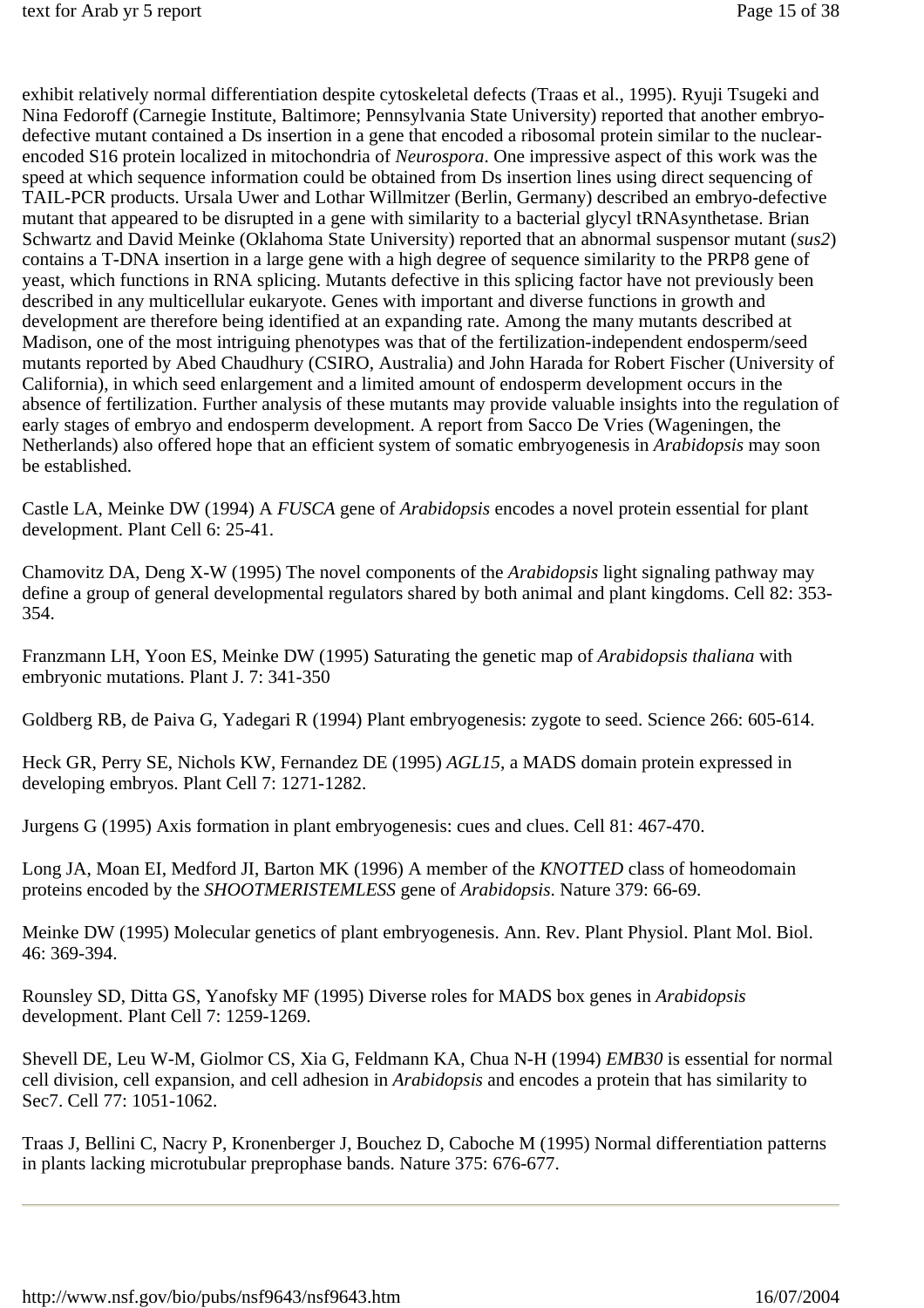### **Reproductive Development**

Seedling development normally consists of a vegetative phase, followed by a reproductive phase. Mutations in either of the two *EMBRYONIC FLOWER (EMF)* genes alter this developmental program, causing plants to bypass vegetative development and proceed directly to floral development. The *EMF* genes interact with other genes known to be required for floral meristem or floral organ formation, including *LFY* and *AG* (Yang et al., 1995). Another gene required for floral development is *UFO* (*UNUSUAL FLORAL ORGANS*). Analysis of many *ufo* alleles shows it serves to distinguish flowers from shoots, defining boundaries within floral primordia and controlling cell proliferation during the growth of floral organs (Levin and Meyerowitz, 1995). *UFO* shows significant sequence similarity with the *Antirrhinum* meristem and organ identity *FIM*  gene, illustrating the utility of analyzing development in these two model systems (Ingram et al., 1995).

Many genes that regulate the initiation of floral organs have been defined, but more recently attention has turned to genes that control the structure and function of those organs. The pistil and stamens are particularly important, as these organs house the developing gametophytes. New analysis of the *SUPERMAN* (*FLO10*) gene shows it plays a dual role in regulating both stamens and pistils. Mutations in *SUP* (*FLO10*) increase stamen number, decrease the size of the pistil, and also alter ovule structure, resulting in aberrant ovules that are bilaterally symmetrical (Gaiser et al., 1995). In contrast, mutations in the *ETTIN* gene specifically affect development of the pistil, causing an abnormal proliferation of transmitting tract tissue on the pistil surface and alterations in the structure of the style and stigma (Sessions and Zambryski, 1995). *ETTIN* function may be required to mark positions along the longitudinal and transverse axis of the pistil. Within the pistil, the development of ovules and the female gametophyte require the action of many genes. Interestingly, mutations in genes required for ovule development also can affect pollen tube growth through the pistil, supporting the idea that ovules send long-range signals that direct pollen tube growth (Hulskamp et al., 1995). Insertional mutagenesis using a promoterless reporter is proving to be a powerful method for identifying additional genes that function in ovules and gametophytes (Sundaresan et al., 1995). One such gene, *PROLIFERA*, was shown to be present in all dividing cells (particularly in the female gametophytes) and share significant sequence similarity with yeast proteins required for DNA replication (Springer et al., 1995).

Gaiser JC, Robinson-Beers K, Gasser CS (1995) The *Arabidopsis SUPERMAN* gene mediates asymmetric growth of the outer integument of ovules. Plant Cell 7: 333-345.

Hulskamp M, Schneitz K, Pruitt RE (1995) Genetic evidence for a long-range activity that directs pollen tube guidance in *Arabidopsis*. Plant Cell 7: 57-64.

Ingram GC, Goodrich J, Wilkinson MD, Simon R, Haughn RW, Coen ES (1995) Parallels between *UNUSUAL FLORAL ORGANS* and *FIMBRIATA*, genes controlling flower development in *Arabidopsis* and *Antirrhinum*. Plant Cell 7: 1501-1510.

Levin JZ, Meyerowitz EM (1995) *UFO*: An *Arabidopsis* gene involved in both floral meristem and floral organ development. Plant Cell 7: 529-548.

Sessions RA, Zambryski PC (1995) *Arabidopsis* gynoecium structure in the wild and in ettin mutants. Development 121: 1519-1532.

Springer PS, McCombie WR, Sundaresan V, Martienssen RA (1995) Gene trap tagging of *PROLIFERA*, an essential *MCM2-3-5-*like gene in *Arabidopsis*. Science 268: 877-880.

Sundaresan V, Springer P, Volpe T, Haward S, Jones JDG, Dean C, Ma H, Martienssen R (1995) Patterns of gene action in plant development revealed by enhancer trap and gene trap transposable elements. Genes Dev. 9: 1797-1810.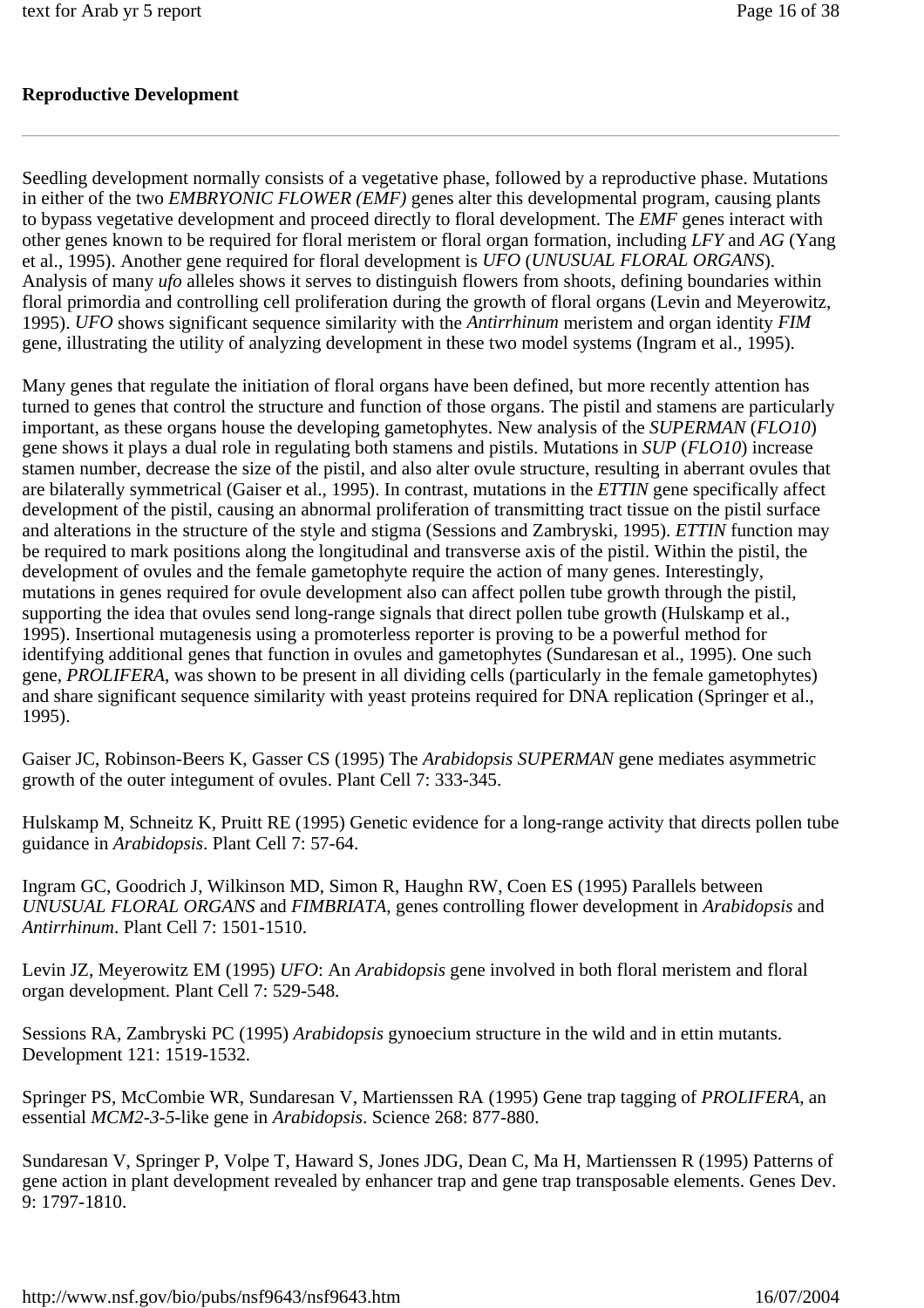Yang CH, Chen LJ, Sung ZR (1995) Genetic regulation of shoot development in *Arabidopsis*: role of the *EMF* genes. Dev. Biol. 169: 421-435.

## **Cell Growth and Development**

The past year has seen important advances toward understanding *Arabidopsis* genes that control plant development on a cellular level. Some of these genes regulate cell expansion while others specify cell fate. Together these genes contribute to diverse developmental processes, from the formation of a network of roots and root hairs to the elaboration of trichomes that cover the surface of stems and leaves.

The *DIMINUTO* (*DWARF1*) gene controls cell elongation in many plant tissues (Takahashi, et al., 1995). Cells from *dim* (*dwf1*) mutants are small in size, resulting in short hypocotyls, stems, petioles, and roots. A T-DNA insertion in this gene does not affect responses to hormones or light, but it does alter the expression of ß-tubulin, a cytoskeletal protein that plays a key role in the assembly of plant cell walls. The *SABRE* gene affects cell expansion in a slightly different manner. In the root cortex, cells from *sabre* mutants expand in an inappropriate direction (Aeschbacher et al., 1995). Because a reduction in ethylene levels partially rescues the mutant phenotype, *SABRE* may function normally to counter ethylene effects. Additional genes that regulate root cell elongation have been identified (Hauser et al., 1995). Molecular dissection of these genes will help to elucidate the role of cell elongation in plant development.

Specification of cell fate also plays a critical role in plant development. The *TTG* gene is emerging as a central regulator of cell fates in the epidermis. In roots, *TTG* specifies the location of root hair cells (Galway et al., 1994). In stems and leaves, *TTG* initiates trichome formation (Lloyd et al., 1994). The analysis of trichome assembly, which requires more than 21 genes, is emerging as a useful model for plant cell development (Hulskamp et al., 1994).Aeschbacher RA, Hauser MT, Feldmann KA, Benfey PN (1995) The SABRE gene is required for normal cell expansion in *Arabidopsis*. Genes Dev. 9: 330-340.

Galway ME, Masucci JD, Lloyd AM, Walbot V, Davis RW, Schiefelbein JW (1994) The TTG gene is required to specify epidermal cell fate and cell patterning in the *Arabidopsis* root. Dev. Biol. 166: 740-754.

Hauser MT, Morikami A, Benfey PN (1995) Conditional root expansion mutants of *Arabidopsis*. Development 121: 1237-1252.

Hulskamp M, Misera S, Jurgens G (1994) Genetic dissection of trichome cell development in *Arabidopsis*. Cell 76: 555-566.

Lloyd AM, Schena M, Walbot V, Davis RW (1994) Epidermal cell fate determination in *Arabidopsis*: patterns defined by a steroid-inducible regulator. Science 266: 436-439.

Takahashi T, Gasch A, Nishizawa N, Chua N-H (1995) The *DIMINUTO* gene of *Arabidopsis* is involved in regulating cell elongation. Genes Dev. 9: 97-107.

#### **Root Development**

The past year saw significant progress in the understanding of root development in *Arabidopsis*. The root meristematic initials have been considered the primary determinants of root radial patterning. A genetic analysis suggested that the radial organization of the root may be regulated, in large part, by the genes that are responsible for the radial organization of the embryo (Scheres et al., 1995). In a related development, it was found using laser ablation that root meristematic initials are dependent on signals from surrounding cells to know when and how to divide (van den Berg et al., 1995). Analysis of mutants also implicated cell signalling in determining the cell fate of the root epidermis (Masucci and Schiefelbein, 1994; Galway et al., 1995). The existence of separate genetic programs for division of embryonic root and of root meristematic initials was suggested by two mutants that make abnormally short roots (Cheng et al., 1995).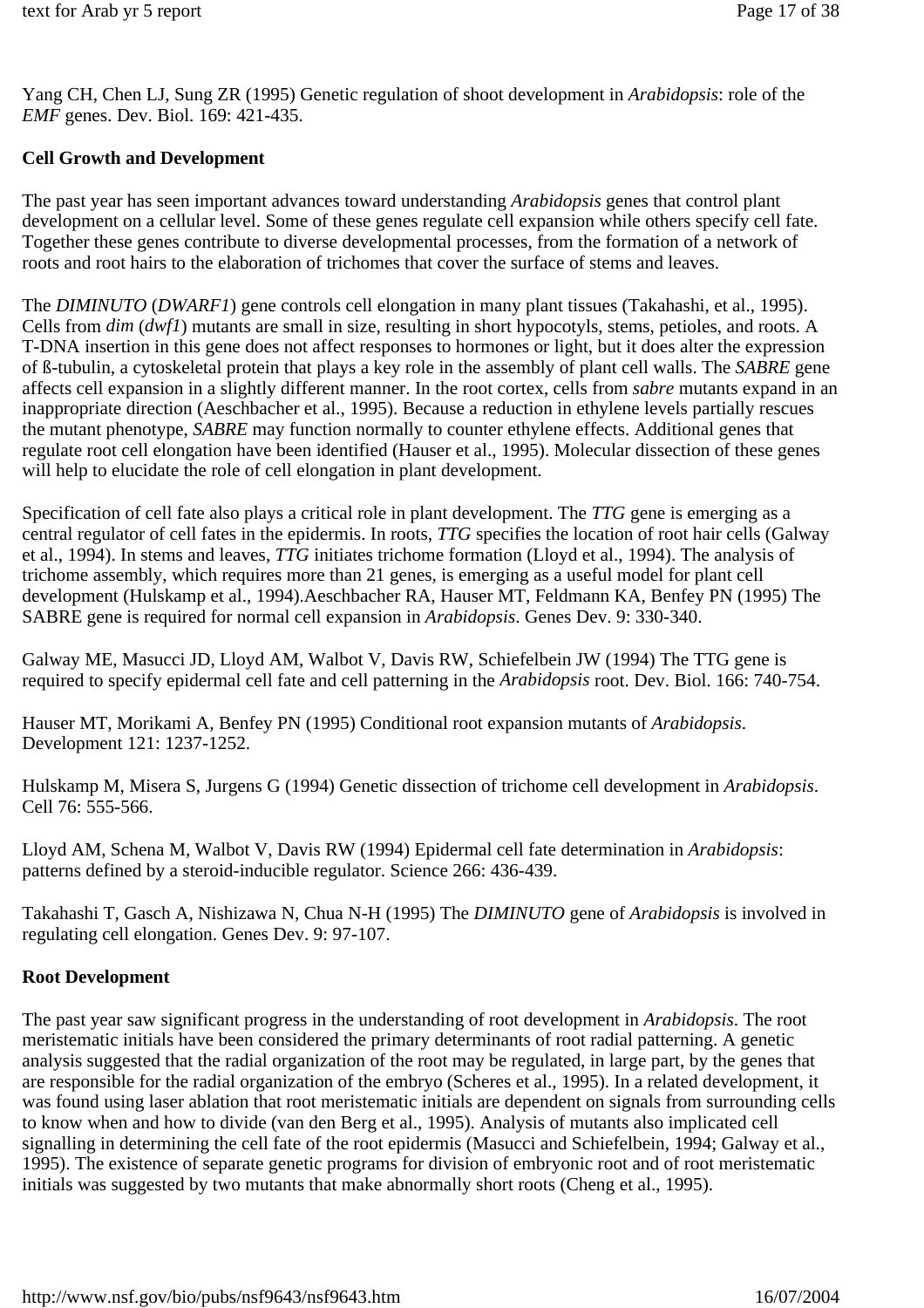The development of lateral roots had largely resisted genetic analysis until this past year. Anatomical and physiological studies indicate that lateral root formation in *Arabidopsis* is a twostage process (Laskowski et al., 1995). That auxin may play a role in both stages was indicated by analysis of mutants that have either an excess or reduced number of lateral roots (Boerjan et al., 1995; Celenza Jr. et al., 1995; Hobbie and Estelle, 1995; Simmons et al., 1995). Transposon tagging has been used to identify a gene that is expressed during the earliest stages of lateral root primordia formation (Smith and Fedoroff, 1995).

The regulation of cell expansion is being studied using the *Arabidopsis* root as a model. Analysis of 21 mutations that result in abnormal root cell expansion indicated that microtubules may not play as essential a role in determining the orientation of expansion as previously thought (Hauser et al., 1995). Similar conclusions were drawn from a study of the effect of microtubule stabilizing and destabilizing agents on *Arabidopsis* roots (Baskin et al., 1994). Expansion in the rapidly dividing meristematic cells and in cells in the root elongation zone appear to be regulated by two distinct genetic programs (Baskin et al. 1995). One of the first genes that regulates plant cell expansion was cloned and appears to act by countering the effect of ethylene on root cell expansion (Aeschbacher et al., 1995).

Aeschbacher RA, Hauser M-T, Feldmann KA, Benfey PN (1995) The *SABRE* gene is required for normal cell expansion in *Arabidopsis*. Genes Dev. 9: 330340.

Baskin TI, Wilson JE, Cork A, Williamson RE (1994). Morphology and microtubule organization in *Arabidopsis* roots exposed to oryzalin or taxol. Plant Cell Physiol. 35: 935942.

Baskin TI, Cork A, Williamson RE, Gorst R (1995) *STUNTED PLANT 1,* a gene required for expansion in rapidly elongating but not in dividing cells and mediating root growth response to applied cytokinin. Plant Physiol. 107: 233243.

Boerjan W, Cervera M-T, Delarue M, Beeckman T, Dewitte W, Bellini C, Caboche M, Van Onckelen H, Van Montagu M, Inze D (1995) *superroot*, a recessive mutation in *Arabidopsis*, confers auxin overproduction. Plant Cell 7: 14051419.

Celenza Jr JL, Grisafi PL, Fink GR (1995) A pathway for lateral root formation in *Arabidopsis thaliana*. Genes Dev. 9: 21312142.

Cheng JC, Seeley KA, Sung ZR (1995). *RML1* and *RML2*, *Arabidopsis* genes required for cell proliferation at the root tip. Plant Physiol. 107: 365376.

Galway ME, Masucci JD, Lloyd AM, Walbot V, Davis RW, Schiefelbein JW (1995) The *TTG* gene is required to specify epidermal cell fate and cell patterning in the *Arabidopsis* root. Dev. Biol. 166: 740754.

Hauser M-T, Morikami A, Benfey PN (1995) Conditional root expansion mutants of *Arabidopsis*. Development 121: 12371252.

Hobbie L, Estelle M (1995) The *axr4* auxinresistant mutants of *Arabidopsis thaliana* define a gene important for root gravitropism and lateral root initiation. Plant J. 7: 211220.

Laskowski MJ, Williams ME, Nusbaum HC, Sussex IM (1995) Formation of lateral root meristems is a twostage process. Development 121: 33033310.

Masucci JD, Schiefelbein JW (1994) The *rhd6* mutation of *Arabidopsis thaliana* alters roothair initiation through an auxin and ethyleneassociated process. Plant Physiol. 106: 13351346.

Scheres B, Di Laurenzio L, Willemsen V, Hauser M-T, Janmaat K, Weisbeek P, Benfey PN (1995) Mutations affecting the radial organization of the *Arabidopsis* root display specific defects throughout the radial axis. Development 121: 5362.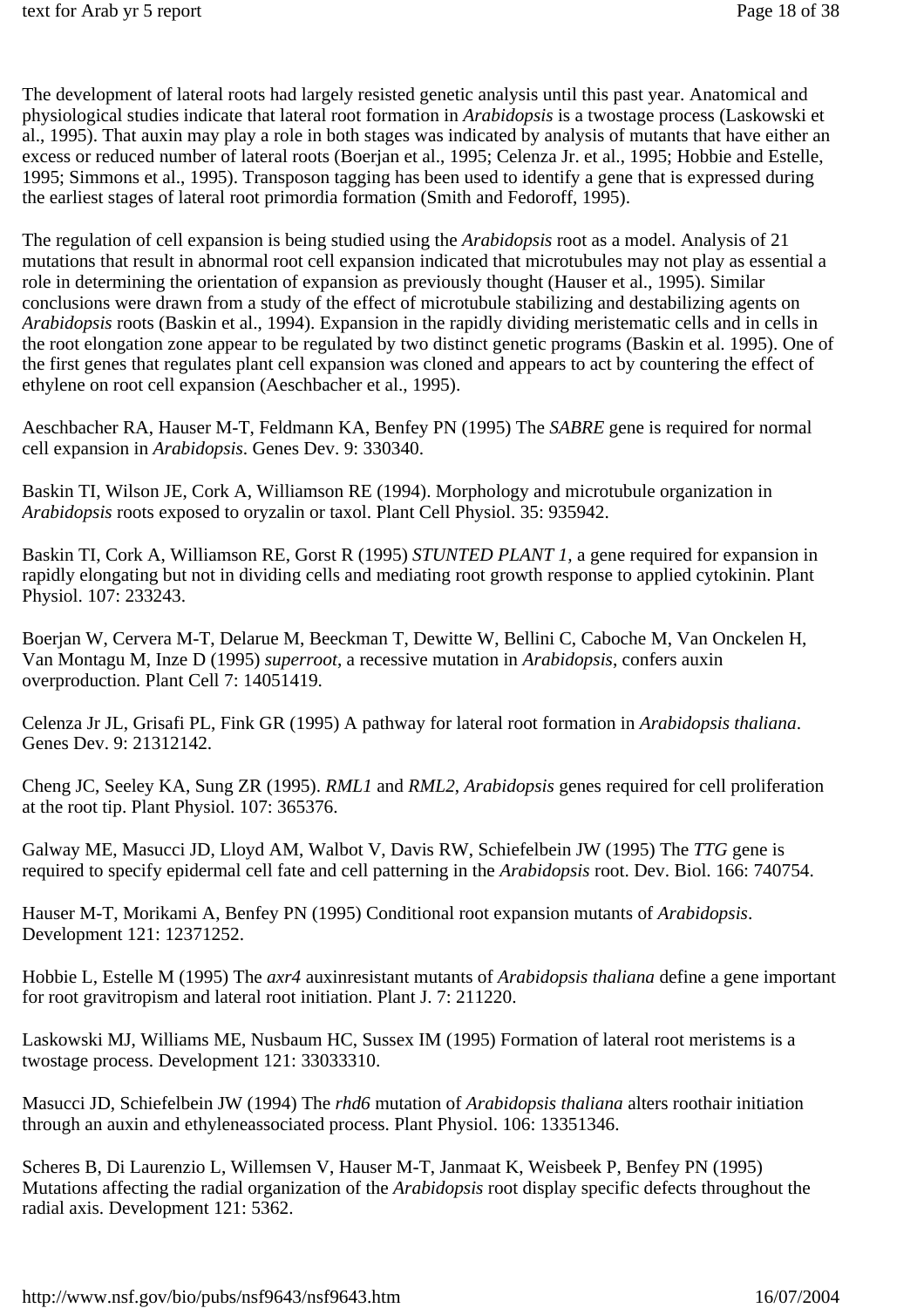Simmons C, Migliaccio F, Masson P, Caspar T, Soll D (1995) A novel root gravitropism mutant of *Arabidopsis thaliana* exhibiting altered auxin physiology. Physiol. Plant. 93: 790798.

Smith DL, Fedoroff NV (1995) *LRP1*, a gene expressed in lateral and adventitious root primordia of *Arabidopsis*. Plant Cell 7: 735745.

van den Berg C, Willemsen V, Hage W, Weisbeek P, Scheres B (1995). Cell fate in the *Arabidopsis* root meristem determined by directional signalling. Nature 378: 6265.

#### **Hormone Research**

During the past year, *Arabidopsis* researchers have made a number of important discoveries in the plant hormone field. Foremost among these discoveries is the recent demonstration that the ETR1 protein is an ethylene receptor (Schaller and Bleecker, 1995). This is a landmark study because it is the first unequivocal demonstration of hormone receptor function in any plant. The *ETR1* gene was originally defined by mutation (Bleecker et al., 1988) and cloned using a map-based approach (Chang et al., 1993). These studies showed that ETR1 is required for ethylene response and is similar in structure to the two component regulatory proteins commonly found in bacteria. Now Schaller and Bleecker (1995) have shown that ETR1 binds ethylene when expressed in yeast cells and a mutation that eliminates ethylene response in plants also prevents ethylene binding in yeast. Hua et al. (1995) have shown that the *ERS* gene, a gene related to *ETR1,* may also function as an ethylene receptor. All of the *etr1* mutations that prevent ethylene response are dominant and clustered near the amino terminus of the protein. When a similar mutation was introduced at the identical position in the *ERS* gene, this mutant gene conferred ethylene resistance suggesting that the ERS protein has the same function in ethylene response as ETR1. These studies have recently led to new insight into the mechanism of ethylene action in plant species other than *Arabidopsis*. Wilkinson et al. (1995) have shown that the *Never-ripe* gene in tomato encodes an ETR1-like protein. The *never-ripe* mutant is insensitive to ethylene and deficient in fruit ripening. Strikingly, the mutation lies in the same region of the protein as the *etr1* mutations in *Arabidopsis*. Clearly *Arabidopsis* provides an excellent model for other plants, including crop species.

The other hormones have not been ignored during the past year. A team of researchers headed by Malcolm Bennett at Warwick University have reported the cloning of the *AUX1* gene using a T-DNA tagged allele. The aux1 mutants have agravitropic roots and are resistant to auxin. Sequence analysis indicates that the AUX1 protein contains a number of transmembrane domains and is probably an integral membrane protein (Bennett, unpublished). Although the biochemical function of the protein remains unknown, these results suggest that it may function in auxin perception or transport. Progress has also been reported in the study of IAA metabolism. Bartel and Fink (1995) reported the cloning of a gene that is involved in hydrolysis of IAAleucine conjugates. The gene, called *ILR1*, was identified by screening for mutants that are resistant to IAAleucine. The function of IAA-leucine and other IAA-amino acid conjugates is not clear, but they may function as storage forms of IAA. Analysis of the cloned gene will help to solve this longstanding problem. A gene involved in response to gibberellins (GA) has also been cloned during the last year. The *spindly* mutants were identified by screening for plants that elongate in the presence of the GA biosynthesis inhibitor paclobutrazol (Jacobsen and Olszewski, 1993). Phenotypic characterization indicates that *spy* plants display a constitutive GA response. By using a T-DNA tagged allele of *spy*, Olszewski and coworkers at the University of Minnesota cloned the *SPY* gene and showed that it encodes a novel protein with tetratricopeptide repeats. A search of the database indicates that a similar protein of unknown function is found in *C. elegans,* suggesting that *SPY* is a member of a family of regulatory proteins.

A class of plant growth regulators that is often left out of the pantheon of plant hormones are the brassinosteroids. Recent work from Joanne Chory's lab (Salk Institute) has provided new evidence for the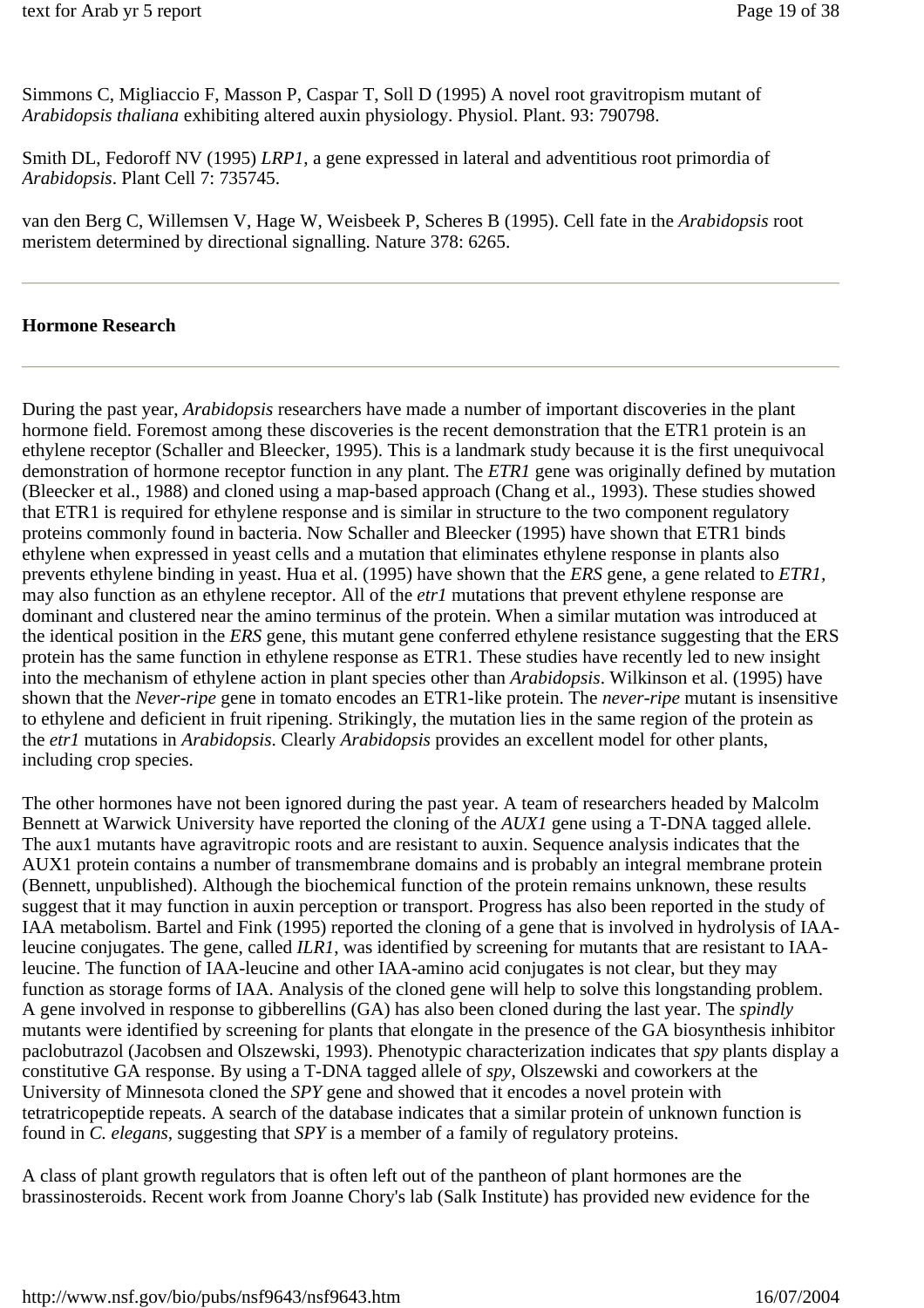importance of these compounds. The *det2* mutant displays a de-etiolated phenotype when grown in the dark and a number of photoperiodic responses in light-grown plants (Chory et al., 1991). Chory and co-workers recently cloned the *DET2* gene using a map-based approach. Sequence analysis indicates that the gene encodes a protein with high sequence identity to mammalian steroid reductases and the mutant is rescued by brassinolide, a very active brassinosteroid, suggesting that the protein functions in brassinosteroid biosynthesis. These data suggest that brassinosteroids play a role in light-regulated development throughout the *Arabidopsis* life cycle.

Bartel B, Fink GR (1995) *ILR1*, an amidohydrolase that releases active indole-3-acetic acid from conjugates. Science 268: 1745-1748.

Bleecker AB, Estelle MA, Somerville CR, Kende H (1988) Insensitivity to ethylene conferred by a dominant mutation in *Arabidopsis thaliana*. Science 241: 10861089.

Chang C, Kwok SF, Bleecker AB, Meyerowitz EM (1993) *Arabidopsis* ethylene-response gene *ETR1*: Similarity of product to two-component regulators. Science 262: 539-544.

Chory J, Nagpal P, Peto CA (1991) Phenotypic and genetic analysis of *det2,* a new mutant that affects lightregulated seedling development in *Arabidopsis*. Plant Cell 3: 445-460.

Hua J, Chang C, Sun Q, Meyerowitz E (1995) Ethylene insensitivity conferred by *Arabidopsis ERS* gene. Science 269: 1712-1714.

Jacobsen SE, Olszewski NE (1993) Mutations at the *SPINDLY* locus of *Arabidopsis* alter gibberellin signal transduction. Plant Cell 5: 887-896.

Schaller GE, Bleecker AB (1995) High-affinity binding sites for ethylene are generated in yeast expressing the *Arabidopsis ETR1* gene. Science 270: 1809-1811.

Wilkinson JQ, Lanahan MB, Yen H-C, Giovannoni J, Klee HJ (1995) An ethylene-inducible component of signal transduction encoded by *Never-ripe*. Science 270: 1807-1809.

### **Circadian Rhythms**

In higher plants, sunlight serves not only as a source of energy, but also as a developmental signal and timing cue. As daylength varies throughout the year, there is a strong adaptive advantage for plants to be able to anticipate oncoming dawn or dusk at any given time of the year, rather than merely responding to the presence or absence of light. It is the internal circadian clock in plants that allows the organism to prepare its metabolism and developmental strategies in advance of dawn or dusk. A vast array of processes in plants are regulated in a circadian manner, from the opening and closing of stomata, to the control of almost all major metabolic pathways and the induction of flowering in photoperiodism. The understanding of how the circadian clock runs, how it is reset each day by light, and how it regulates such a diverse range of biological functions will have broad significance for plant biology. In the past year, *Arabidopsis* has played a critical role in advancing our knowledge of circadian function. Researchers at the NSF Center for Biological Timing at the University of Virginia have developed novel approaches to measure circadian rhythms.

The promoter of a circadian-regulated photosynthetic gene, *CAB*, was fused to the coding sequence of firefly luciferase. This construct was transferred to *Arabidopsis*, resulting in a population of transgenic plants that exhibited rhythmic bioluminescence. Using ultra-low light video cameras, the rhythmic luminescence was used as a phenotype to screen for mutants with aberrant circadian cycling (Millar et al., 1995a). From a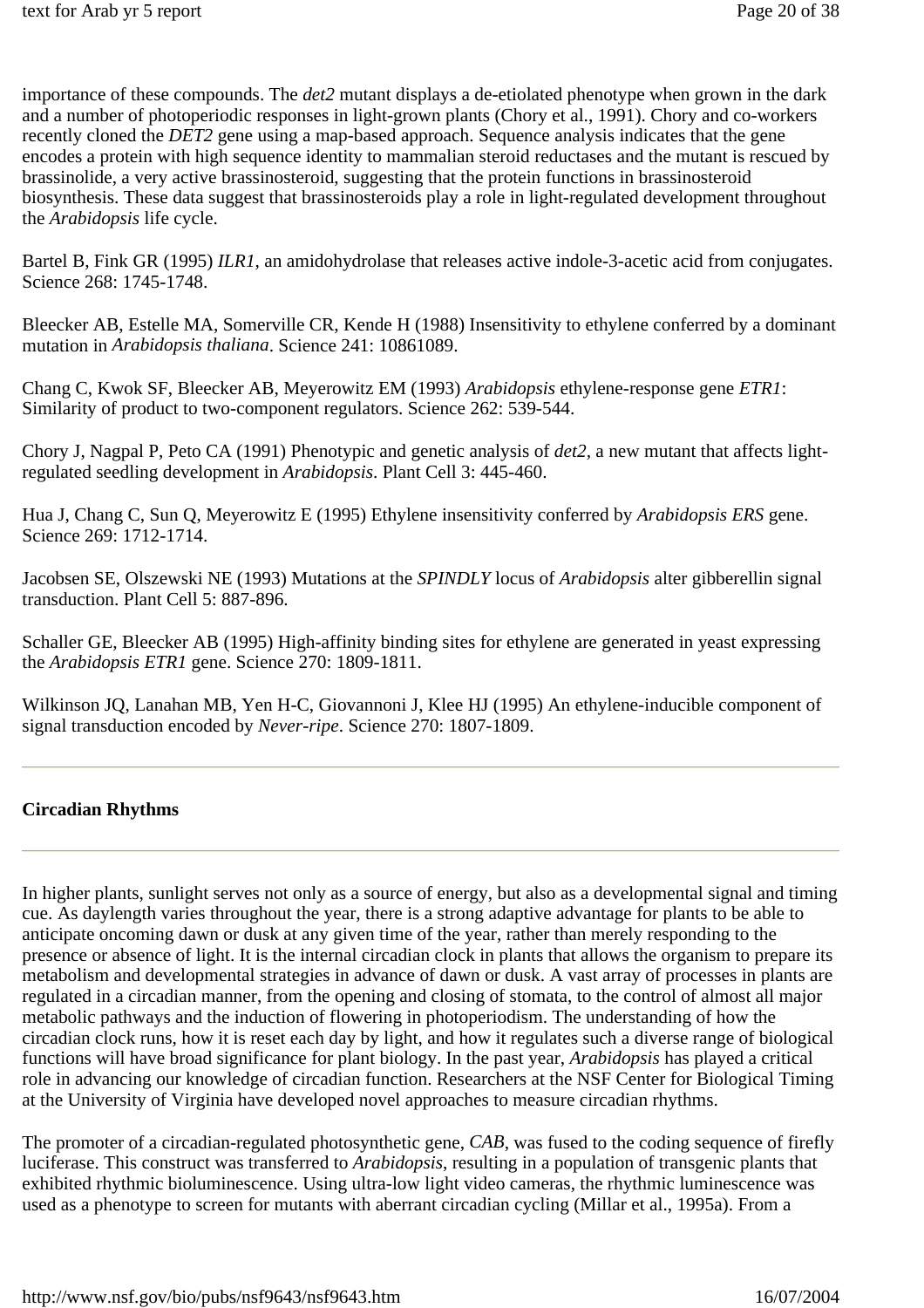preliminary screen of 10,000 M2 plants, 21 lines were identified as *toc* (timing of *cab*) mutants. One of these lines, *toc1*, has been shown to encode a central component of circadian regulation in *Arabidopsis*. The *toc1* mutant has a shortened circadian period of 21h. The circadian bioluminescent phenotype has also proven useful in beginning to dissect the pathways from photoreceptors to the circadian oscillator that are ultimately used to entrain the clock (Millar et al., 1995b). By crossing the *CAB:luc* marker into a variety of photoreceptor mutants (e.g. *hy1*), as well as photomorphogenetic mutants (*det1* and *cop1*), the effects of these mutations on circadian period could be easily assayed. It was demonstrated that distinct pathways emanating from activation of phytochromes and a blue light photoreceptor converge on downstream genes such as *det1* before inputting into the clock to shorten period under continuous illumination. This is the first genetic dissection of circadian input in any organism, and the use of more specific mutants in the future will precisely define the photoreceptor interactions used to entrain the clock under natural conditions.

In addition to the genetic studies outlined above, advances have been made in understanding circadianregulated gene expression, as a model for clock output. It has been demonstrated that phytochrome and the circadian clock utilize distinct DNA-protein interactions to control CAB transcription (Anderson et al., 1995). Furthermore, a circadian-regulatory element (CCRE) has been located on a 35bp element within the proximal CAB promoter (Carre and Kay, 1995), the first time such an element has been defined in any organism. It is clear that *Arabidopsis* as a model system has much to contribute to the understanding of these ubiquitous biological clocks (Kay and Millar, 1995). Anderson SL, Kay SA (1995) Function dissection of circadian clock- and phytochrome-regulation of CAB gene transcription. Proc. Natl. Acad. Sci. USA 92: 1500-1504.

Carre I, Kay SA (1995) Multiple DNA-protein interactions at a circadian-regulated promoter element. Plant Cell 7: 2039-2051.

Kay SA, Millar AJ (1995) New models in vogue for circadian clocks. Cell 83: 361-364.

Millar AJ, Carre I, Strayer C, Straume M, Chua NH, Kay SA (1995a) Identification of circadian mutants in *Arabidopsis* by luciferase imaging. Science 267: 1161-1163.

Millar AJ, Chory JC, Chua NH, Kay SA (1995b) Regulation of circadian period by phototransduction pathways in *Arabidopsis*. Science 267: 1163-1166.

#### **Photoregulation**

Much of our current information on how plants perceive and respond to their light environment is derived from studies with *Arabidopsis*. These studies have identified the basic genetic framework of light perception and transduction that is likely to be common to all higher plants. The genetic analysis indicates that light responses are not simply endpoints of linear signal transduction pathways, but are the result of the integration of information from a variety of receptors acting through a complex network of interacting signaling components. Approximately 40 *Arabidopsis* genes (published and unpublished results) have been identified that play a role in this signal transduction network. These genes define the photoreceptors themselves, as well as positive and negative regulatory elements that act downstream from these photoreceptors.

The genetic and molecular studies suggest a simple model for light-regulated development in which the action of multiple photoreceptors is integrated through global repressors (*DET, COP, FUS*) which then act through specific regulators (e.g., *DET3*, *DOC1*) to repress gene expression and morphogenesis in dark-grown seedlings. When this repression is relieved, cell-type specific positive regulators (e.g., *CUE1*) can act to induce gene expression and development. Though this model is simplistic and does not address the actual mechanisms involved, it suggests a framework with which to address the mode of action and the interactions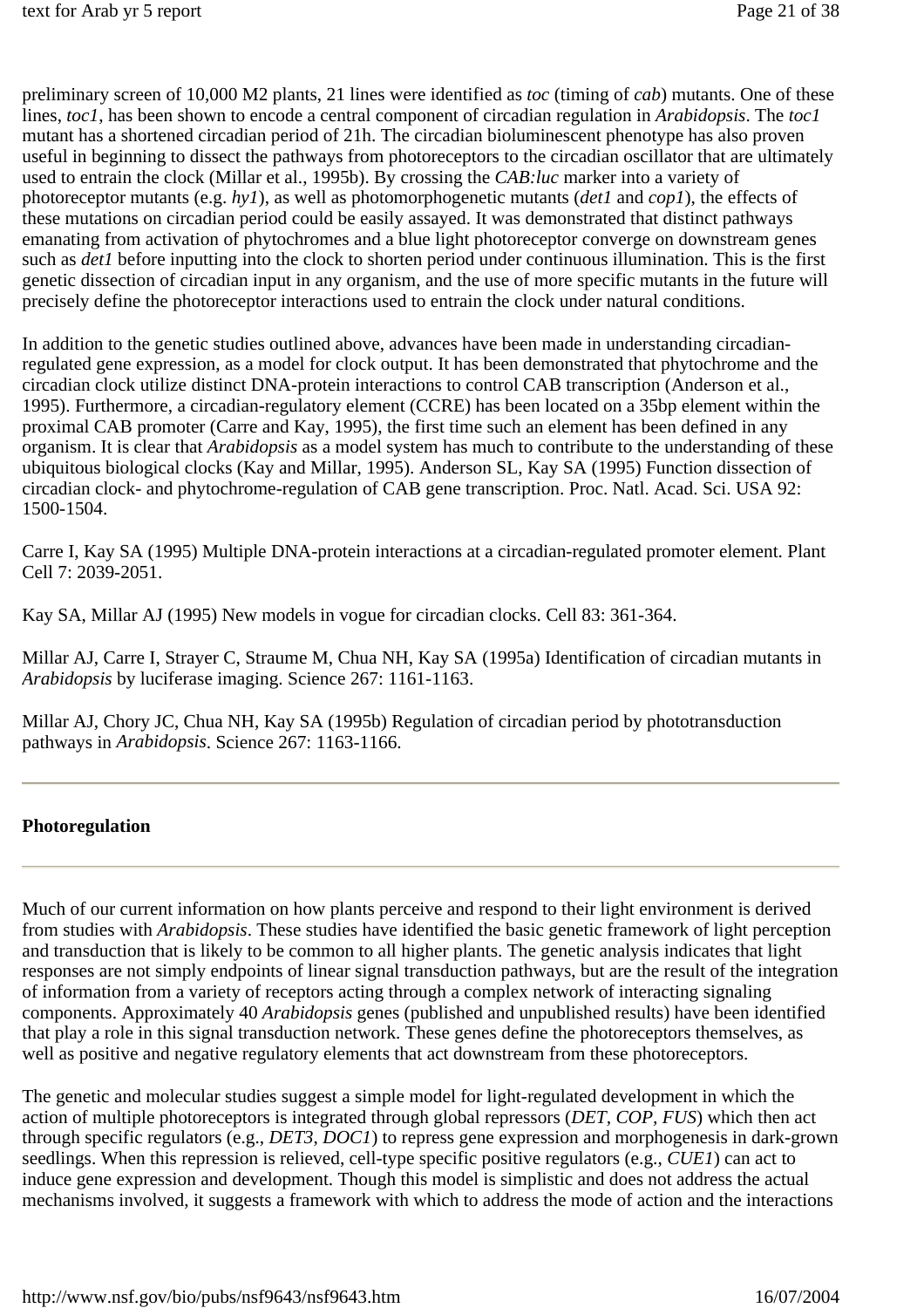of the various gene products.

In addition to the genetic studies, a significant result was obtained this year in the area of blue light perception (Lin et al., 1995a,b). *HY4* was shown unequivocally to encode a blue light photoreceptor. Studies from Anthony Cashmore's lab (U. of Pennsylvania) showed that the *HY4* gene encodes a 75 kD flavoprotein that noncovalently binds stoichiometric amounts of flavin adenine dinucleotide. In addition, this lab showed that overexpression of the *HY4* gene product in transgenic tobacco resulted in hypersensitivity to blue, UV-A, and green light, which explains the broad action spectrum for responses mediated by this photoreceptor in *Arabidopsis*. They have proposed that the *HY4* gene product be renamed CRY1, after cryptochrome, the name commonly given to plant blue/UV-A photoreceptors.

An interesting result suggesting a mechanism for the transduction of light signals was published this year (von Arnim and Deng, 1994). In this study, the authors present evidence that the negative regulator, COP1, becomes nuclear localized in dark-grown hypocotyl cells or in roots from light-grown plants. In contrast, COP1 is more cytoplasmically localized in light-grown hypocotyl cells. The authors propose that COP1 exerts its repressive activity in the dark by regulated translocation to the nucleus, whereas in the light, COP1 becomes depleted from the nuclear compartment.

Lin C, Ahmad M, Gordon D, Cashmore AR (1995a) Expression of an *Arabidopsis* cryptochrome gene in transgenic tobacco results in hypersensitivity to blue, UV-A, and green light. Proc. Natl. Acad. Sci. USA 92: 8423-8427.

Lin C, Robertson D, Ahmad M, Raibekas A, Jorns M, Dutton P, Cashmore AR (1995b) Association of flavin adenine dinucleotide with the *Arabidopsis* blue light receptor CRY1. Science. 269: 968-970.

von Arnim A, Deng X-W (1994) Light inactivation of *Arabidopsis* photomorphogenic repressor COP1 involves a cell-specific regulation of its nucleocytoplasmic partitioning. Cell 79: 1035-1045.

#### **Cell Biology**

The organelles of the plant secretory system and the plasma membrane each contain a specific complement of resident integral membrane proteins, which provide each organelle with some of their unique characteristics. Over the past year, genes encoding some of these proteins have been isolated and characterized and this has allowed the function and localization of the encoded proteins to be determined.

Soluble resident proteins of the endoplasmic reticulum contain a Cterminal tetrapeptide motif which mediates their localization in this organelle. As some of these proteins are modified by enzymes found in the Golgi apparatus, it has been suggested that they can escape from the ER and are retrieved by a specific sorting mechanism. A receptor protein (Erd2p) was identified in yeast which is found at the cisGolgi and may bind to and retrieve ERresident proteins back to the ER. An *Arabidopsis* homologue of the *ERD2* gene has been cloned (called *aERD2*) and encodes a highly hydrophobic protein with seven putative transmembrane domains (Bar-Peled et al., 1995). The *aERD2* gene is able to complement a yeast *erd2* mutant, indicating that the yeast and *Arabidopsis* proteins have similar functions and that a*Erd2p* may also be located at the cisGolgi. Varying levels of expression of the *ERD2* gene are observed in different tissue and cell types. The highest levels of *ERD2* mRNA are found in roots. Very low transcript levels are observed in leaves throughout development, but with an increased accumulation of transcript in trichomes in older leaves. This could reflect differing levels of secretory pathway activity in roots and leaves. Stress conditions affecting the secretory pathway (tunicamycin treatment and cold shock) cause an increase in expression of *aERD2*. This suggests that the secretory pathway can be regulated in response to environmental conditions.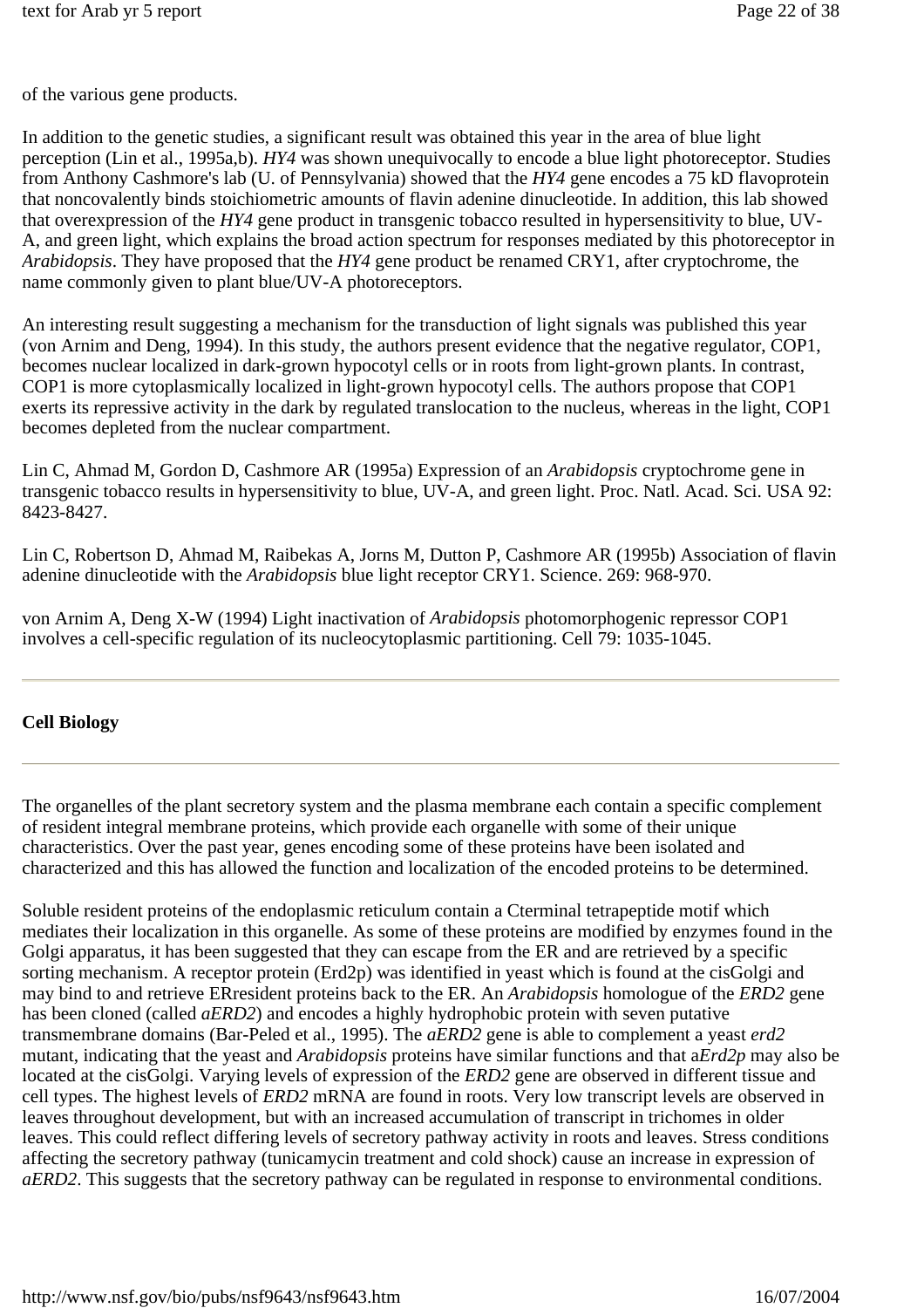Syntaxins are integral membrane proteins, thought to act as receptors for transport vesicles arriving at and fusing with the membrane, with the bulk of the protein facing the cytosol. Upon docking of a vesicle with its target membrane, syntaxin interacts with a number of proteins, both in the vesicle membrane and in the cytosol to form a docking complex. Different isoforms of syntaxin have been proposed to reside on different cellular membranes and to provide specificity for the docking and fusion reaction. A yeast *pep12* mutant is defective in the targeting of proteins to the vacuole and Pep12p is thus likely to function in vesicle transport between the trans Golgi network and the vacuole. An *Arabidopsis* cDNA (*aPEP12*) was isolated by functional complementation of the yeast *pep12* mutant and found to be homologous to the yeast *PEP12* gene and other members of the syntaxin family (Bassham et al., 1995). *aPep12p* is, therefore, a potential component of the plant vacuolar transport machinery.

In plants, the primary active transport system at the plasma membrane is the H+-ATPase, which couples ATP hydrolysis to the transport of protons from the cytosol across the plasma membrane. This produces a membrane potential consisting of an electrical potential (negative inside) and a pH gradient (more acidic outside) which can be used to drive the uptake of solutes into the cell. cDNA and genomic clones encoding H+-ATPases have been isolated from a number of species, with the most extensive analysis performed in *Arabidopsis.* Surprisingly, a large family of genes (AHAs, for *Arabidopsis* H+-ATPase) encoding H+- ATPases have been identified, and differential regulation of mRNA expression for these genes has been demonstrated in *Arabidopsis* and tobacco (Michelet et al., 1994). H+-ATPase clones from both of these plants have been found to contain a short open reading frame in the 5' region upstream of the main reading frame, which may be involved in translational gene regulation. Developmental and growth conditions have also been seen to regulate H+-ATPase expression, as has cytosolic calcium concentration (Kinoshita et al., 1995). The expression of some plant genes in yeast demonstrated that they do encode functional H+- ATPases with properties similar to the yeast plasma membrane H+-ATPase. A comparison between the properties of AHA1, 2 and 3 expressed in yeast has shown that these three isoforms display different pH optima, Km's for ATP, and inhibitor sensitivities, suggesting that there are functional differences between the isoforms.

It has been hypothesized that each AHA isoform is expressed in a particular transport tissue and thus could create the driving force for solute transport in that tissue. This has been demonstrated recently for the AHA3 protein, which was found by immunocytochemical localization to be restricted to the plasma membrane of phloem companion cells and, therefore, may be involved in phloem loading (de Witt and Sussman, 1995).

The plant vacuolar membrane also contains another electrogenic proton pump, the H+-translocating pyrophosphatase (H+-PPase). Inorganic pyrophosphate is used as the energy source for the translocation of protons across the membrane, and H+- translocation is dependent on the presence of K+ in the cytosol. In contrast to the H+-ATPase, the H+-PPase appears to consist of a single approximately 80 kDa subunit; the expression in yeast of this subunit from *Arabidopsis* demonstrated that it is sufficient for all known catalytic functions of the enzyme (Kim et al., 1994).

A family of proteins that has received much attention recently in plants is the aquaporins, which mediate the passage of water across membranes. They are part of a family of related proteins, the MIP family, which all appear to consist of six membranespanning domains with their amino and carboxytermini facing the cytosol. Whereas the aquaporins transport water, other members of this family transport solutes such as ions and glycerol. In plants, a number of *MIP* homologues have been identified in both the plasma membrane and tonoplast. The function of a *MIP* homologue in plants was addressed by expressing an antisense construct of the blue light inducible *AthH2* gene of *Arabidopsis* (Kaldenhoff et al., 1995). Leaf protoplasts from the antisense plants show reduced water uptake when compared with control plants.

BarPeled M, da Silva Conceicao A, Frigerio L, Raikhel NV (1995) Expression and regulation of *aERD2*, a gene encoding the KDEL receptor homolog in plants, and other genes encoding proteins involved in ERGolgi vesicular trafficking. Plant Cell 7: 667676

Bassham DC, Gal S, da Silva Conceicao AD, Raikhel NV (1995) An *Arabidopsis* syntaxin homologue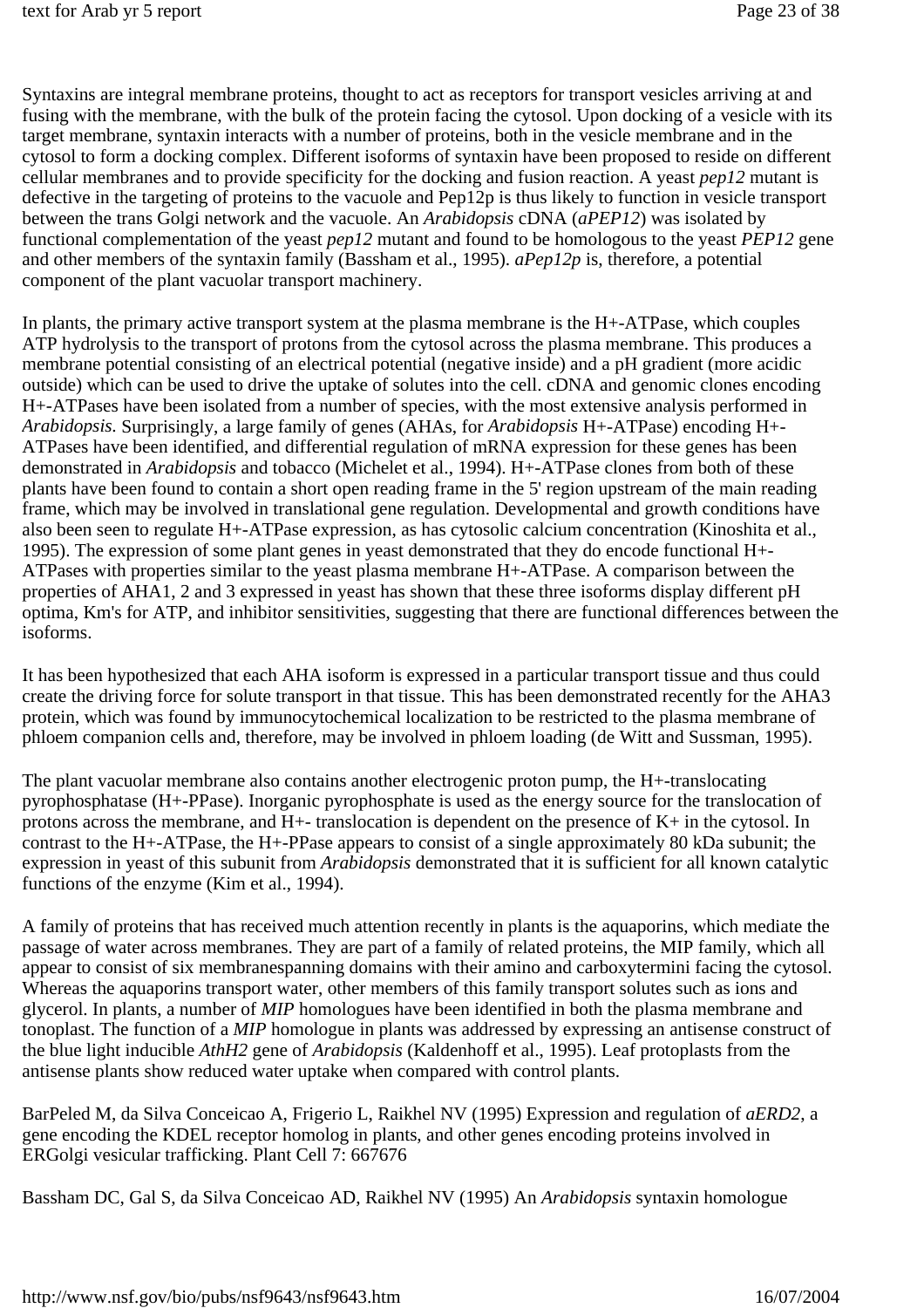isolated by functional complementation of a yeast *pep12* mutant. Proc. Natl. Acad. Sci. USA 92: 72627266.

DeWitt ND, Sussman MR (1995) Immunocytological localization of an epitopetagged plasma membrane proton pump (H+-ATPase) in phloem companion cells. Plant Cell 7: 2053-2067.

Kaldenhoff R, Kolling A, Meyers J, Karmann U, Ruppel G, Richter G (1995) The blue lightresponsive *AthH2* gene of *Arabidopsis thaliana* is primarily expressed in expanding as well as in differentiating cells and encodes a putative channel protein of the plasmalemma. Plant J. 7: 87 95.

Kim EJ, Zhen RG, Rea PA (1994) Heterologous expression of plant vacuolar pyrophosphatase in yeast demonstrates sufficiency of the substratebinding subunit for proton transport. Proc. Natl Acad. Sci. USA 91: 6128 6132.

KinoshitaT, Nishimura M, Shimazaki K.i (1995) Cytosolic concentration of Ca2+ regulates the plasma membrane H+-ATPase in guard cells of fava bean. Plant Cell 7: 13331342.

Michelet B, Lukaszewicz M, Dupriez V, Boutry M (1994) A plant plasma membrane protonATPase gene is regulated by development and environment and shows signs of a translational regulation. Plant Cell 6: 13751389.

#### **Biochemistry**

Biochemical mutants of *Arabidopsis* are revealing important information about a wide variety of questions that are of fundamental importance to plant biologists, and also have implications for industrial uses of plants. Because removal of lignin is expensive and environmentally destructive, it would be desirable to be able to manipulate the amount and type of lignin made by pulp trees. Clint Chapple and colleagues at Purdue University have cloned a gene for an enzyme of lignin biosynthesis. The *FAH1* gene encodes ferulate-5 hydroxylase (F5H), which is a cytochrome P450-dependent monooxygenase of the general phenylpropanoid pathway that is essential for the production of syringyl lignin in all angiosperms. A prerequisite to this goal is to understand how the lignin biosynthetic pathway is normally regulated. To this end, Chapple and colleagues are testing the hypothesis that F5H is a major control point in the phenylpropanoid pathway. They have engineered transgenic *Arabidopsis* plants that overexpress the F5H gene under the CaMV 35S promoter. Analysis of these plants will reveal whether manipulating F5H expression has an impact on lignin composition. In the long run, such experiments may lead to the production of transgenic trees that can be more efficiently utilized by pulp mills for the production of paper products.

In addition to the production of lignin, the general phenylpropanoid pathway is responsible for synthesis of a large and diverse collection of aromatic secondary metabolites, including hydroxycinnamic acids and flavonoids. While these compounds are proposed to be important in many important aspects of plant physiology, in many cases definitive information is lacking. The *fah1* mutant (Chapple et al., 1992) not only has no syringyl lignin, but it also is missing sinapoyl malate, a major soluble UV-absorptive sunscreen of *Arabidopsis*. As a result, *fah1* is highly sensitive to the damaging effects of UV-B (Landry et al., 1995) , and much more so than the flavonoid-deficient *tt4* chalcone synthase mutant. This result indicates that, although flavonoids are generally regarded as the key sunscreens of plants, the role of hydroxycinnamate compounds as UV-B protectants should not be discounted.

Flavonoids have a well documented role in pollen function in plants as diverse as petunia and maize. Therefore, the observation that *Arabidopsis* flavonoid deficient mutants do not have any apparent fertility defect has been regarded as enigmatic. A plausible hypothesis was that the flavonoid deficient mutants are leaky, and enough flavonoids accumulate in pollen to allow normal fertility. Brenda Shirley and colleagues at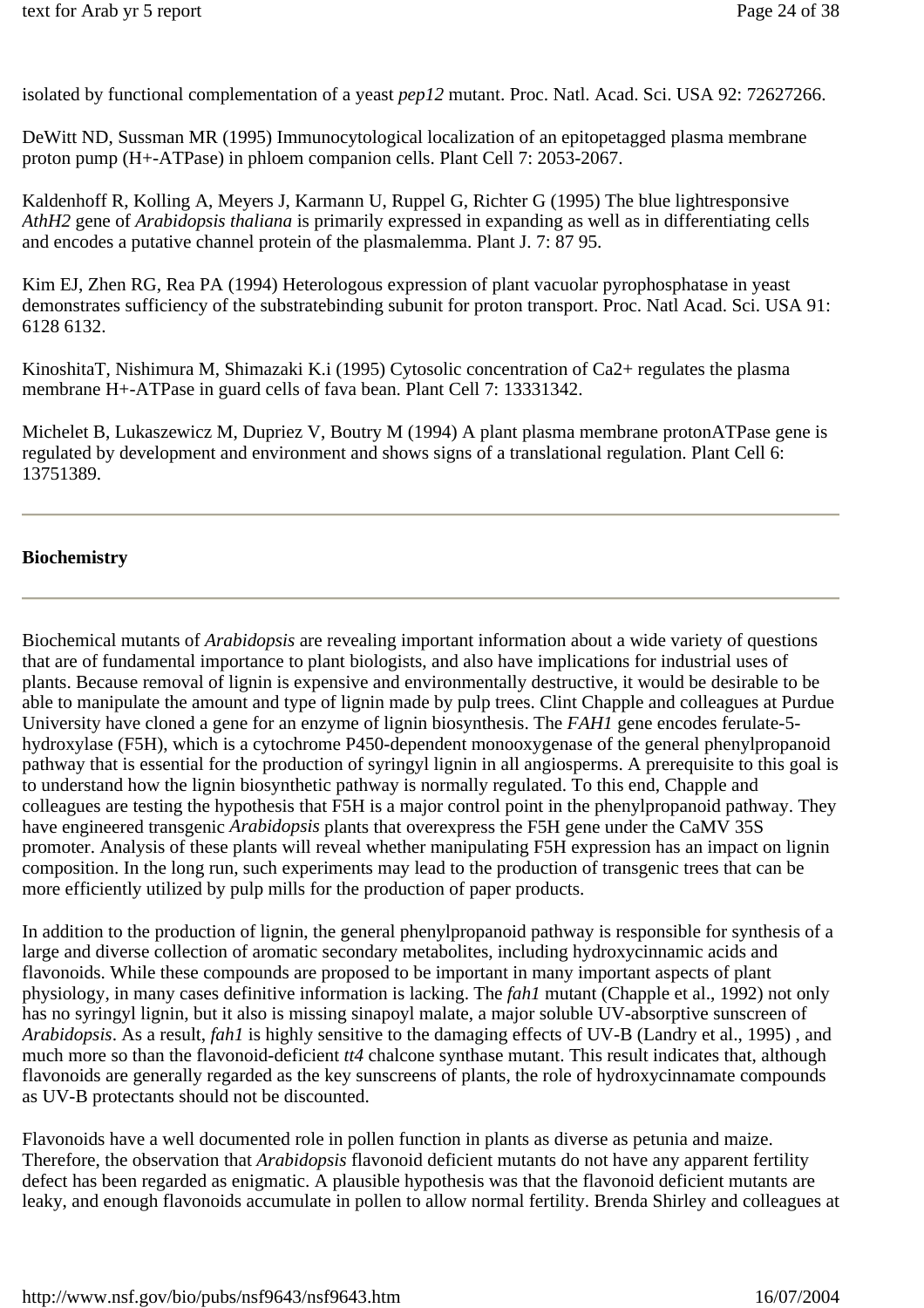Virginia Tech have critically challenged this idea by studying the *tt4-2YY6* mutant, which has a defect in the only known gene for *Arabidopsis* chalcone synthase, the committing enzyme of flavonoid biosynthesis. They accumulated considerable evidence that this mutant does not make chalcone synthase, including findings that all of the chalcone synthase transcripts in seedlings and flowers are aberrantly spliced. Considering that this mutant is male fertile, it appears that some plants do not require flavonoids for normal pollen function.

There is considerable interest in using plants for bioremediation of polluted areas, especially heavy metal contaminated sites. Recent work in the laboratory of Christopher Cobbett (University of Melbourne) on heavy metal detoxification in *Arabidopsis* may provide leads on how to optimize this process. Cobbett and coworkers have obtained mutants that are unable to grow in the presence of cadmium (II), and have shown that these are defective in the synthesis of phytochelatins, which are synthesized in response to heavy metals and form complexes with such metals (Howden et al., 1995a; Howden et al., 1995b) . The *cad1* mutant is defective in phytochelatin synthase, the final enzyme in phytochelatin biosynthesis. In contrast, *cad2* is deficient in synthesis of the phytochelatin precursor glutathione. The availability of phytochelatin-deficient mutants should provide opportunities for discovering other mechanisms of heavy metal detoxification, and leads for making phytoremediation more efficient. Studies of the *cad2* mutant should also provide needed information about oxidative stress responses in plants, because glutathione is considered an important regulator of the oxidation state of the plant cell, in addition to its role in heavy metal detoxification.

One of the most economically important single gene modifications known is a spontaneous mutation in rapeseed that prevents synthesis of the toxic fatty acid erucic acid. This mutation converts a non-edible oil into an edible oil of the highest quality and is the basis for the development of Canola as a crop species. The elongase complex responsible for synthesis of erucic acid has been intractable to conventional biochemical approaches. During the past year, the first component of the elongase was cloned by transposon tagging in *Arabidopsis* and shown to have sequence similarity to several condensing enzymes and beta keto acyl ACP synthase (James et al., 1995). Parallel work by Jim Metz and colleagues at Calgene showed that a homolog of this gene functionally complements the mutation in Canola. Also comparison of the *FAE1* sequence to the database of more than 21,000 partially sequenced cDNA clones from *Arabidopsis* revealed that *Arabidopsis* contains a small multigene family of related enzymes. Presumably, these genes encode enzymes involved in the synthesis of long chain acyl groups that comprise the surface wax of epidermal cells.

Chapple CS, Vogt T, Ellis BE, Somerville CS (1992) An *Arabidopsis* mutant defective in the general phenylpropanoid pathway. Plant Cell 4: 1413-1424.

Howden R, Andersen CR, Goldsbrough PB, Cobbett CS (1995a) A cadmium-sensitive, glutathione-deficient mutant of *Arabidopsis thaliana*. Plant Physiol. 107: 1067-1073.

Howden R, Goldsbrough PB, Andersen CR, Cobbett CS (1995b) Cadmium-sensitive, *cad1* mutants of *Arabidopsis thaliana* are phytochelatin deficient. Plant Physiol. 107: 1059-1066.

James DW, Lim E, Keller J, Plooy I, Ralston E, Dooner H (1995) Directed tagging of the *Arabidopsis FATTY ACID ELONGATION 1 (FAE1)* gene with the maize transposon activator. Plant Cell 7: 309-319.

Landry LG, Chapple CCS, Last RL (1995) *Arabidopsis* mutants lacking phenolic sunscreens exhibit enhanced ultraviolet-B injury and oxidative damage. Plant Physiol. 109: 1159-1166.

#### **Response to Pathogens**

*Arabidopsis* researchers have continued to build upon the seminal breakthroughs of 1994 (reviewed in Dangl, 1995; Staskawicz et al., 1995) and made important strides forward in understanding the molecular basis of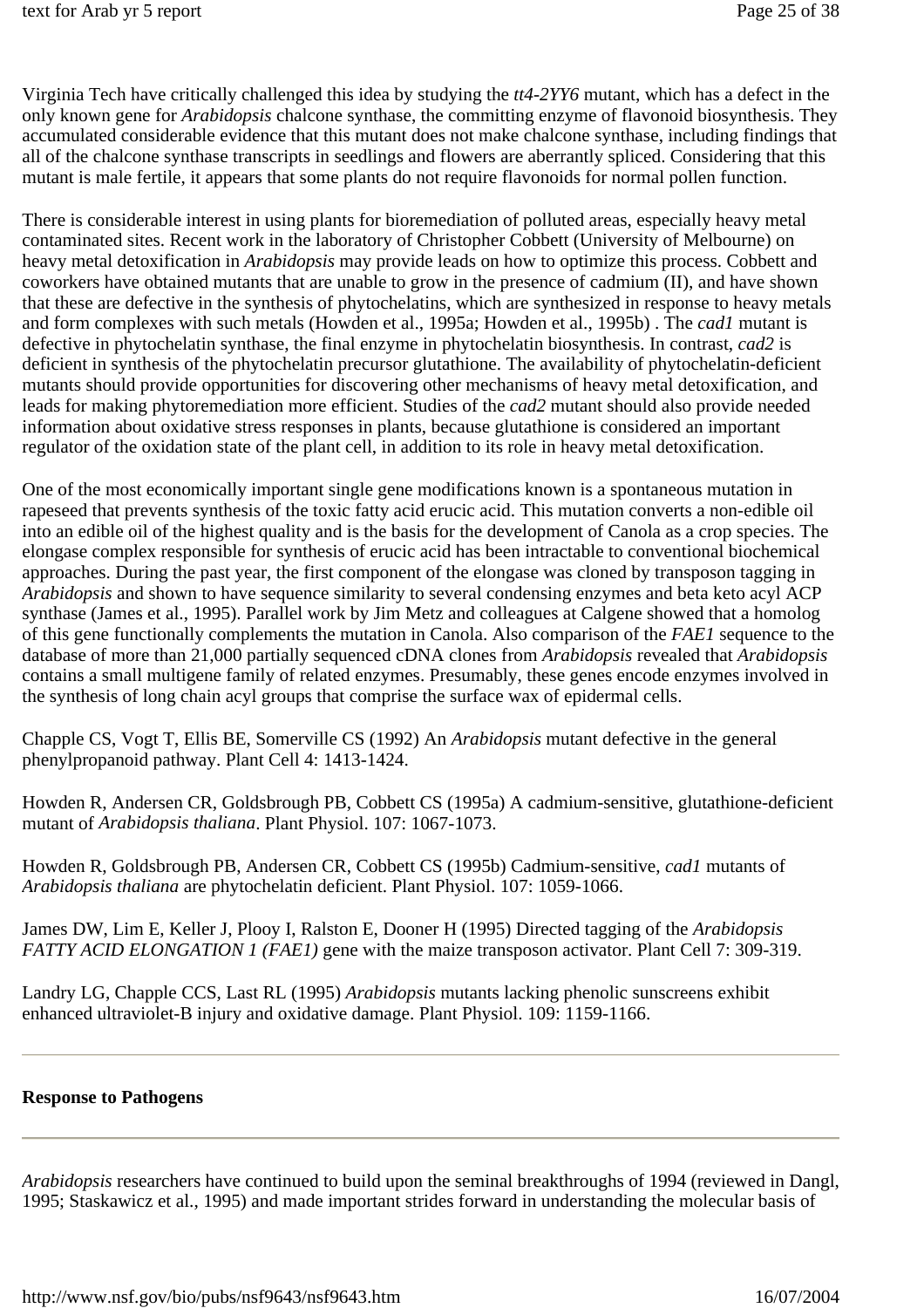plant disease resistance. The most critical issues to address in this field are: How do plants recognize pathogens? And, how is that recognition translated into a successful resistance response? Answers to these questions will be of benefit to both fundamental and applied plant biology.

Important new data published in 1995 impinge on both questions. Cloning of the *RPM1* resistance (*R*) gene revealed that although it shares predicted protein similarity with previously published resistance genes such as the *Arabidopsis RPS2* gene, it encodes resistance to bacterial pathogens expressing either of two different molecules which trigger disease resistance (Grant et al., 1995). This contrasts with the classical model of a single pathogen trigger molecule interacting with a single *R* gene product. Generally, the nature of the pathogen ligand and how it initiates the disease resistance pathway remain unsolved, as does identification of that portion of the *R* gene product responsible for specificity.

Signal transduction events subsequent to pathogen recognition are also being investigated using genetic screens in *Arabidopsis*. These screens are varied and measure loss of specific *R* gene function (Century et al., 1995); inability to induce systemic acquired resistance (Delaney et al., 1995); and lack of, or constitutive, activation of a defense gene promoter-reporter transgene (Bowling et al., 1994; Cao et al., 1994). Building on last year's demonstration that salicylic acid (SA) accumulation is a key component of disease resistance in *Arabidopsis* (Delaney et al., 1994), the new mutants can often be distinguished on the basis of whether they function in a specific *R* gene-dependent pathway, or are generally required for disease resistance. Several classes of mutants have now been identified. They define loci required for the action of a number of *R* genes, but which apparently act upstream of the requirement for salicylic acid accumulation (Century et al., 1995), and those that act downstream of SA accumulation (Cao et al., 1994; Delaney et al., 1995). Importantly, these last two mutants define genes required for all resistance reactions and the ability of the plant to establish systemic acquired resistance. These loci thus encode key regulators of the resistance pathway.

Finally, in an enticing example of how *Arabidopsis* research can add greatly to general knowledge of how pathogens interact with their hosts, it was shown this year that a bacterial pathogen of mammals is also an *Arabidopsis* pathogen and that some of the pathogenicity factors required for infection of mammals are also required to infect plants (Rahme et al., 1995). This result suggests the exciting possibility that evolutionary conservation of pathogenicity factors will be mirrored by conservation of the recognition and signal transduction events required to protect the host.

Bowling SA, Guo A, Cao H, Gordon AS, Klessig DF, Dong X (1994) A mutation in *Arabidopsis* that leads to constitutive expression of systemic acquired resistance. Plant Cell 6: 1845-1857.

Cao H, Bowling SA, Gordon S, Dong X (1994) Characterization of an *Arabidopsis* mutant that is nonresponsive to inducers of systemic acquired resistance. Plant Cell 6: 1583-1592.

Century KS, Holub EB, Staskawicz BJ (1995) *NDR1*, a locus of *Arabidopsis thaliana* that is required for disease resistance to both a bacterial and a fungal pathogen. Proc. Natl. Acad. Sci. USA 92: 6597-6601.

Dangl JL (1995) Piécè de Resistance: Novel classes of plant disease resistance genes. Cell 80: 363-366.

Delaney T, Uknes S, Vernooij B, Friedrich L, Weymann K, Negrotto D, Gaffney T, Gut-Rella M, Kessman H, Ward E, Ryals J (1994) A central role of salicylic acid in plant disease resistance. Science 266: 1247- 1250.

Delaney TP, Friedrich L, Ryals JA (1995) *Arabidopsis* signal transduction mutant defective in chemically and biologically induced disease resistance. Proc. Natl. Acad. Sci. USA 92: 6602-6606.

Grant MR, Godiard L, Straube E, Ashfield T, Lewald J, Sattler A, Innes RW, Dangl JL (1995) Structure of the *Arabidopsis RPM1* gene enabling dual specificity disease resistance. Science 269: 843-846.

Rahme LG, Stevens EJ, Woolfort SF, Shao J, Tompkins RG, Ausubel FM (1995) Common virulence factors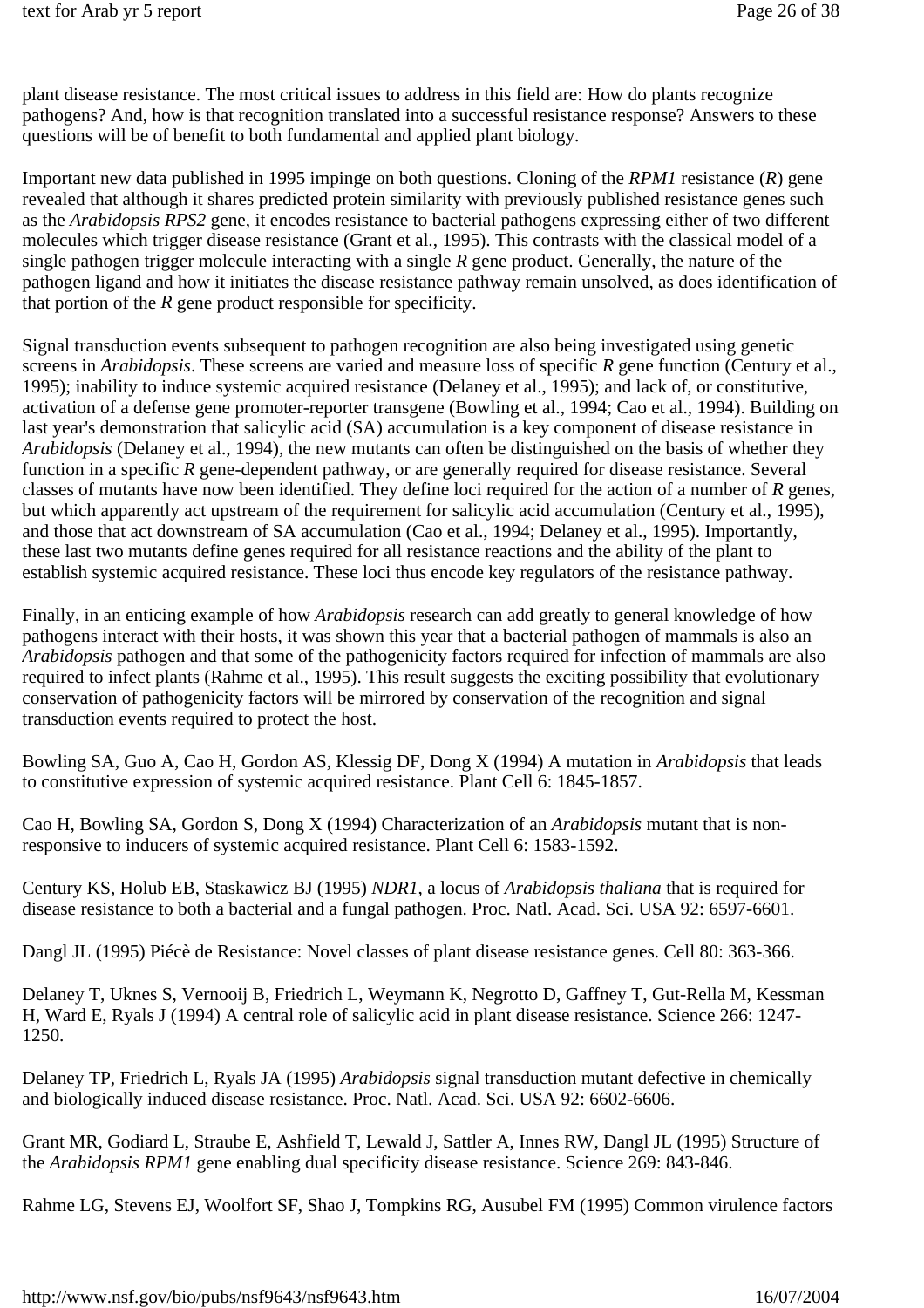for bacterial pathogenicity in plants and animals. Science 268: 1899-1902.

Staskawicz BJ, Ausubel FM, Baker BJ, Ellis J, Jones JDG (1995) Molecular genetics of plant disease resistance. Science 268: 661-667.

#### **Response to Environmental Stress**

This past year has seen significant progress in our understanding of the regulation of gene expression in *Arabidopsis* exposed to various abiotic stresses such as ozone, UV-irradiation, touch, cold and anoxia. A variety of results reported at the *Arabidopsis* Meeting in Madison augment a theme that has been developing over the past several years; namely, that different stress responses appear to be regulated by overlapping and interacting signal transduction pathways. For example, work in Keith Davis' lab (Ohio State University) has demonstrated that the pattern of gene expression observed in ozone-treated plants overlapped significantly with the pattern of gene expression observed during a hypersensitive response to pathogen attack. For example, ozone induces an active defense response, correlated with salicylic acid accumulation, that is capable of restricting bacterial growth in infiltrated leaves. There has also been significant progress in studying the genetics of DNA repair in *Arabidopsis*. Recent results from Anne Britt's laboratory (University of California, Davis) indicate that there is an active, light dependent repair pathway for UV-induced photoproducts and that it is possible to isolate mutants deficient for this repair pathway. Preliminary studies indicate that a second pathway for the repair of cyclobutyl dimers is present and may be most active on actively transcribed DNA sequences. In other work presented at the *Arabidopsis* meeting, Kathleen Smith and Ethan Signer (Massachusetts Institute of Technology) discussed the possible function of a novel *Arabidopsis* gene, *RAD51. RAD51* is a homolog of the yeast *ScRAD51* gene and the bacterial *RecA* gene, and thus may be involved in the repair of double strand breaks in the genome. *RAD51* transcripts were found at very low levels in most tissues. *RAD51* mRNA was rapidly and strongly induced by exposure of gammairradiation in a dose-dependent manner. Interestingly, 2 mutants isolated by Corrine Davies (University of Arizona) which are hypersensitive to gamma-irradiation do not exhibit the induction of *RAD51* in response to irradiation, supporting the suggestion that *Arabidopsis RAD51* may be involved in DNA repair. Recent work presented by Mike Thomashow (Michigan State University) has shown that *Arabidopsis* is a useful model for studying cold tolerance. Thomashow and his co-workers have found that the cold-regulated *COR15a* gene of *Arabidopsis* encodes a polypeptide that is targeted to the stromal compartment of chloroplasts and that constitutive expression of the *COR15a* gene results in the enhancement of chloroplast freezing tolerance in non-acclimated plants.

Janet Braam (Rice University) summarized her group's efforts to characterize the regulation and function of the 'touch' (*TCH*) genes. Highlights included the determination that a subset of the touch genes are induced by cold shock and that changes in cytoplasmic calcium levels may be involved in this induction. Further studies of the *TCH3* and *TCH4* genes revealed that TCH3, a putative calcium-binding protein, accumulates during development at sites that may be under mechanical stress or that are undergoing expansion. *TCH4* appears to encode a xyloglucan endotransglycosylase (XET), and as such, may have an important role in modifying the cell wall during responses to environmental stimuli and during development.

John Sedbrook (University of Wisconsin) summarized work from Patrick Masson's laboratory on the plant response to anoxia. This group has utilized transgenic *Arabidopsis* plants expressing Aequorin, a sensitive monitor for changes in free calcium levels, to examine the potential role of calcium in regulating the changes in gene expression associated with anoxia. AEQUORIN-expressing *Arabidopsis* seedlings developed a biphasic luminescence response in cotyledons and leaves, but not in roots or hypocotyls. This luminescence response is composed of a fast and transient first peak which occurs within minutes of anoxia, followed by a second prolonged luminescence response which lasts 1.5 to 4 hours. Studies with calcium inhibitors indicate that these changes involve modulation of both intracellular and extracellular calcium stores. The inhibitor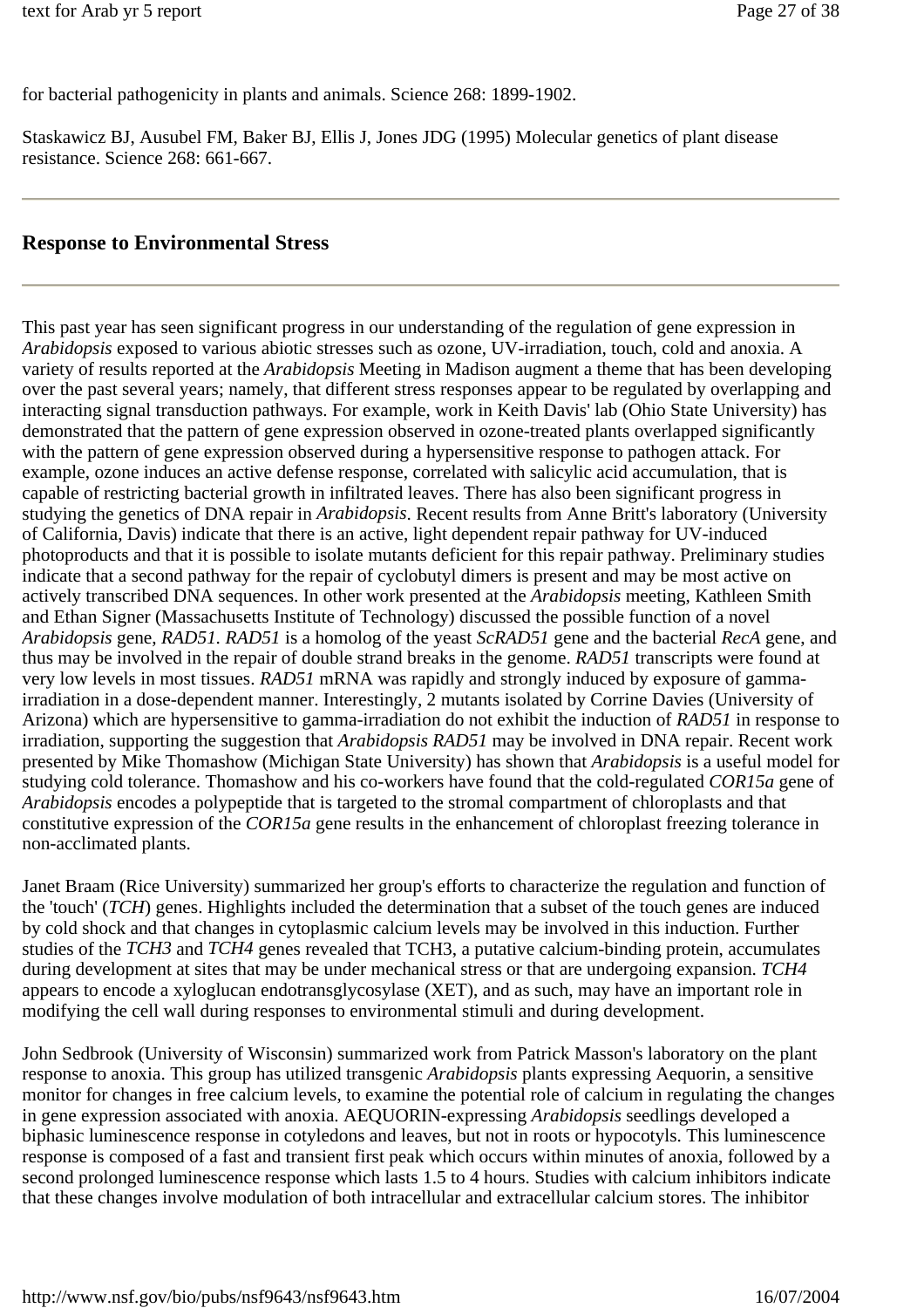sensitivity of calcium changes associated with the return to normoxia are consistent with the formation of oxygen free radicals, thus adding anoxia as yet another stress that may utilize active oxygen species as signal molecules.

Examples of recent papers in this area of research are listed below:Antosiewicz DM, Polisensky DH, Braam J (1995) Cellular localization of the Ca2+ binding TCH3 protein of Arabidopsis. Plant J. 8: 623-636.Chen J-J, Mitchell D, Britt AB (1994) A light-dependent pathway for the elimination of UV-induced pyrimidine [6- 4] pyrimidinone photoproducts in *Arabidopsis thaliana*. Plant Cell 6: 1311-1317.Polisensky DH, Braam J (1996) Cold shock regulation of the Arabidopsis TCH genes and the effects of modulating intracellular calcium levels. Plant Physiol: (in press).Sharma YK, Davis KR (1994) Ozone-induced expression of stressrelated genes in *Arabidopsis thaliana*. Plant Physiol. 105: 1089-1096.Sharma YK, Davis KR (1995) Isolation of a novel ozone-induced cDNA in *Arabidopsis* by differential display. Plant Mol. Biol. 29: 91-98.Sharma Y, Raskin I, Davis KR (1996) Ozone-induced responses in *Arabidopsis thaliana*: the role of salicylic acid in the accumulation of defense-related transcripts and induced resistance. Proc.Natl. Acad. Sci., USA: (in press) Sistrunk ML, Antosiewics DM, Purugganan MM, Braam J (1994) *Arabidopsis TCH3* encodes a novel Ca2+ binding protein and shows environmentally induced and tissue-specific regulation. Plant Cell 6: 1553- 1565.Sonti RV, Chiurazzi M, Wong D, Davies CS, Harlow GR, Mount DM, Signer ER (1995). *Arabidopsis* mutants deficient in T-DNA integration. Proc. Natl. Acad. Sci. USA 92: 11786-11790.Xu W, Purugganan MM, Polisensky DH, Antosiewicz DM, Fry SC, Braam J (1995) *Arabidopsis TCH4*, Regulated by hormones and the environment, encodes a xyloglucan endotransglycosylase. Plant Cell 7: 1555-1567.

# **NATIONAL AND TRANSNATIONAL PROJECTS:**

*Arabidopsis* research continues to blossom in many different parts of the world. The international nature of this effort is apparent from recent stock center transactions, which included requests for *Arabidopsis* materials from Argentina, Australia, Belgium, Brazil, Canada, Chile, China, Colombia, Denmark, Finland, France, Germany, Hong Kong, Hungary, Iceland, Israel, Italy, Japan, Korea, Luxembourg, Malaysia, Mexico, the Netherlands, New Zealand, Norway, Poland, Portugal, Russia, Singapore, South Africa, Spain, Sweden, Taiwan, Turkey, Ukraine, the United Kingdom, and the United States. The following summaries provide examples of recent advances in regional centers of *Arabidopsis* research. Additional information on these programs can be obtained from the appropriate contact person.

#### **Australia**

Several research groups in Canberra and Melbourne focus on *Arabidopsis* as a model system, with recent additions to this community extending across the Tasman Sea to Auckland, New Zealand. Local support for the *Arabidopsis* Genome Project has been provided by the CSIRO Division of Plant Industry and The Research School of Biological Sciences at the Australian National University. Both of these institutes are located in Canberra. The research projects under study largely involve mutant hunts designed to identify genes of interest, with gene isolation, sequencing, and characterization the ultimate aim. The genes in question are associated with a wide range of functions, including the regulation of male and female fertility, flowering time, floral morphogenesis, response to heavy metals, and the involvement of cellulose in generating cell shape in roots. Several YAC libraries are now held at CSIRO, and clones are screened and distributed to local *Arabidopsis* workers upon request. Recent highlights of *Arabidopsis* research in Australia include a publication in PNAS on the effect on fertility of perturbing the expression of a gene normally active in both the tapetum and microspores, and two papers in Plant Physiology, along with a cover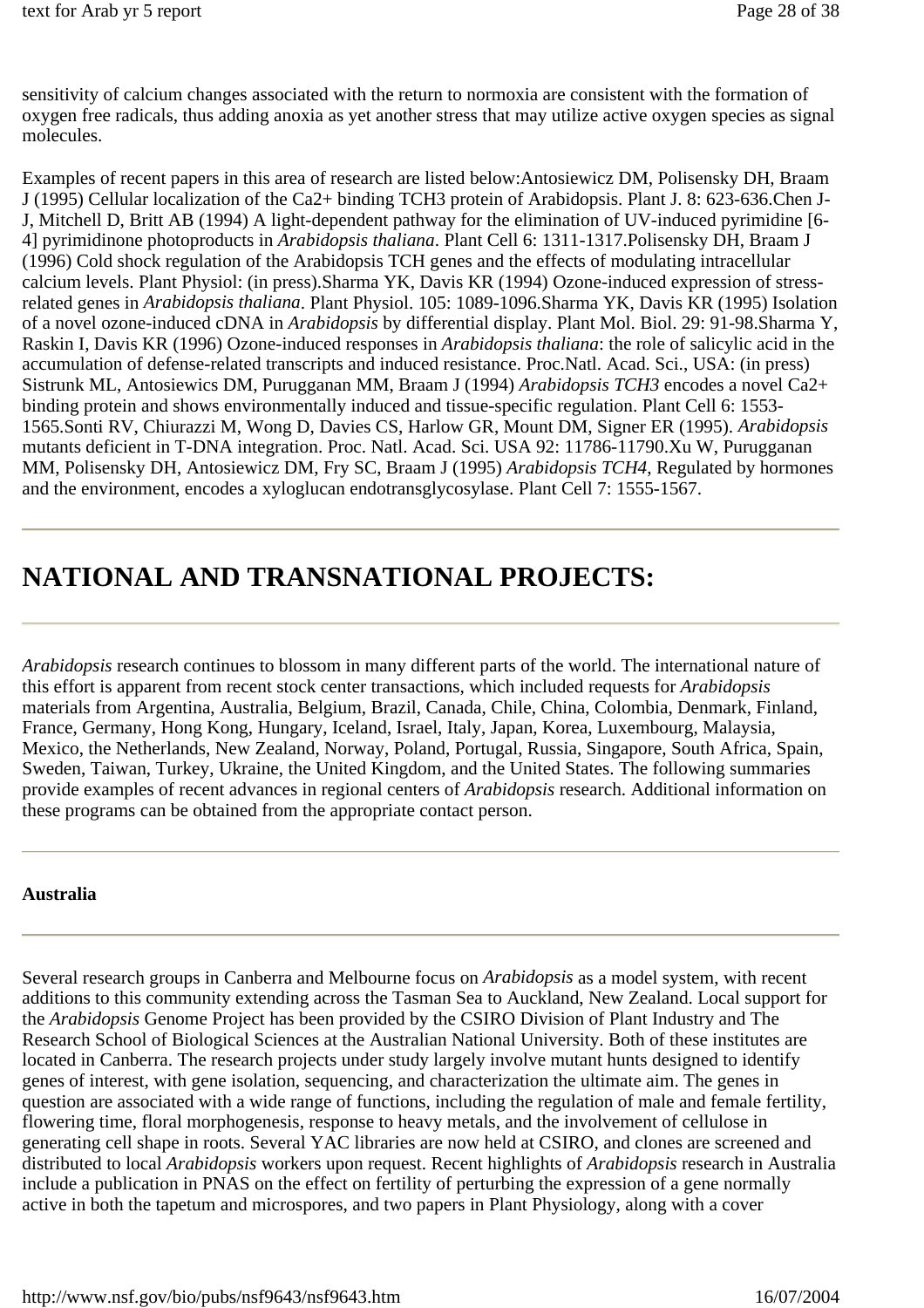photograph, on cadmium sensitivity in *Arabidopsis*. In September, the Annual General Meeting of the Australian Society of Plant Physiologists in Sydney welcomed several international *Arabidopsis* workers as Keynote speakers. The research community in Australia is a relatively small, geographically isolated group, but electronic mail and the free exchange of seeds, clones, and sequence data have greatly facilitated the establishment of active programs.

Contact Person: David Smyth, Monash University

Email: david.smyth@sci.monash.edu.au

#### **Belgium**

This was an important year for biotechnology in Belgium, and specifically in Flanders, as evidenced by the government establishment of a "Flanders Interuniversity Institute for Biotechnology". The core activities of this institute are defined by four research groups, including the Laboratory of Plant Genetics in Ghent, a recognized center for plant research and studies with *Arabidopsis*. An important aspect of this institute is fostering positive interactions with private industry. Apart from the foundation of this Institute, the Belgian and Flemish governments continued to support several projects, including those dealing with hormone action and stress, that further the development of *Arabidopsis* as a model plant. Progress was also made towards the establishment of a physical map of *Arabidopsis* chromosome III. In addition, the Belgian government continued to support a number of research collaborations among the universities. For example, the Laboratory of Genetics in Ghent interacts with universities in Antwerp and Brussels in a national program on plant genetics. A very promising aspect of this program has been the establishment of a protein database of *Arabidopsis* using 2-dimensional electrophoresis and partial amino acid sequence analysis.

Contact Person: Marc Van Montagu, University of Ghent

Email Address: aruyt@gengenp.rug.ac.be

#### **Canada**

Although no funding program in Canada specifically supports research with *Arabidopsis*, significant progress continues to be reported in selected laboratories located throughout the country using *Arabidopsis* as a model system. Projects focus on a wide range of topics such as seed maturation, triacylglyceride biosynthesis, phosphate transport, herbicide resistance, flower development, plant pathogenesis, meiosis, and vegetative development. *Arabidopsis* was also a focus of discussion at a Canadian workshop on plant molecular biology held in Calgary (March, 1995) and a French/Canadian Jacques Cartier Conference on metabolism and plant development held in Lyon (December, 1995). Several laboratories and companies with interests in *Brassica* species have also benefited from research with *Arabidopsis*. For example, Maurice Moloney (University of Calgary) has demonstrated that oleosins can be used as carriers for the production of foreign peptides in seeds, and based on initial studies with *Arabidopsis* as a model, has formed a company (SemBioSys) that currently employs 12 full-time research staff. Bertrand Lemieux (York University) is continuing his collaboration with Ronald Davis (Stanford University) to map EST sites by PCR amplification. Support for this project is being provided by a 2-year Canadian Genome Analysis and Technology grant. To date, Deval Lashkari at Stanford has synthesized over 3,000 oligonucleotides for this effort, 90% of which amplify single copy sequence genes, and 260 ESTs have been anchored to at least one YAC clone. Over 1,000 ESTs should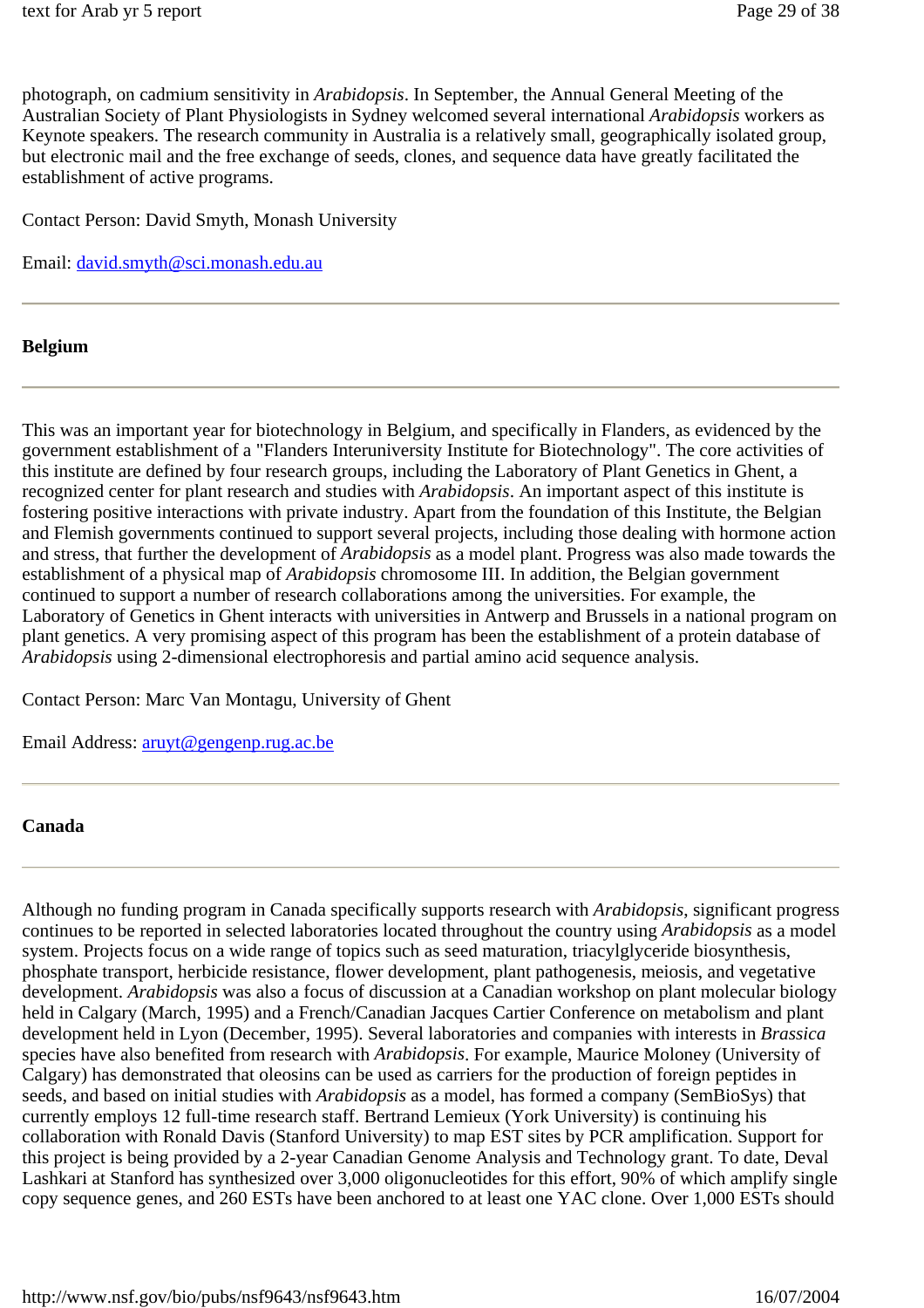be assigned to YAC clones by September, 1996.

Contact Person: Bertrand Lemieux, York University

Email Address: fs300500@sol.yorku.ca

#### **European Union**

This is an important time for plant science research in Europe. The Framework 4 budget for plant biology is the largest ever and there are significant opportunities to establish strong networks of labs for large-scale biological work. For example, sequencing projects can provide information directly to networks designed to search for specific functions, which in turn can be linked to projects that aim to understand fundamental aspects of plant development and metabolism that are important for crop improvement. This superstructure is currently being assembled with *Arabidopsis* as the principal organism, based on the example of networks established previously for yeast. Genome sequencing teams are already in place and have sufficient experience and material available to tackle large regions of the genome. Their only limitation at present is resources. Three function search networks have been set up and will start work at the end of 1995. One of these, the *Arabidopsis* Insertional Mutagenesis System (AIMS project) will produce sufficient T-DNA and transposon insertions to make multiple insertions in every gene. Another team is specifically targeting the FCA region on chromosome 4 for insertions using Ac/Ds and En transposons. Another project, in collaboration with AIMS, will isolate T-DNA and transposon insertions in members of the large Myb transcription factor gene family, of which over 80 members have been partially sequenced. If successful, other genes and large gene families will be targeted. The third network will characterize membrane proteins at the sequence and functional level. Allied to this is further development of the Nottingham Stock Centre and large-scale comparative genome mapping between *Arabidopsis*, *Brassica* species, and rice. In addition, selected projects have been outlined to isolate genes of agronomic importance from *Arabidopsis*, with the emphasis on source-sink relations, photomorphogenesis, plant architecture, flowering time, root development, and cell wall architecture.

Contact Person: Michael Bevan, John Innes Centre

Email Address: bevan@bbsrc.ac.uk

#### **France**

At least 15 laboratories in France are continuing to use *Arabidopsis* for studies of embryogenesis, abscisic acid signaling, seed dormancy, ion transport, root development, lipid metabolism, cell cycle control, protein kinases, gametogenesis, plasmalemma proteins, nitrate and carbon metabolism, transposable elements, plantpathogen interactions, stomatal regulation, and genome structure. In addition, large-scale collaborative projects involving genome analysis are continuing in the areas of EST/cDNA sequencing, genomic sequencing, physical mapping and YAC library characterization, and T-DNA insertional mutagenesis. Nine French laboratories have analyzed over 7,000 EST sequences representing 5,000 clones obtained from 10 different libraries. Sequences from both 5' and 3' ends are now available for more than 2,000 clones. Over 5,200 non-redundant sequences have been submitted to GenBank and dbEST. Clones are regularly sent to ABRC at Ohio State University. The French genome agency (GREG) currently supports full-length sequencing of selected cDNAs and classification of ESTs based on patterns of expression. In the area of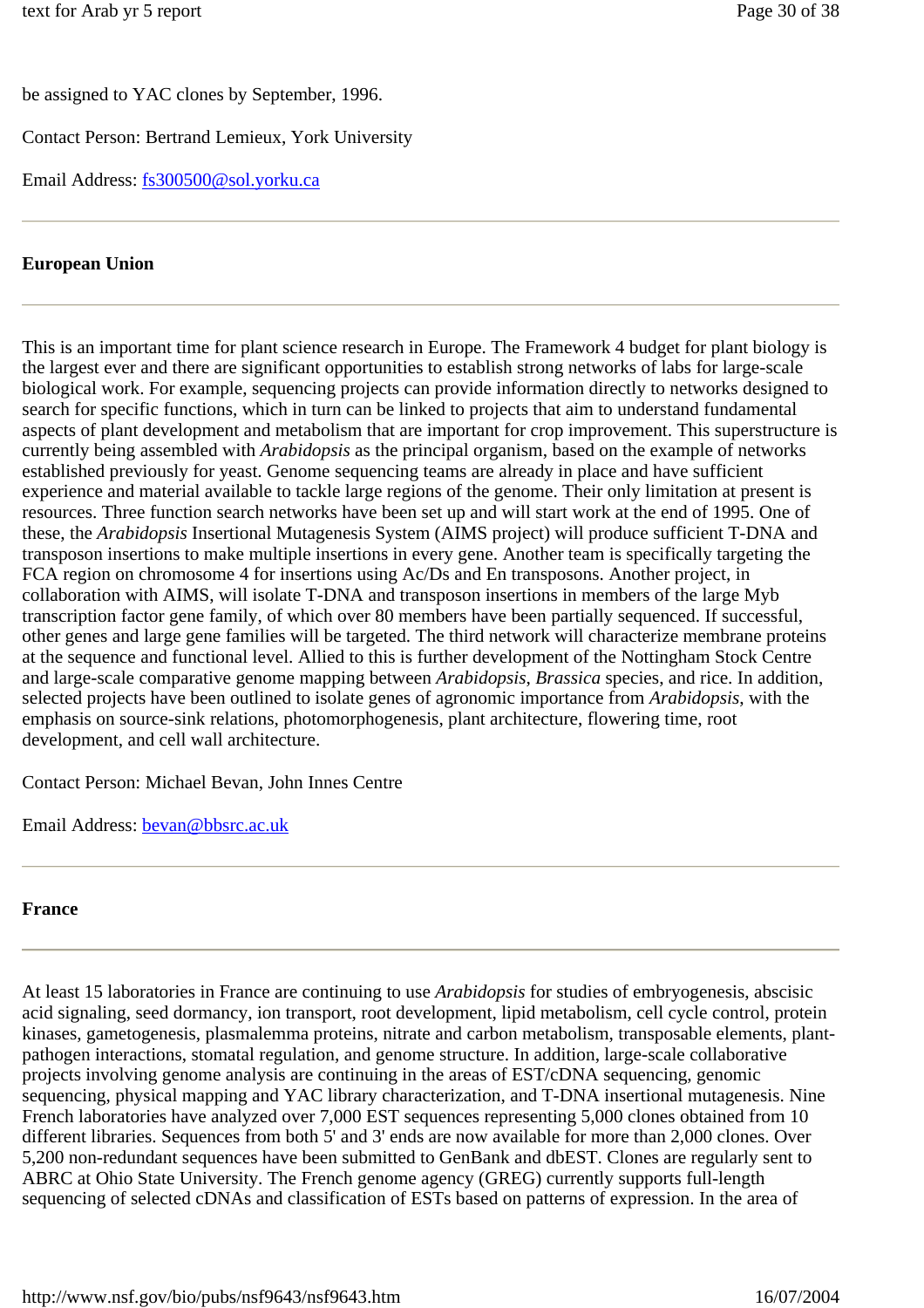genomic sequencing, four laboratories (Delseny, Lescure, Mache, Kreis) are currently participating in the ESSA program on a 25 Kb/year basis. Mapping of ESTs and ordering of the CIC YAC library is also continuing with GREG support. A database of this library has been established and is managed by D. Bouchez (INRA-Versailles). Characterization of T-DNA lines is also continuing in the laboratory of G. Pelletier (INRA-Versailles). T3 stocks of 12,000 lines are currently being prepared for distribution through the Nottingham Stock Centre. Techniques are also being developed to screen the collection for insertions in genes of known sequences. Advances in cDNA sequencing and YAC library characterization are summarized in two recent papers (Cooke et al.; Creusot et al.; Plant J. 1995).

Contact Person: Michel Caboche, INRA, Versailles

Email Address: caboche@versailles.inra.fr

#### **Germany**

*Arabidopsis* research is now well-established in Germany, both at universities and national institutes for plant research. A special research program (*Arabidopsis* as a Model for the Genetic Analysis of Plant Development) funded by the German Research Foundation (DFG) has been established to link research efforts at different locations. This program recently entered its second funding period. Thirty groups applying for funding within this program presented their work at a meeting held in May, 1995 at Bad Honnef (near Bonn). Topics of discussion included gametophyte development, embryogenesis, seed maturation, shoot meristem formation, leaf and trichome initiation, and developmental responses controlled by light and hormones. Participants at this meeting elected Rick Walden (MPI, Cologne) to replace Jeff Dangl (now at the University of North Carolina) as co-coordinator of the research program. The DNA resource center that Jeff established with European funding will now be fully funded by DFG and maintained by Csaba Koncz (MPI, Cologne). In addition, an information network has been established by Toni Schaeffner (University of Munich) to facilitate exchange between groups. Future meetings are planned for the group to discuss the yeast two-hybrid system in relation to studies of protein interactions, and saturation "knock-out" mutagenesis in *Arabidopsis*. Other research groups funded outside the program work on a variety of physiological questions, including heat shock responses, transport and partitioning of carbon, water transport, and protein secretion.

Contact Person: Gerd Jurgens, University of Tubingen

Email Address: geju@fserv1.mpib-tuebingen.mpg.de

#### **Italy**

Approximately nine laboratories located at Universities, Institutes of the Consiglio Nazionale delle Ricerche, and the National Institute of Nutrition, are currently involved in *Arabidopsis* research. Subjects under study include mutational and molecular analyses of root development and nutations, photoinhibition, fusicoccin resistance, gravitropism, signal transduction pathways, transcription factors, and ABA-regulated gene expression. Most of the laboratories involved in this work are located in Milan, Rome, Monterotondo, and Parma. One laboratory in Naples is scheduled to participate in the European Program to produce large-scale genomic sequence from chromosome 4. The primary funding sources for *Arabidopsis* research are the Consiglio Nazionale delle Ricerche, the Ministry of Agricultural Resources, and the European Commission.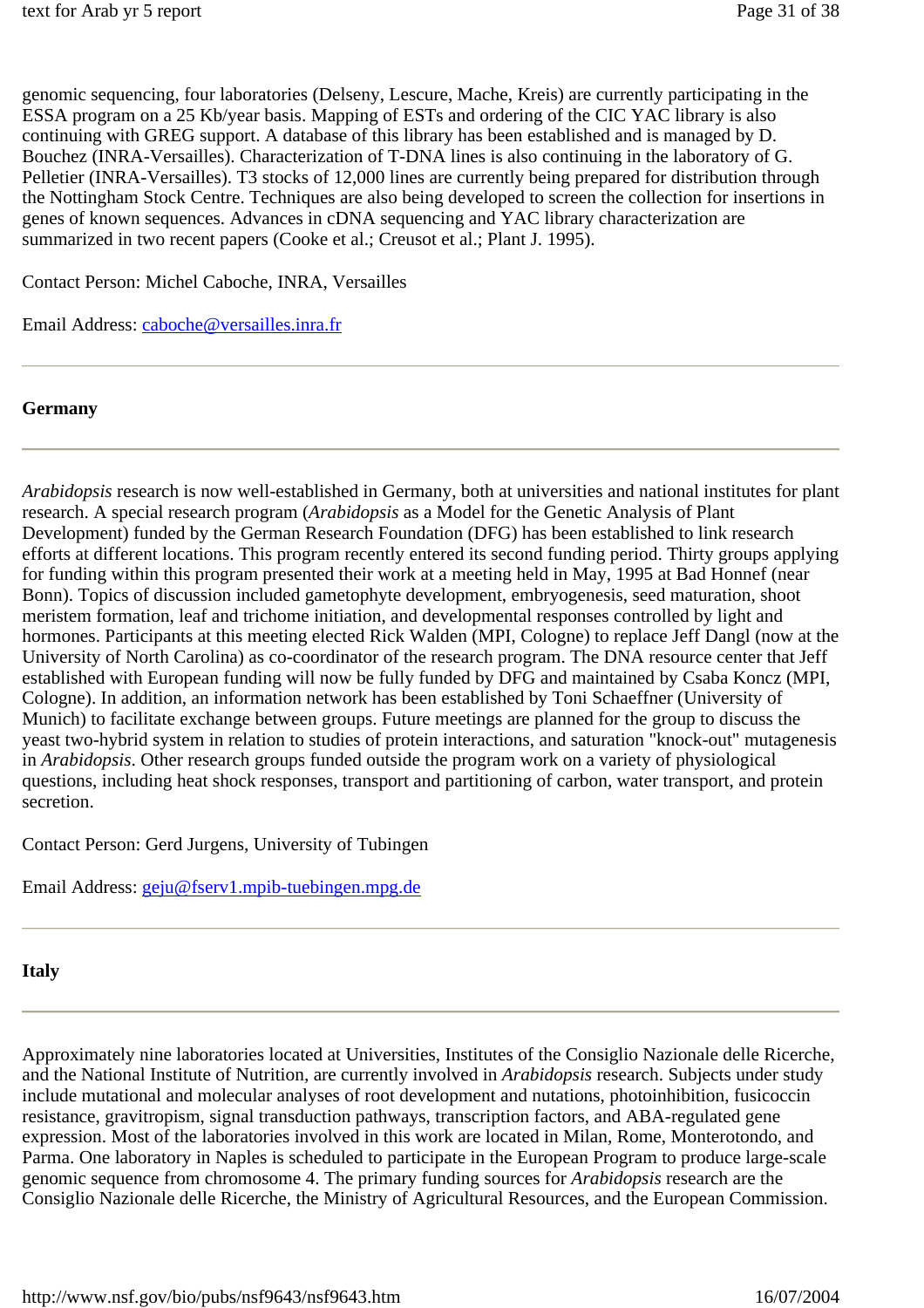A meeting of all people interested in *Arabidopsis* research is planned for early in 1996. At this time, the organization of an Italian *Arabidopsis* Network will be attempted.

Contact Person: Fernando Migliaccio, IBEV Institute / Consiglio Nazionale delle Ricerche, Monterotondo (Rome)

Email Address: miglia@nserv.icmat.mlib.cnr.it

#### **Japan**

Nearly 40 laboratories in Japan use *Arabidopsis* as a major experimental plant for genetic studies on flower and leaf development, responses to physical and chemical stimuli, root morphology, virus infection, hormonal and transcriptional regulation, shoot and root regeneration from callus tissues, and the isolation and characterization of genes involved in heat shock responses, desiccation, lipid biosynthesis, signaling pathways, protein phosphorylation, and the regulation of transcription. During the past year, many laboratories examined the expression of isolated genes of interest in transgenic plants. Other efforts involved the construction of transgenic plants for the purpose of identifying tagged mutants. Recent scientific activities of *Arabidopsis* researchers in Japan were reported at several workshops and symposia, including annual meetings of The Botanical Society of Japan, The Genetics Society of Japan, The Japanese Society of Molecular Biology, and The Japanese Society of Plant Physiologists. More than 90 participants attended the 5th workshop on *Arabidopsis* studies (organized by K. Okada and Y. Shimura) held at the National Institute for Basic Biology at Okazaki in November, 1994. Nearly 150 participants attended the 6th workshop on *Arabidopsis* studies (organized by A. Oka, T. Aoyama, and K. Goto) held at the Institute for Chemical Research at Kyoto University in November, 1995. Talks presented at these workshops covered mutant analyses, transformation, transcriptional regulation, and gene cloning. A communication network for the *Arabidopsis* community in Japan was established in January, 1995. This network of more than 150 members is known as nazuna-net, after the Japanese word for wild Brassica, and facilitates the exchange of information on research activities as well as upcoming meetings and workshops. Details about this network can be obtained from Takayuki Kohchi at: kouchi@bs.aist-nara.ac.jp.

Contact Person: Kiyotaka Okada, Kyoto University

Email Address: kiyo@ok-lab.bot.kyoto-u.ac.jp

#### **The Netherlands**

The ARANED group, representing *Arabidopsis* researchers in The Netherlands, met in December 1994 in Wageningen and will meet again in January 1996 in Leiden. At the moment, 16 groups representing 1 company and 8 different universities and institutes are using *Arabidopsis* in their research programs. The largest groups are located at the Universities of Leiden, Utrecht, and Wageningen, in conjunction with The Dutch Center for Plant Breeding and Reproduction Research (CPRO-DLO). Numerous collaborations involving exchange of scientific materials and expertise are continuing as outlined in previous reports. Additional funding is being sought, both within the Netherlands and the European Union, for collaborative projects related to embryogenesis, plant hormones, photomorphogenesis, plant pathogen interactions, and ecophysiology.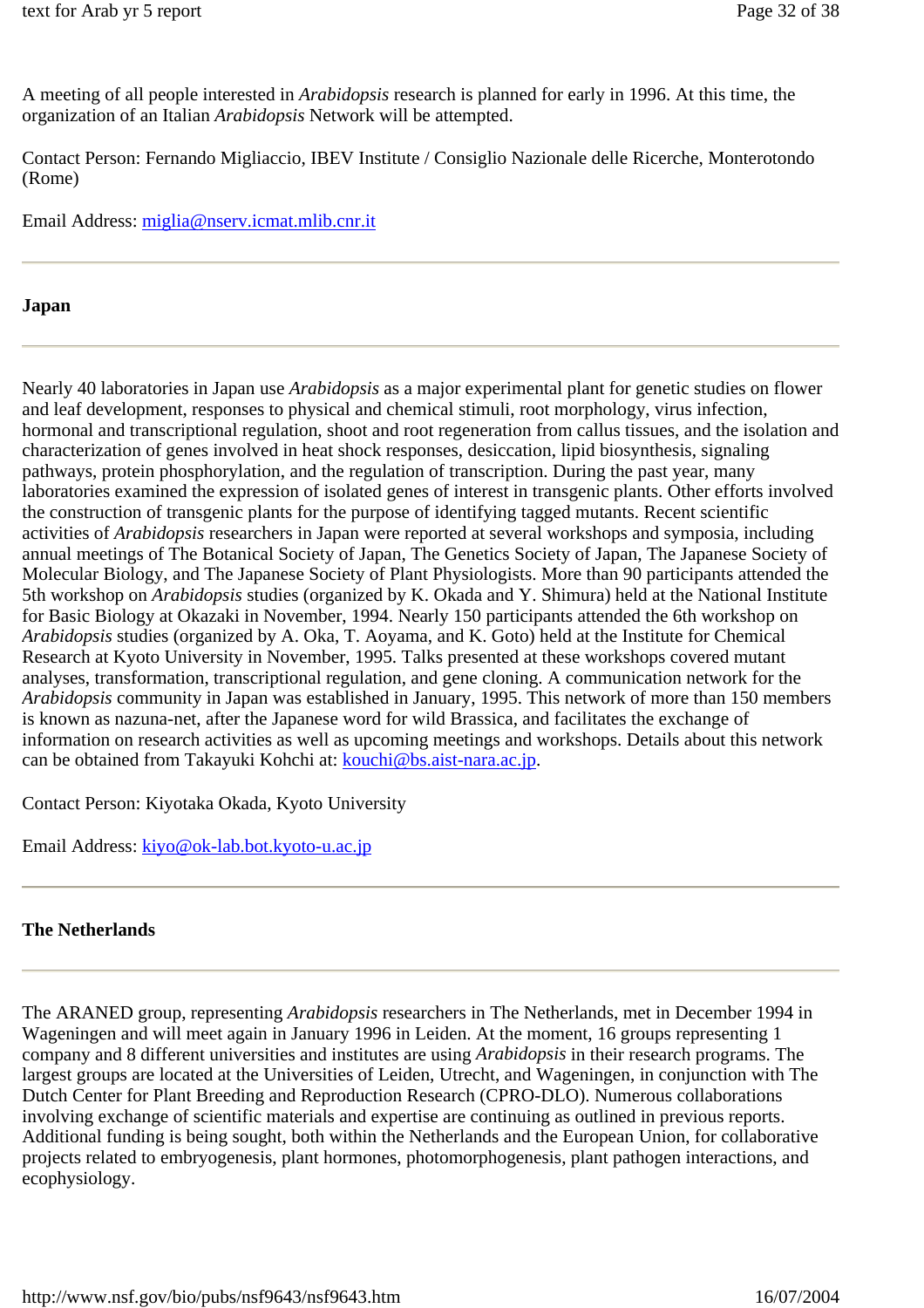Contact Person: Maarten Koornneef, Wageningen Agricultural University

Email Address: maarten.koornneef@botgen.el.wau.nl

#### **New Zealand**

New Zealand's Foundation for Research Science and Technology supports several *Arabidopsis* research programs. In Auckland, at the University and at Hort+Research, a T-DNA tagging project is underway and cloned genes and traits are being mapped to the *Arabidopsis* genome using the Lister and Dean Recombinant Inbred lines. These research projects are on the isolation and characterization of genes associated with flowering, carpel and silique development, resistance to viral pathogens, and response to aluminum stress. At AgResearch in Palmerston North, genes expressed in response to low phosphate levels are being characterized. Laboratories at other institutions in NZ are using cloned *Arabidopsis* genes to investigate flowering in kiwifruit, pine, ornamentals, and rye grass.

Contact Person: Jo Putterill, University of Auckland

Email Address: j.putterill@auckland.ac.nz

#### **Republic of Korea**

Approximately 15 laboratories in Korea are currently involved in *Arabidopsis* research or have expressed an interest in moving in this direction in the future. Subjects under study include mutational and molecular analyses of leaf senescence, biochemical and mutational analyses of light signal transduction pathways, regulation of wound-inducible genes, role of drought-induced protein kinases, protoplast culture, genes induced by heavy metals, salts, and other environmental stimuli, anther development, and gene expression in guard cells. Progress was also reported in the initiation of random antisense mutagenesis efforts involving cDNAs, an approach designed to complement the large-scale EST effort in *Arabidopsis*. In addition, more than 20 laboratories are involved in *Brassica* research in Korea and some of their efforts are related to *Arabidopsis* research. Projects include the generation of approximately 4,500 *Brassica* ESTs and comparative genome mapping between *Arabidopsis* and Chinese cabbage. These studies are funded primarily by individual grants from various government and private funding agencies. Laboratories involved in this work have agreed to establish a Korean *Arabidopsis* network in the coming year.

Contact Person: Hong Gil Nam, POSTECH

Email Address: nam@vision.postech.ac.kr

#### **Spain**

*Arabidopsis* has become an established experimental system in many Spanish laboratories of plant biology. Some research projects involving *Arabidopsis* deal with problems relevant to Spanish agriculture, such as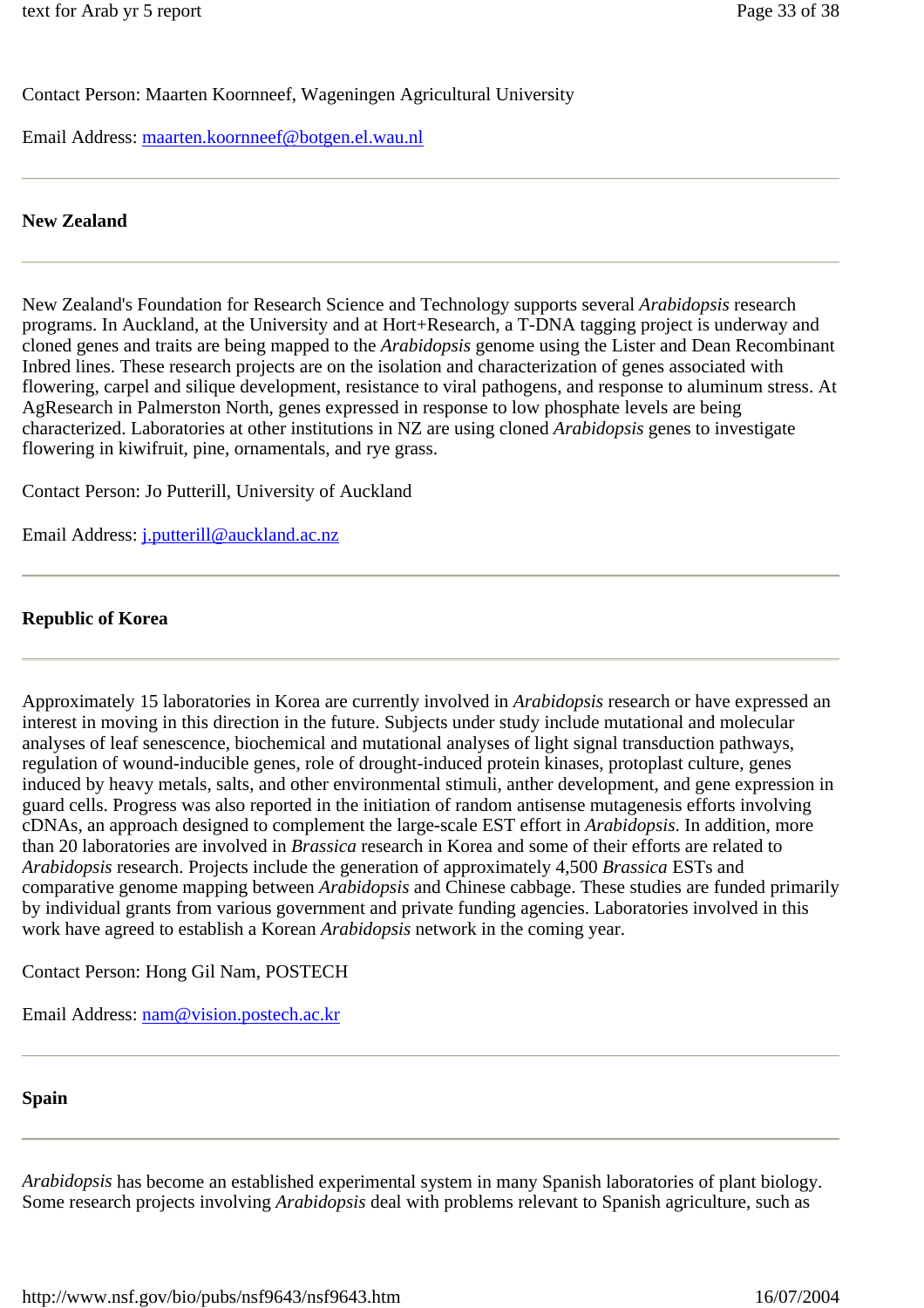tolerance to salt, drought, and other types of biotic and abiotic stress. Other projects deal with developmental questions, ranging from leaf formation to the initiation of flowering, and their application to improving the quality and economic value of agricultural products. One laboratory at the CID/CSIC is already involved with the European project to sequence the *Arabidopsis* genome (ESSA) and others may join this effort in the future. Although there is no formal *Arabidopsis* research program in Spain, the National Program for Research and Development, recently approved for the 1996-1999 period, encourages within its Biotechnology Program the use of model species like *Arabidopsis* to facilitate the identification and characterization of genes of agricultural interest. Moreover, a proposal to create a Spanish collection of 10,000 T-DNA and Ds tagged lines was funded last summer by the Spanish Commission of Science and Technology. This collection is currently being developed at several laboratories within the Spanish *Arabidopsis* Network and will start to become available to other laboratories within this network by the spring of 1996. Eventually it is planned that the collection will become available to the rest of the *Arabidopsis* community through existing stock centers. The annual meeting of the Spanish *Arabidopsis* Network will be held in November, 1995 at the National Plant Molecular Biology meeting in Seville. New collaborations and joint projects are expected to be proposed at this meeting.

Contact Person: Jose Martinez Zapater, DPTO de Proteccion Vegetal

Email Address: zapater@cit.inia.es

#### **United Kingdom**

Research with *Arabidopsis* in the United Kingdom continues to gain momentum. Significant advances were reported over the past year in the areas of physical mapping, disease resistance, floral induction, hormone biology, and biochemical genetics. The Biotechnology and Biological Sciences Research Council (BBSRC) supports the majority of work on *Arabidopsis* in the UK. The other major source of funding is the European Commission. The BBSRC funds projects through its competitive grants program and through special funding initiatives. Ongoing initiatives include Plant Molecular Biology II (scheduled to end in 1997), Commitment and Determination, Plant and Animal Genome Analysis I and II, and Biochemistry of Metabolic Regulation in Plants II. At the present time, 78 grants involving work with *Arabidopsis* are being funded by the BBSRC. This past year has also seen the completion of the successful BBSRC postdoctoral fellowship program which supported two-year postdoctoral visits abroad followed by one year based in the UK. Justin Goodrich visited the Meyerowitz laboratory (linked with the Coupland lab at John Innes Centre, Norwich) and has since been awarded a Royal Society fellowship which he is taking to Edinburgh. Ottoline Leyser worked in the lab of Mark Estelle (Bloomington), linked with Ian Furner in Cambridge, and has now accepted a faculty position at the University of York. The Nottingham *Arabidopsis* Stock Centre continues to be well used by the scientific community throughout Europe. Current support from the BBSRC extends through April, 1997. The Stock Centre has also received a 3-year grant under the European Commission's Fourth Framework Biotechnology Programme to link with The Netherlands and France in the development and distribution of lines for insertional mutagenesis. Additional long-term funding for the Stock Centre is currently being sought.

Contact Person: Caroline Dean, John Innes Centre

Email Address: Arabidopsis@bbsrc.ac.uk

#### **United States**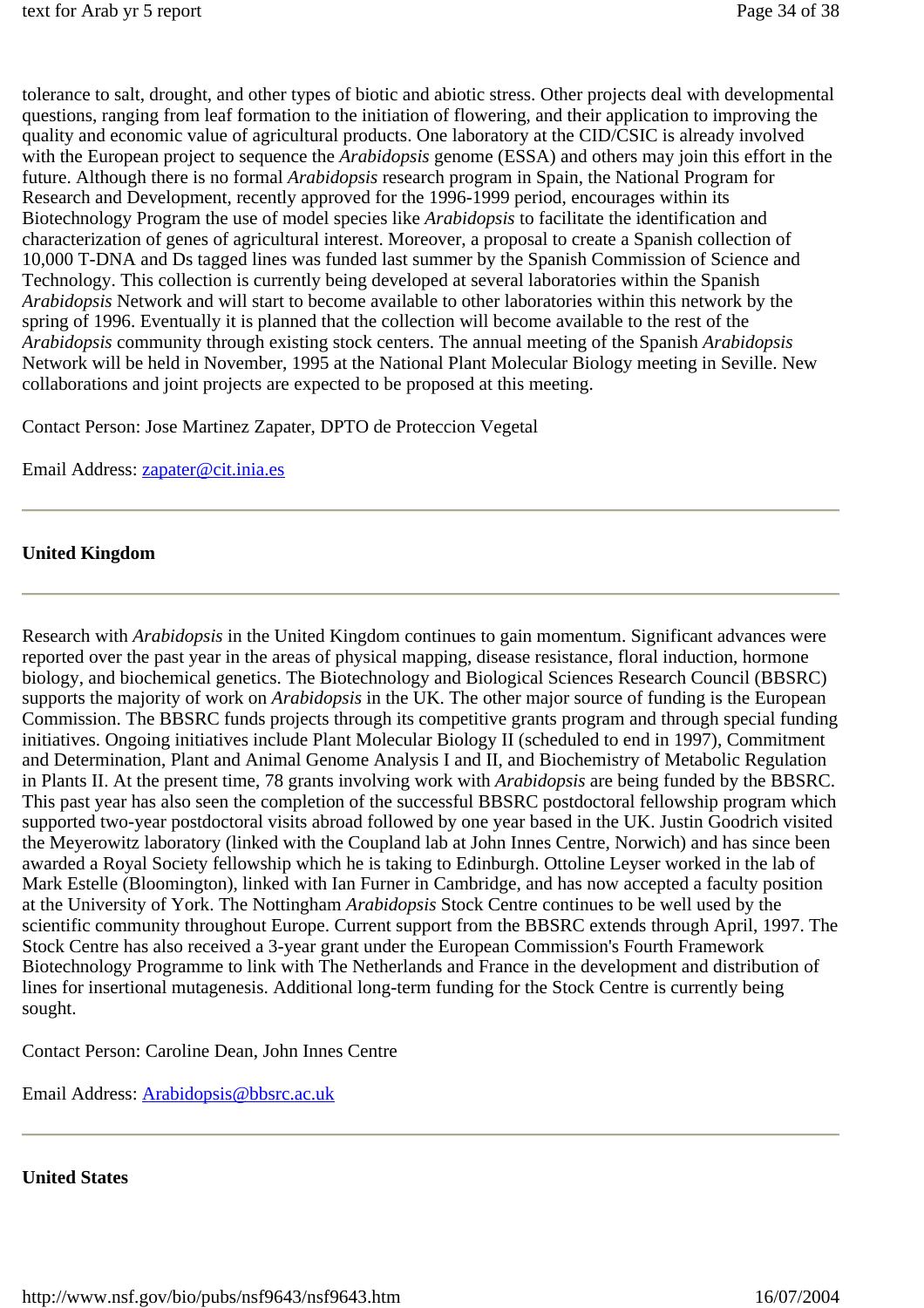Research with *Arabidopsis* remains firmly established in the United States, with active programs distributed throughout a wide range of academic, government, and corporate laboratories. The intensity of this research effort was evident at the Sixth International *Arabidopsis* Conference in Madison. This highly successful meeting was organized by a local steering committee headed by Rick Amasino at the University of Wisconsin, along with guidance from the North American *Arabidopsis* Science Steering Committee. The *Arabidopsis* Conference will be held again in Madison (June 26-30, 1997) following the meeting next year in Norwich (June 23-27, 1996). Federal grant support for research with *Arabidopsis* continued to increase with funding provided by a number of different agencies. One significant advance was the announcement of an interagency (NSF/DOE/USDA) request for proposals to support large-scale genomic sequencing in *Arabidopsis* (NSF publication 95-159). Sequencing efforts supported by this program are scheduled to begin later in the year. Federal funds continued to support a wide range of research projects headed by individual investigators while at the same time maintaining the essential *Arabidopsis* Biological Resource Center at Ohio State University and allowing the upgrade and transfer to Stanford University of the successful AAtDB database. Training of graduate students and postdoctoral fellows continued with support from fellowships programs at NSF, NIH, USDA, and DOE, the tri-agency (NSF/DOE/USDA) research training groups program, and individual research grants. The NSF postdoctoral research fellowship programs emphasize foreign research experience and the fellows have worked in laboratories in Australia, France, Germany, Japan, the Netherlands, Switzerland, and the United Kingdom. *Arabidopsis* plants are increasingly incorporated into a number of undergraduate laboratory experiences as well, offering hope that the scientific public will become increasingly more aware of the importance of basic research with model plants. This objective was boosted in recent months by the widespread media attention given to advances in our understanding of flower development reported by the laboratories of Detlef Weigel (Salk Institute) and Martin Yanofsky (University of California, San Diego). Positive stories describing this important research were carried by a number of US news organizations, including the Washington Post, New York Times, and National Public Radio.

Contact Person: David Meinke, Oklahoma State University

Email Address: meinke@osuunx.ucc.okstate.edu

# **ANALYSIS AND RECOMMENDATIONS**

The original Long Range Plan for the Multinational Coordinated *Arabidopsis* Genome Project set forth a series of goals for the future. At the end of each year, progress toward these goals has been assessed, with new recommendations made for the future. The 1990 Report listed goals in six different areas, with target dates of 1, 2, 5, and 10 years. Now, in the fifth report, it is timely to assess how far we have come and what goals should be outlined for the future. Progress over the past five years is summarized in the table below and discussed in more detail in the text. This is followed by a list of recommendations for the coming year.

# **Overview of Progress Towards Project Goals**

\_\_\_\_\_\_\_\_\_\_\_\_\_\_\_\_\_\_\_\_\_\_\_\_\_\_\_\_\_\_\_\_\_\_\_\_\_\_\_\_\_\_\_\_\_\_\_\_\_\_\_\_\_\_\_\_\_\_\_\_\_\_\_\_\_ Program: Project Goal Outlined Target Current in Long-Range Plan Year Status \_\_\_\_\_\_\_\_\_\_\_\_\_\_\_\_\_\_\_\_\_\_\_\_\_\_\_\_\_\_\_\_\_\_\_\_\_\_\_\_\_\_\_\_\_\_\_\_\_\_\_\_\_\_\_\_\_\_\_\_\_\_\_\_\_

Genomics: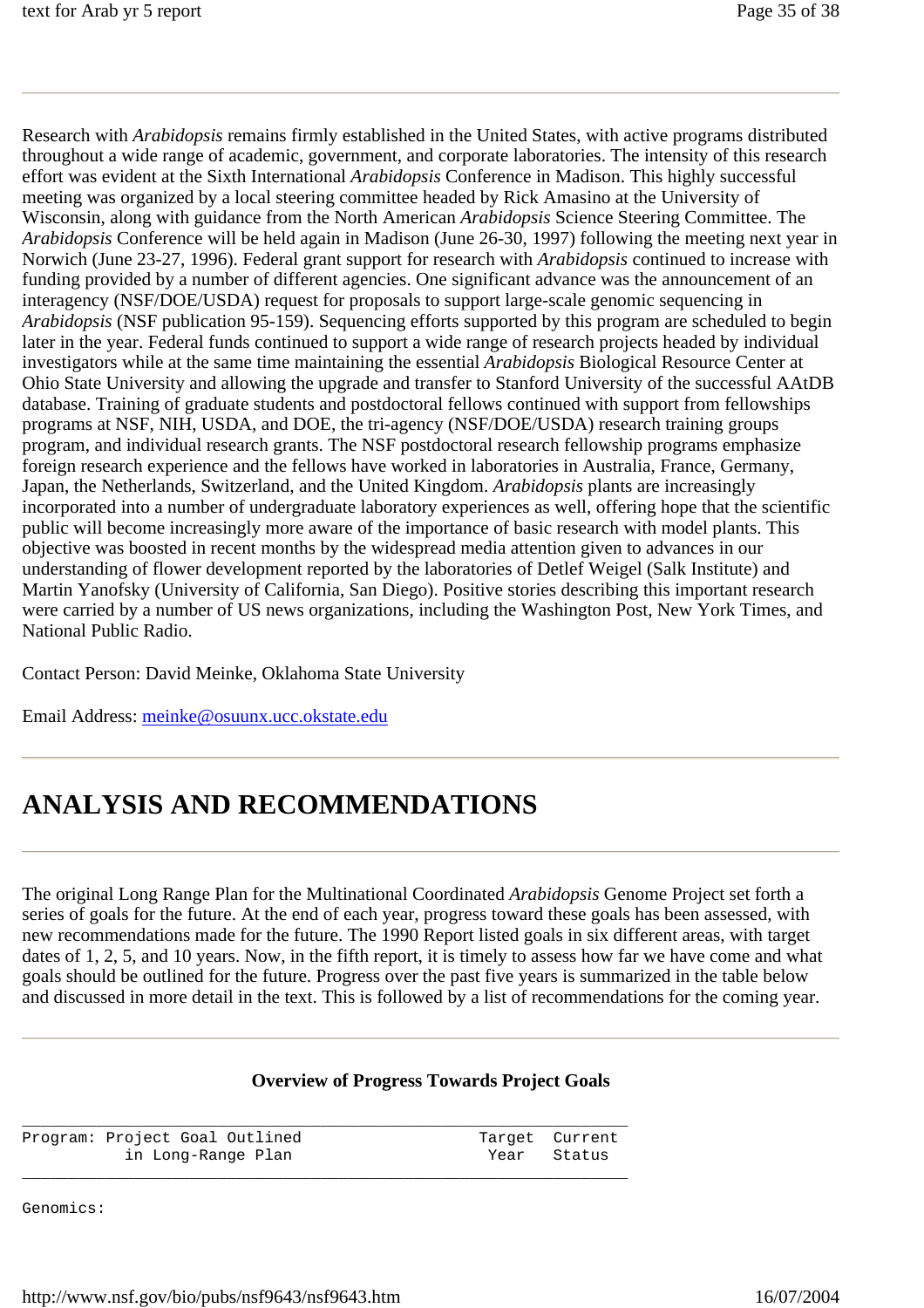| 1               | Completed            |
|-----------------|----------------------|
| $\mathbf{1}$    | Completed            |
| $\overline{2}$  | Significant progress |
| 5               | Significant progress |
| 5               | Ahead of schedule    |
| 5               | Programs initiated   |
| 10 <sub>1</sub> | Target date extended |
| $^\star$        | Significant progress |
|                 |                      |
| 5               | Significant progress |
|                 |                      |
| $\mathbf{1}$    | Completed            |
| $\mathbf{1}$    | Highly successful    |
| $\mathbf{1}$    | Highly successful    |
| $5 - 10$        | Currently pursuing   |
|                 |                      |
| $\mathbf{1}$    | Completed            |
| $\mathbf{1}$    | Completed            |
|                 | Completed            |
|                 | In progress          |
|                 |                      |
| $1 - 10$        | Ongoing              |
| $1 - 10$        | Limited success      |
|                 |                      |
|                 | 1-10 Ongoing         |
|                 | 5<br>5               |

#### **Genome Analysis**

One-year goals in the area of genome analysis were to identify mutable genes and to make YAC libraries. Both of these goals have been achieved. Many laboratories have identified interesting mutations and participated in mapping efforts, and as a result, over 500 mapped genetic loci are known. Large-scale mutagenesis projects have been completed, and extensive screens for defects in embryogenesis, root and flower development, trichome differentiation, fatty acid and cell wall composition, amino acid biosynthesis, hormone response, and many other metabolic, physiological, and developmental processes have been performed. Several YAC libraries have been constructed and made available through the Ohio State Stock Center and the Koln DNA Stock Center, including the valuable addition this year of the CIC library with large inserts.

The two-year goal was to link ordered collections of YAC clones. This has yet to be completed, in part because technical obstacles were seriously underestimated, but the past year has seen a major breakthrough with the linking of chromosome #4 into just 4 contigs. The other chromosomes are nearing completion as well: chromosome #1 (42 contigs, 65% estimated coverage), chromosome #2 (4 contigs, 80% coverage), chromosome #3 (42 contigs, 60% coverage), and chromosome #5 (35 contigs, 85% coverage). An important goal for the coming two years must be the completion of the physical map.

Five-year goals included saturation mutagenesis (chemical and insertional) and initiation of large-scale genomic sequencing. Chemical mutagenesis programs are approaching saturation and are expanding to include screens for suppressors and enhancers. TDNA tagged lines representing thousands of insertions have been screened for mutant phenotypes and used to clone numerous genes. Projects designed to saturate the genome with transposon insertions are progressing as well. Largescale genomic sequencing has started in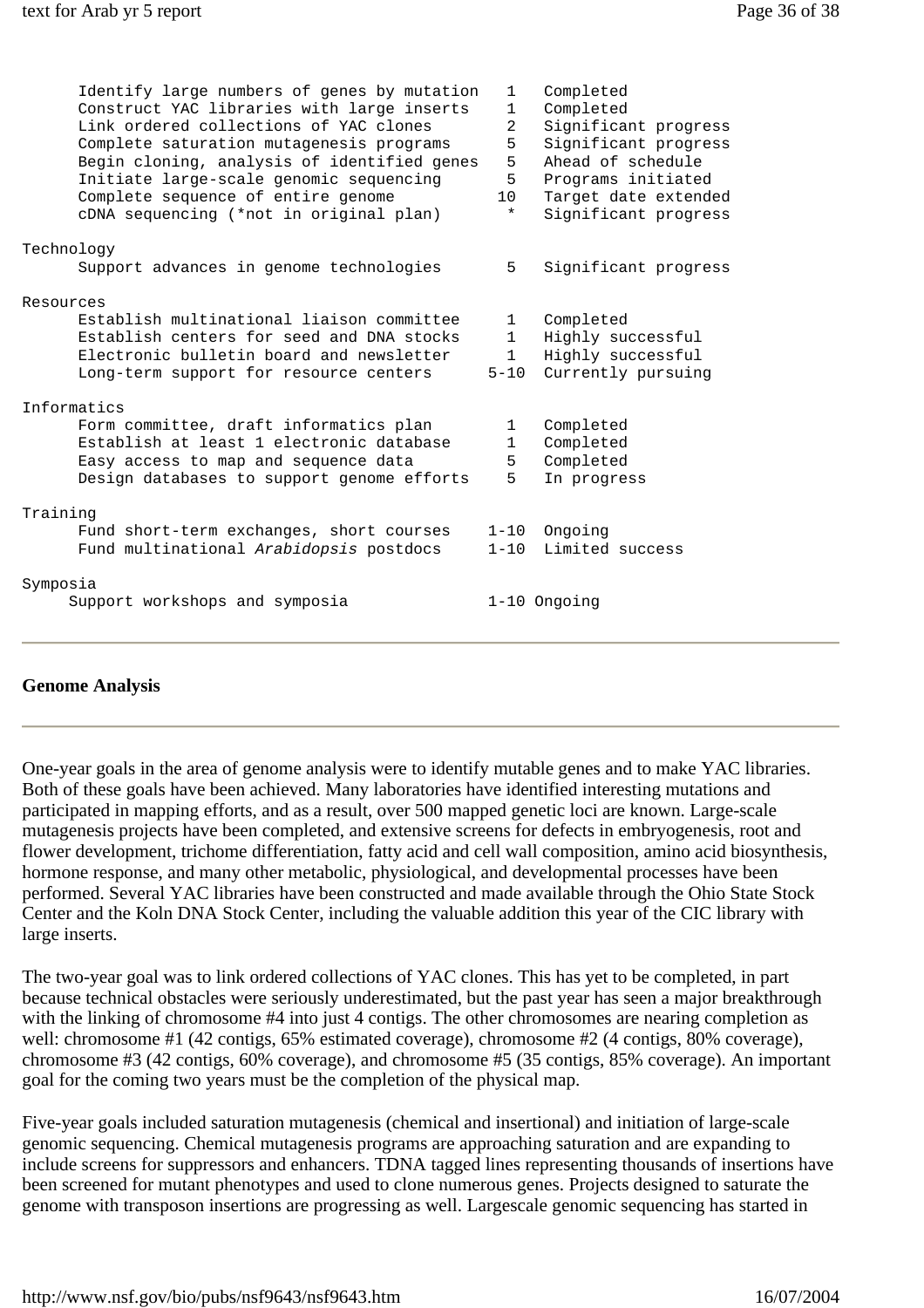Europe and is about to begin in the United States. Between these efforts, nearly 20 Mb of genomic sequence should be complete over the next three years. Another five-year goal was to begin cloning and analysis of genes identified by mutation. Progress here is ahead of schedule, with more than 30 genes identified by mutation already cloned. Continuing this effort is an important goal for the future. *Arabidopsis* leads the plant world in this type of work, and the genes being identified are an enormous resource for plant biologists. This work should continue at a high rate, and with full support of funding agencies.

Completion of the genomic sequence was originally a ten-year goal, with the explicit assumption that new technologies would emerge from the Human Genome Project. These new technologies have not appeared, and largescale sequencing is done today by the same methods as five years ago. In this part of the project, therefore, we are behind. A realistic new goal might be completion of 30% of the genomic sequence by the year 2000, and this assumes continued availability of funding. An important goal for the next five years is therefore to secure long-term funding from a number of different countries for largescale genomic sequencing projects so that the entire genome can be sequenced by the year 2004. In certain other respects, though, we are far ahead of projections. The original report did not envision the cDNA sequencing effort, and the current total of 22,500 cDNA sequences far exceeds even last year's projections.

#### **Technology Development**

Five-year goals were to support innovative technologies that addressed plantspecific problems and to apply methods from animals and fungi to *Arabidopsis* research. Both have been accomplished, although with such indeterminate goals there is no way to assess our degree of progress. Major breakthroughs have occurred in diverse areas ranging from high-efficiency transformation and insertional mutagenesis to the use of Green Fluorescent Protein as a reporter of gene expression. Clear advances have been made, and these efforts should continue as they are an essential component of scientific progress.

### **Biological Resource Centers**

The goals in this area were to establish two stock centers with international liaison and advisory committees, and to operate an electronic bulletin board. Two stock centers have been established, one at Ohio State University in the U.S. and the other at the University of Nottingham in the U.K. Both are functioning extremely well, with overall progress monitored by advisory committees. The electronic bulletin board has grown to be a model for scientific communication and has become an established part of *Arabidopsis* laboratories around the world. An important goal for the future is to ensure continued support for stock center activities, which provide an essential foundation for *Arabidopsis* research.

#### **Informatics**

The goals here involved development of electronic databases to store and collate information on *Arabidopsis* research. Two databases with easy access to investigators worldwide were established several years ago, one associated with the stock center at Ohio State University (AIMS), and one providing extensive storage and display of genomic and reference information (AAtDB). Additional information is available on a variety of